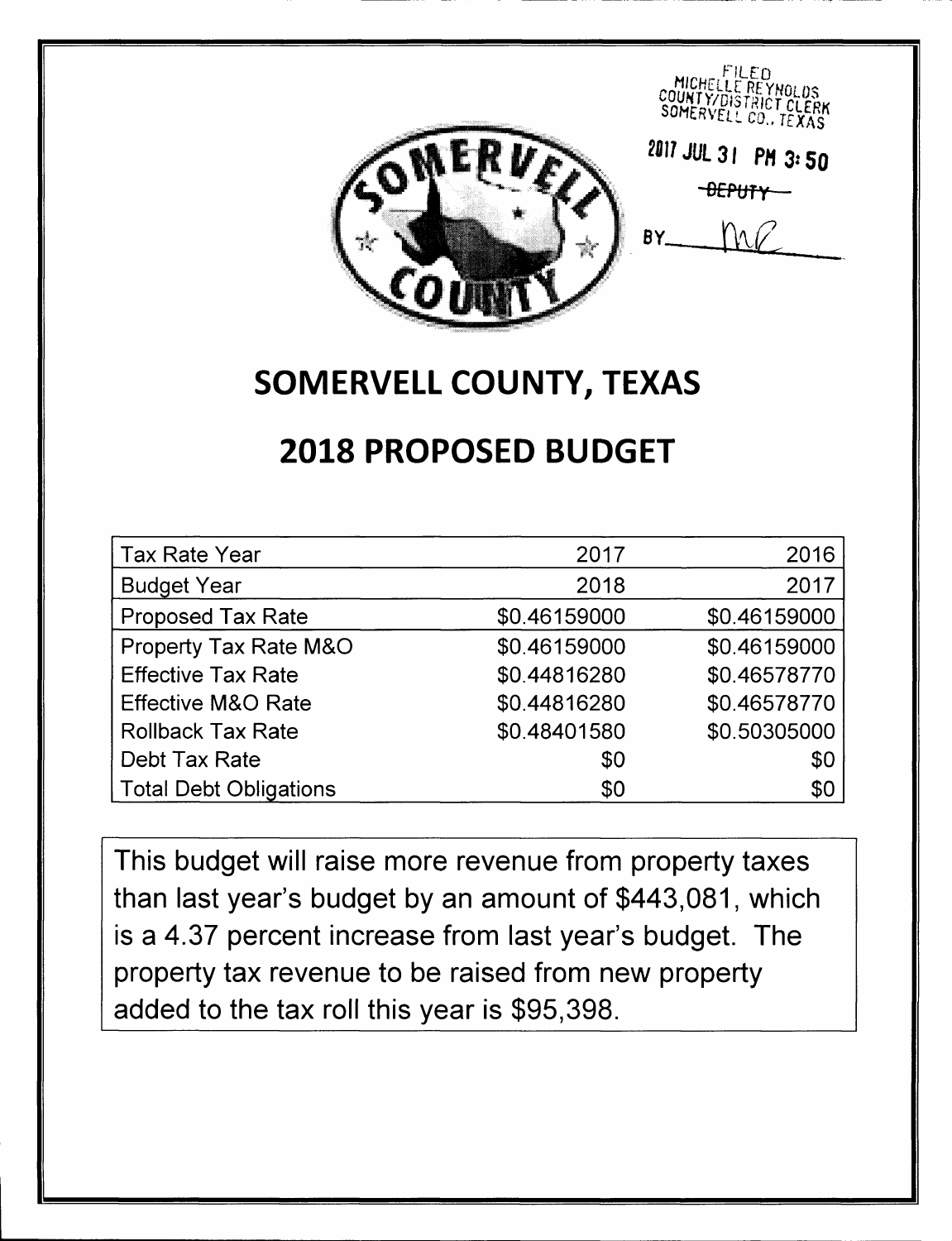### **SOMERVELL COUNTY BUDGET SUMMARY FISCAL YEAR 2018**

| <b>Tax Rate Summary</b>  |   |           |  |  |  |  |  |
|--------------------------|---|-----------|--|--|--|--|--|
| 2017 Adopted Tax Rate    |   | 0.4615900 |  |  |  |  |  |
| 2018 Effective Tax Rate* | ς | 0.4481628 |  |  |  |  |  |
| 2018 Rollback Tax Rate*  |   | 0.4840158 |  |  |  |  |  |

|                              | <b>ESTIMATED CASH</b>  | <b>ESTIMATED</b> | <b>ACTUAL CHANGES</b> | <b>ESTIMATED 2018</b> |                       | <b>ESTIMATED TOTAL</b> |                       | <b>ESTIMATED 2018</b> |
|------------------------------|------------------------|------------------|-----------------------|-----------------------|-----------------------|------------------------|-----------------------|-----------------------|
|                              | <b>BALANCE</b>         | <b>VOUCHERS</b>  | IN BEGINNING          | <b>BEGINNING FUND</b> | <b>ESTIMATED 2018</b> | <b>CASH AVAILABLE</b>  | <b>ESTIMATED 2018</b> | <b>ENDING FUND</b>    |
| <b>FUND NAME</b>             | <b>OCTOBER 1, 2017</b> | <b>PAYABLE</b>   | <b>FUND BALANCE</b>   | <b>BALANCE</b>        | <b>REVENUE</b>        | 2018                   | <b>EXPENDITURES</b>   | <b>BALANCE</b>        |
|                              |                        |                  |                       |                       |                       |                        |                       |                       |
| <b>GENERAL FUND</b>          | 11,388,497             |                  | 0                     | 11,388,497            | 12,390,372            | 23,778,869             | 12,390,372            | 11,388,497            |
| <b>LATERAL ROAD</b>          | 10,000                 |                  |                       | 10,000                | 10,050                | 20,050                 | 10,000                | 10,050                |
| <b>SHERIFF FORFEITURE</b>    | 30,000                 |                  |                       | 30,000                | 2,000                 | 32,000                 | 2,000                 | 30,000                |
| <b>JUVENILE GRANT</b>        | 10,000                 |                  |                       | 10,000                | 78,951                | 88,951                 | 78,951                | 10,000                |
| <b>HOTEL/MOTEL TAX</b>       | 57,000                 |                  |                       | 57,000                | 35,000                | 92,000                 | 35,000                | 57,000                |
| <b>COUNTY LIBRARY</b>        | 27,500                 |                  |                       | 27,500                | 6,350                 | 33,850                 | 8,100                 | 25,750                |
| <b>SHERIFF COMMISSARY</b>    | 35,000                 |                  |                       | 35,000                | 75,000                | 110,000                | 70,000                | 40,000                |
| <b>VOL FIRE DEPT</b>         | 11,000                 |                  |                       | 11,000                | 25,000                | 36,000                 | 25,000                | 11,000                |
| <b>GOLF COURSE</b>           | 325,000                |                  |                       | 325,000               | 1,966,500             | 2,291,500              | 2,177,068             | 114,432               |
| <b>PUBLIC EVENTS</b>         | 365,000                |                  | 0                     | 365,000               | 954,000               | 1,319,000              | 1,089,759             | 229,241               |
| <b>TOTAL-TAX FUNDS</b>       | 12,258,997             | 0                | 0                     | 12,258,997            | 15,543,223            | 27,802,220             | 15,886,250            | 11,915,970            |
|                              |                        |                  |                       |                       |                       |                        |                       |                       |
| <b>INTERFUND TRANSFERS</b>   | 0                      | $\mathbf 0$      | $\mathbf 0$           | $\Omega$              | 0                     | $\mathbf 0$            | $\mathbf 0$           | 0                     |
| <b>TOTAL-OPERATING FUNDS</b> | 12,258,997             | 0                | 0                     | 12,258,997            | 15,543,223            | 27,802,220             | 15,886,250            | 11,915,970            |
| <b>TOTAL-ALL FUNDS</b>       | 12,258,997 \$<br>Ś     | $\sim$           | -\$                   | 12,258,997 \$<br>- \$ | $15,543,223$ \$       | 27,802,220 \$          | 15,886,250 \$         | 11,915,970            |

**\* Rates estimated on preliminary tax calculations pending**

**certification of final values from**

**Somervell Central Appraisal District.**

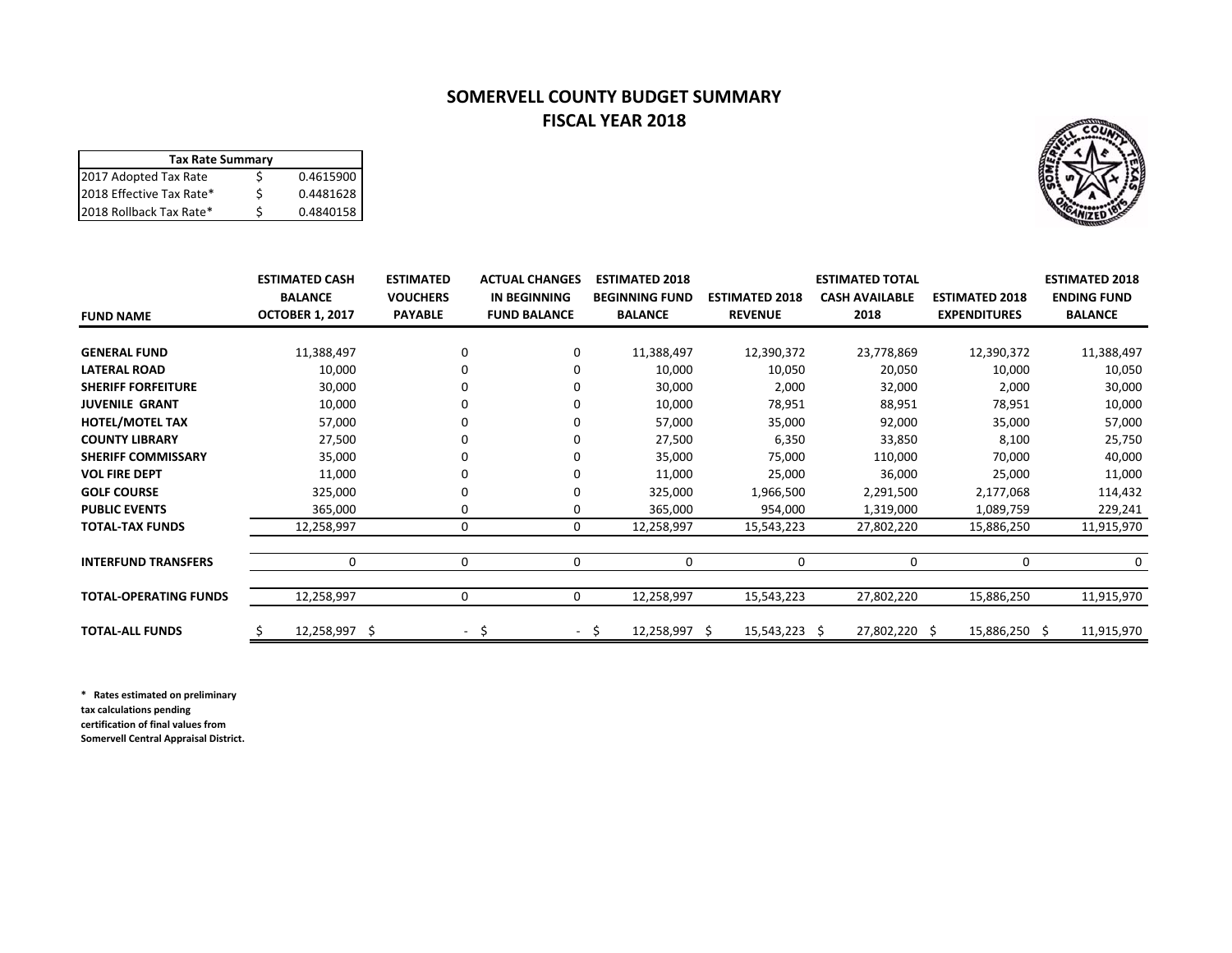

|                            | <b>MAIZED 18</b>                             | 2018 PROPOSED | 2017 APPROVED   | 2017 AMENDED              | 2017 Y-T-D    |              |               |
|----------------------------|----------------------------------------------|---------------|-----------------|---------------------------|---------------|--------------|---------------|
| <b>ACCOUNT#</b>            | <b>ACCOUNT NAME</b>                          | <b>BUDGET</b> | <b>BUDGET</b>   | <b>BUDGET</b>             | 6/30/2017     | 2016 ACTUAL  | 2015 ACTUAL   |
|                            | <b>TAX RATE PER \$100</b>                    | \$0.46159     |                 |                           |               |              |               |
| 010-310-000                | AD VALOREM TAX                               | 10,575,672    | 9,303,864       | 10,117,226.00             | 9,995,098.77  | 6,485,468.50 | 10.196.335.43 |
| 010-310-050                | DELINQUENT TAXES                             | 50,000        | 50,000          | 3,700,000.00              | 3,707,218.02  | 30,916.62    | 72,980.16     |
| 010-310-100                | PENALTY & INTEREST-DELIN TAX                 | 12,000        | 12,000          | 830,000.00                | 842,114.45    | 32,574.21    | 33,245.49     |
| 010-321-100                | <b>RENT</b>                                  | 12,000        | 12,000          | 12,000.00                 | 9,590.00      | 10,540.00    | 13,615.00     |
| 010-321-200                | SEPTIC TANK INSP FEE                         | 11,000        | 6,000           | 6,000.00                  | 9,690.00      | 11,760.00    | 6,650.00      |
| 010-321-750                | MINERAL RIGHT LEASE                          | 100           | 100             | 100.00                    |               |              |               |
| 010-340-200                | <b>SHERIFFS FEES</b>                         | 6,500         | 6,000           | 6,000.00                  | 5,692.86      | 7,347.86     | 5,704.39      |
| 010-340-300                | <b>JUV PROB FEES</b>                         | 500           | 500             | 500.00                    | 260.00        | 40.00        | 185.00        |
| 010-340-400                | <b>COUNTY CLERK FEES</b>                     | 30,000        | 30,000          | 30,000.00                 | 12,559.12     | 19,137.91    | 30,625.37     |
| 010-340-500                | TAX ASSESSOR FEES                            | 28,000        | 28,000          | 28,000.00                 | 22,846.38     | 25,964.74    | 27,148.63     |
| 010-340-510                | <b>AUTO REGISTRATION</b>                     | 250,000       | 250,000         | 250,000.00                | 188,577.86    | 245,853.16   | 237,258.63    |
| 010-340-520                | <b>AUTO TITLES</b>                           | 7,250         | 7,250           | 7,250.00                  | 4,720.00      | 6,573.44     | 9,813.00      |
| 010-340-530                | <b>ROAD AND BRIDGE FEE</b>                   | 85,000        | 84,000          | 84,000.00                 | 67,095.00     | 83,919.55    | 75,935.00     |
| 010-340-540                | <b>LANDFILL</b>                              | 2,000         | 2,500           | 2,500.00                  | 978.00        | 1,605.32     | 2,272.13      |
| 010-340-550                | SALES TAX COMMISSION                         | 15,000        | 15,000          | 15,000.00                 | 326.20        | 13,635.29    | 14,641.49     |
| 010-340-600                | COUNTY COURT FINES AND FEES                  | 85,000        | 80,000          | 80,000.00                 | 71,031.60     | 85,812.40    | 84,076.86     |
| 010-340-605                | <b>JURY FEES</b>                             |               |                 |                           | 120.00        | 410.00       |               |
| 010-340-610                | CLERK GUARDIAN FEE                           | 1,000         | 1,000           | 1,000.00                  | 500.00        | 440.00       | 740.00        |
| 010-340-615                | COUNTY CIVIL DIGITIZE/PRESER                 | 1,000         | 1,000           | 1,000.00                  | 391.00        | 410.00       | 570.00        |
| 010-340-625                | COUNTY CRIM COURT TECHNOLOGY                 | 500           | 500             | 500.00                    | 319.32        | 360.57       | 425.46        |
| 010-340-700                | DISTRICT COURT FINES AND FEE                 | 31,000        | 31,000          | 31,000.00                 | 26,054.14     | 32,658.12    | 25,818.95     |
| 010-340-715                | DIST CIVIL DIGITIZE/PRESERVA                 | 1,200         | 1,200           | 1,200.00                  | 750.00        | 960.00       | 810.00        |
| 010-340-720                | DIST CIVIL RECORDS TECHNOLOG                 | 1,000         | 1,000           | 1,000.00                  | 825.00        | 1,105.00     | 905.00        |
| 010-340-725                | DIST CRIM TECHNOLOGY FUND                    | 200           | 200             | 200.00                    | 64.74         | 66.61        | 65.38         |
| 010-340-800                | <b>MIXED DRINK TAX</b>                       | 13,500        | 12,000          | 12,000.00                 | 8,925.21      | 13,271.34    | 12,836.13     |
| 010-340-820                | <b>RECORDING FEES</b>                        | 48,000        | 45,000          | 45,000.00                 | 36,308.00     | 45,558.25    | 43,285.00     |
| 010-340-830                | <b>RECORD MGMT FEE</b>                       | 25,000        | 20,000          | 20,000.00                 | 17,192.00     | 22,613.00    | 22,874.00     |
| 010-340-840                | <b>CLK PRESERVATION FEE</b>                  | 5,000         | 5,000           | 5,000.00                  | 3,671.86      | 4,380.64     | 4,053.78      |
| 010-340-850                | <b>SECURITY FEE</b>                          | 9,000         | 9,000           | 9,000.00                  | 2,689.51      | 3,564.61     | 4,595.61      |
| 010-340-860                | <b>CLERK ARCHIVE FEE</b>                     | 22,000        | 20,000          | 20,000.00                 | 17,100.00     | 22,014.00    | 21,840.00     |
| 010-340-861                | VITAL STATISTICS ARCHIVE                     | 500           | 500             | 500.00                    | 284.00        | 455.00       | 579.00        |
| 010-340-900                | <b>LAW LIBRARY FEES</b>                      | 6,000         | 6,000           | 6,000.00                  | 3,640.00      | 4,410.00     | 4,690.00      |
| 010-340-909                | ARREST FEES STATE OFFICERS                   | 100           | 100             | 100.00                    |               | 8.38         |               |
| 010-340-921                | CONSOLIDATED CT COSTS REVENU                 | 15,000        | 15,000          | 15,000.00                 | 3,984.11      | 17,679.40    | 12,336.90     |
| 010-350-100                | JP FINES AND FEES                            | 92,000        | 88,000          | 88,000.00                 | 48,169.80     | 90,778.96    | 89,395.60     |
| 010-350-200                | <b>DSC FEES</b>                              | 2,200         | 2,200           | 2,200.00                  | 811.00        | 1,930.00     | 2,020.75      |
| 010-350-250                | JP COURT TECHNOLOGY FEE                      | 5,000         | 5,000           | 5,000.00                  | 2,032.11      | 4,122.17     | 4,305.63      |
| 010-350-500                | <b>CONSTABLE FEES</b>                        | 10,000        | 7,500           | 7,500.00                  | 8,349.00      | 8,846.50     | 7,541.50      |
| 010-360-000                | <b>INTEREST INCOME</b>                       | 16,000        | 8,000           | 20,000.00                 | 61,444.60     |              | 9,049.26      |
| 010-367-200                | <b>GENEALOGY REVENUE</b>                     | 50            | 50              | 50.00                     |               | 25,940.64    |               |
| 010-368-100                | MISCELLANEOUS INCOME                         | 40,000        | 40,000          | 40,000.00                 | 25,384.24     | 33,597.23    | 39,777.50     |
|                            | HIST COMM REVENUE                            | 100           | 100             | 100.00                    |               |              | 110.88        |
| 010-369-200                |                                              | 250,000       | 150,000         | 150,000.00                | 143.54        | 55.65        |               |
| 010-369-500                | <b>EMS AMBULANCE FEES</b>                    |               |                 |                           | 89,655.75     | 100,387.29   | 154,949.80    |
| 010-369-501                | <b>FIRE COST RECOVERY</b>                    | 20,000        | 15,000          | 15,000.00                 | 11,978.40     | 8,068.00     | 6,335.45      |
| 010-369-700                | OUT OF COUNTY PRISONERS                      | 100,000       | 280,000         | 280,000.00                | 96,406.00     | 186,189.96   | 346,481.49    |
| 010-380-000                | <b>GRANT REVENUE</b>                         | 250,000       | 150,000         | 400,000.00                | 404,176.47    | 292,082.54   | 222,706.71    |
| 010-380-100                | <b>DONATIONS</b>                             | 55,000        | 5,000<br>10,000 | 55,000.00                 | 50,500.00     | 90,128.31    |               |
| 010-383-000                | <b>SALE OF FIXED ASSETS</b>                  | 200,000       |                 | 10,000.00                 |               |              | 75,000.00     |
| 010-390-000<br>010-399-999 | <b>TRANSFERS IN</b><br><b>TOTAL REVENUES</b> | 12,390,372    | 10,816,564      | 7,317.00<br>16,417,243.00 | 15,859,668.06 | 8,073,641.17 | 11,924,586.36 |
|                            |                                              |               |                 |                           |               |              |               |
| 010-400-105                | TRSF STATION PART TIME                       |               |                 |                           |               |              |               |
| 010-400-201                | TRSF STATION SOCIAL SECURITY                 |               |                 |                           |               |              |               |
| 010-400-203                | TRSF STATION RETIREMENT                      |               |                 |                           |               |              |               |
| 010-400-204                | TRSF STATION WORKERS COMP                    |               |                 |                           |               |              |               |
| 010-400-205                | TRSF STATION DEATH BENEFITS                  | $\sim$        |                 | $\equiv$                  |               |              |               |
| 010-400-330                | TRSF STATION GAS & OIL                       | 10,000        | 10,000          | 10,000.00                 | 9,166.23      | 7,646.44     | 11,199.73     |
| 010-400-350                | TRSF STATION REP PTS/SUPPLIE                 | 2,500         | 1,230           | 1,401.00                  | 1,355.37      | 503.02       |               |
| 010-400-354                | TRSF STATION HVY EQUIP PTS                   | 16,000        | 10,500          | 11,255.00                 | 11,254.56     | 6,255.56     | 7,775.92      |
| 010-400-410                | TRSF STATION INSURANCE (PROP                 | 1,315         | 1,315           | 1,315.00                  |               | 1,503.09     | 795.00        |
| 010-400-450                | TRSF STATION VENDOR BLDG/GDS                 | 16,688        | 20,000          | 15,762.00                 | 2,985.94      | 1,935.00     | 1,395.00      |
| 010-400-487                | TRSF STATION MISCELLANEOUS                   | 12,000        | 3,000           | 6,312.00                  | 6,311.50      | 594.99       | 5,626.92      |
| 010-400-570                | TRSF STATION EQUIPMENT/FURNI                 |               | 10              | 10.00                     |               |              |               |
| 010-400-998                | TRSF STATION TTL EXPENSE                     | 58,503        | 46,055          | 46,055.00                 | 31,073.60     | 18,438.10    | 26,792.57     |
|                            |                                              |               |                 |                           |               |              |               |
| 010-401-102                | LIBRARY HEAD SALARY                          | 43,724        | 43,340          | 44,340.00                 | 33,504.40     | 43,339.20    | 42,676.80     |
| 010-401-103                | LIBRARY ASSISTANT SALARY                     | 38,095        | 37,966          | 38,966.00                 | 29,474.20     | 37,965.60    | 37,459.68     |
| 010-401-105                | LIBRARY PART TIME                            | 2,500         | 2,500           | 2,500.00                  | 1,638.75      | 1,889.00     |               |
| 010-401-113                | <b>LIBRARY CLERK'S SALARIES</b>              | $\sim$        |                 | $\sim$                    | $\sim$        | 20,560.48    | 30,542.40     |
| 010-401-140                | LIBRARY PREMIUM PAY                          | 10            | 10              | 10.00                     | $\omega$      |              |               |
| 010-401-145                | LIBRARY LONGEVITY PAY                        | 3,360         | 3,300           | 3,300.00                  | 2,475.00      | 4,140.00     | 4,020.00      |
| 010-401-201                | LIBRARY SOCIAL SECURITY                      | 6,709         | 6,665           | 6,818.00                  | 5,107.73      | 8,214.42     | 8,693.31      |
| 010-401-202                | LIBRARY GROUP MEDICAL                        | 21,420        | 21,420          | 21,420.00                 | 15,944.64     | 25,081.95    | 27,915.55     |
| 010-401-203                | LIBRARY RETIREMENT                           | 13,842        | 13,331          | 13,637.00                 | 10,001.23     | 15,806.33    | 16,737.00     |
| 010-401-204                | LIBRARY WORKERS COMP                         | 480           | 480             | 480.00                    | 58.00         | 285.00       | 275.00        |
| 010-401-205                | LIBRARY DEATH BENEFITS                       | ÷,            | 140             | 140.00                    | 135.34        | 652.14       | 588.78        |
| 010-401-310                | <b>LIBRARY POSTAGE</b>                       | 700           | 700             | 339.00                    | $\sim$        | $\sim$       | 101.92        |
| 010-401-311                | LIBRARY OFFICE SUPPLIES                      | 425           | 425             | 428.00                    | 422.33        | 288.94       | 268.52        |
| 010-401-312                | LIBRARY COMPUTER SUPPLIES                    | 650           | 650             | 650.00                    | ÷.            | 146.98       | 368.00        |
| 010-401-319                | LIBRARY BOOKS/VIDEOS/CD'S                    | 20,000        | 20,000          | 20,429.00                 | 18,643.57     | 19,661.16    | 29,125.78     |
| 010-401-320                | LIBRARY OPERATING SUPPLIES                   | 1,500         | 1,500           | 1,429.00                  | 1,063.69      | 1,272.77     | 1,305.10      |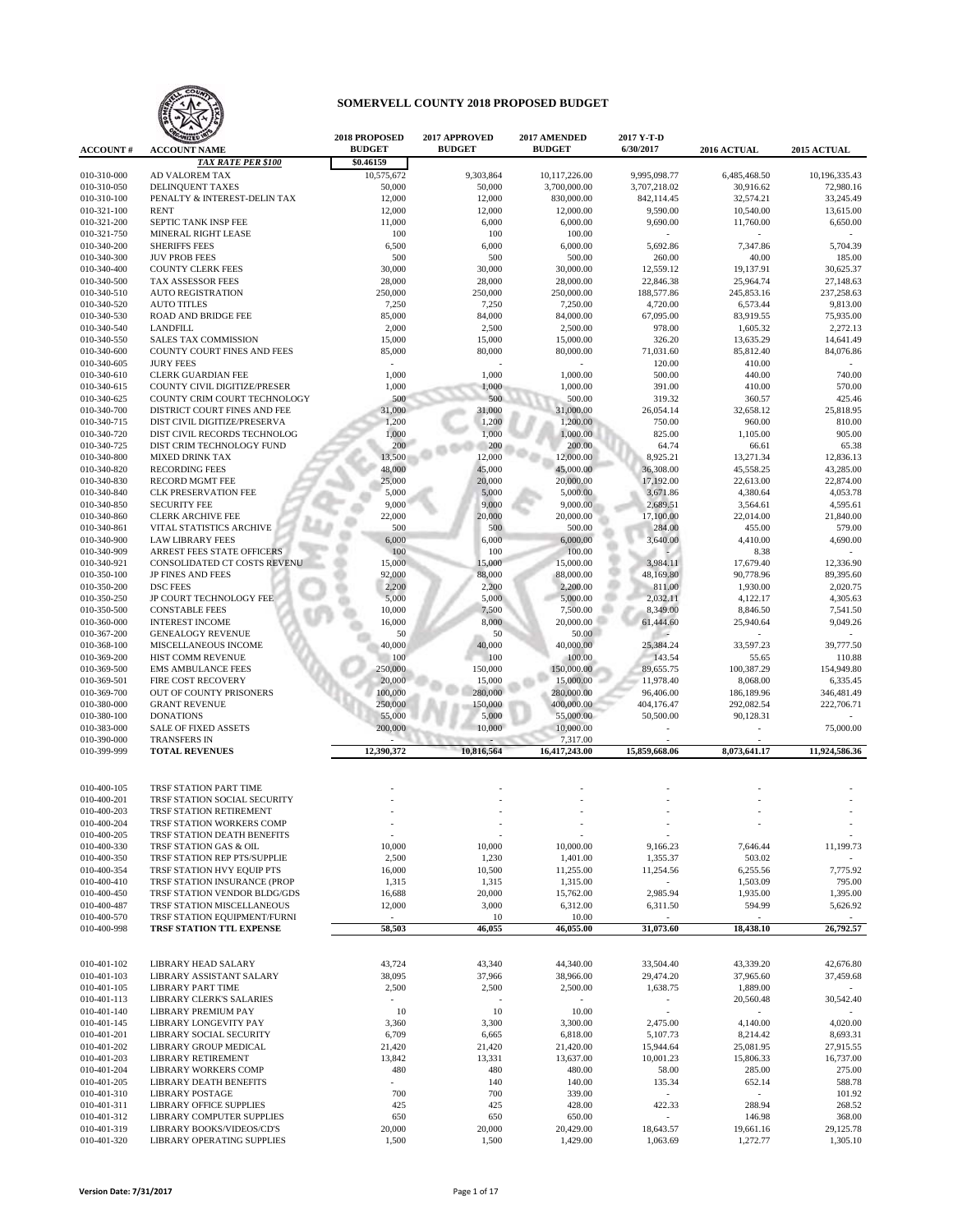

|                            |                                                                    | 2018 PROPOSED | 2017 APPROVED   | 2017 AMENDED         | 2017 Y-T-D                      |                                  |                      |
|----------------------------|--------------------------------------------------------------------|---------------|-----------------|----------------------|---------------------------------|----------------------------------|----------------------|
| <b>ACCOUNT#</b>            | <b>ACCOUNT NAME</b>                                                | <b>BUDGET</b> | <b>BUDGET</b>   | <b>BUDGET</b>        | 6/30/2017                       | 2016 ACTUAL                      | 2015 ACTUAL          |
| 010-401-350                | <b>LIBRARY REP PTS/SUPPLIES</b>                                    | 1,000         | 1,000           | 1,000.00             | 627.06                          | 1,198.88                         | 581.78               |
| 010-401-351                | LIBRARY JANITORIAL SUPPLIES                                        | 325           | 325             | 325.00               | 239.38                          | 345.80                           | 341.19               |
| 010-401-400<br>010-401-401 | <b>LIBRARY DUES &amp; SUBSCRIPTIONS</b><br>LIBRARY SEMINAR EXPENSE | 1,000<br>50   | 1,000<br>50     | 1,000.00<br>50.00    | 487.70                          | 731.40                           | 601.40               |
| 010-401-406                | LIBRARY MEDICAL (PHYSICAL)                                         | 150           | 150             | 150.00               |                                 |                                  |                      |
| 010-401-410                | LIBRARY INSURANCE(PROPERTY)                                        | 1,850         | 1,850           | 1,850.00             | $\bar{\phantom{a}}$             | 2,677.31                         | 1,078.00             |
| 010-401-412                | LIBRARY UNEMPLOYMENT EXPENSE                                       | $\sim$        | 100             | 100.00               |                                 | ÷                                |                      |
| 010-401-420                | <b>LIBRARY TELEPHONE</b>                                           | 1,900         | 1,900           | 1,900.00             | 1,481.67                        | 1,942.09                         | 1,905.59             |
| 010-401-430                | LIBRARY ADVERTISING                                                | 50            | 50              | 50.00                |                                 |                                  |                      |
| 010-401-435                | <b>LIBRARY PRINTING</b>                                            | 50            | 50              | 50.00                | ä,                              | $\ddot{\phantom{1}}$             |                      |
| 010-401-440                | <b>LIBRARY UTILITIES</b>                                           | 15,000        | 16,000          | 16,000.00            | 7,872.25                        | 12,529.99                        | 14,171.66            |
| 010-401-450                | <b>LIBRARY VENDOR BLDG/GDS REP</b>                                 | 250           | 250             | 250.00               | 15.00                           | 12.00                            | 9.00                 |
| 010-401-452                | LIBRARY COPIER/ OFF MACH MAI                                       | 10            | 10              | 10.00                | ä,                              |                                  |                      |
| 010-401-453                | LIBRARY COMPUTER MAINTENANCE                                       | 2,500         | 2,500           | 2,500.00             | 1,408.45                        | 1,408.45                         | 2,233.45             |
| 010-401-457                | LIBRARY PEST CONTROL                                               | 500           | 500             | 500.00               | 270.00                          | 360.00                           | 360.00               |
| 010-401-461                | LIBRARY EQUIP RENTAL                                               | 2,650         | 2,650           | 2,650.00             | 1,128.00                        | 1,774.00                         | 2,604.00             |
| 010-401-570                | LIBRARY EQUIP/FURNITURE<br><b>LIBRARY TTL EXPENSE</b>              | 180,700       | 10              | 10.00                | 131,998.39                      | 7,224.00                         |                      |
| 010-401-998                |                                                                    |               | 180,822         | 183,281.00           |                                 | 209,507.89                       | 223,963.91           |
|                            |                                                                    |               |                 |                      |                                 |                                  |                      |
| 010-402-102                | <b>BLDG MAINT SUPERVISOR</b>                                       | 53,576        | 53.552          | 54,552.00            | 41,133.76                       | 53,042.52                        | 51,605.52            |
| 010-402-104                | <b>BLDG MAINT MAINTENANCE (2)</b>                                  | 77,259        | 75,583          | 77,583.00            | 56,042.55                       | 74,540.33                        | 63,870.18            |
| 010-402-105                | BLDG MAINT PART TIME                                               |               | 10              | 10.00                |                                 |                                  |                      |
| 010-402-108                | BLDG MAINT CUSTODIAL (2)                                           | 60,458        | 59,416          | 61,416.00            | 46,396.24                       | 58,057.62                        | 56,216.76            |
| 010-402-140                | <b>BLDG MAINT PREMIUM PAY</b>                                      | 1,000         | 1,000           | 1,000.00             | 423.84                          | 704.58                           | 844.99               |
| 010-402-145                | BLDG MAINT LONGEVITY PAY                                           | 720           | 660             | 660.00               | 495.00                          | 600.00                           |                      |
| 010-402-201                | <b>BLDG MAINT SOCIAL SECURITY</b>                                  | 14,849        | 14,635          | 14,935.00            | 10,386.39                       | 13,784.98                        | 12,828.34            |
| 010-402-202                | BLDG MAINT GROUP MEDICAL                                           | 53,550        | 53,550          | 53,550.00            | 39,861.60                       | 48,531.29                        | 43,356.85            |
| 010-402-203                | BLDG MAINT RETIREMENT                                              | 30,638        | 29,274          | 29,874.00            | 22,204.84                       | 28,148.81                        | 25,481.60            |
| 010-402-204                | <b>BLDG MAINT WORKERS COMP</b>                                     | 4,900         | 4,900           | 4,900.00             | 2,866.00                        | 2,577.00                         | 3,012.00             |
| 010-402-205                | <b>BLDG MAINT DEATH BENEFITS</b>                                   |               | 307             | 307.00               | 303.64                          | 1,164.70                         | 891.95               |
| 010-402-207                | BLDG MAINT CELLPHONE ALLOW                                         | 1,080         | 1,080           | 1,080.00             | 840.00                          | 1,080.00                         | 1,005.00             |
| 010-402-311                | <b>BLDG MAINT OFFICE SUPPLIES</b>                                  | 50            | 50              | 50.00                | 14.77                           | (1.03)                           | 4.03                 |
| 010-402-312                | BLDG MAINT COMPUTER SUPPLIES                                       | 100           | 100             | 100.00               |                                 | 87.44                            | 224.13               |
| 010-402-330<br>010-402-332 | BLDG MAINT GAS AND OIL                                             | 6,500         | 6,500           | 6,500.00             | 2,697.78                        | 4,051.81                         | 4,711.03             |
| 010-402-334                | <b>BLDG MAINT TIRES AND TUBES</b><br><b>BLDG MAINT SMALL TOOLS</b> | 400<br>600    | 400<br>600      | 400.00<br>600.00     | 412.19                          | 505.60                           | 257.40<br>525.70     |
| 010-402-350                | <b>BLDG MAINT REP PTS/SUPPLIES</b>                                 | 11,000        | 11,000          | 11,000.00            | 6,924.47                        | 6,696.89                         | 12,706.07            |
| 010-402-351                | BLDG MAINT JANITORIAL SUPPLI                                       | 3,500         | 3,500           | 3,500.00             | 989.59                          | 2,008.62                         | 3,635.48             |
| 010-402-352                | BLDG MAINT AUTO/SM EQ PARTS                                        | 600           | 600             | 600.00               | 404.56                          | 259.13                           | 175.10               |
| 010-402-400                | <b>BLDG MAINT DUES/SUBSCRIPTION</b>                                |               | 10              | 10.00                | ٠.                              |                                  | $\sim$               |
| 010-402-403                | <b>BLDG MAINT TRAINING</b>                                         |               | 10              | 10.00                |                                 |                                  |                      |
| 010-402-406                | BLDG MAINT MEDICAL (PHYSICAL                                       | 150           | 150             | 150.00               |                                 |                                  | 132.58               |
| 010-402-410                | <b>BLDG MAINT INSURANCE(PROPERT</b>                                | 2,300         | 2,300           | 2,300.00             | 644.00                          | 996.00                           | 2,286.00             |
| 010-402-412                | BLDG MAINT UNEMPLOYMENT EXPE                                       |               | 100             | 100.00               |                                 |                                  |                      |
| 010-402-420                | <b>BLDG MAINT TELEPHONE</b>                                        | 1,400         | 1.400           | 1,400.00             | 799.33                          | 1,144.08                         | 1,341.50             |
| 010-402-421                | BLDG MAINT PAGER/MOBILE PHON                                       |               | 10              | 10.00                |                                 |                                  |                      |
| 010-402-450                | BLDG MAINT VENDOR BLDG/GDS R                                       | 13.500        | 15,000          | 15,000.00            | 2,443.51                        | 2,172.60                         | 5,581.45             |
| 010-402-451                | BLDG MAINT VENDOR AUTO/EQ RE                                       | 300           | 300             | 300.00               | 21.00                           | 186.00                           | 21.50                |
| 010-402-453                | BLDG MAINT COMPUTER MAINT                                          |               | 10              | 10.00                | $\sim$                          |                                  |                      |
| 010-402-455<br>010-402-457 | <b>BLDG MAINT UNIFORMS</b><br>BLDG MAINT PEST CONTROL              | 1,500<br>300  | .500<br>300     | 1,500.00<br>300.00   | 902.46                          | 1,612.40<br>261.99               | 1,713.48<br>300.00   |
| 010-402-461                | BLDG MAINT EQUIPMENT RENTAL                                        | 500           | 500             | 500.00               | ٠                               | $\overline{a}$                   | $\sim$               |
| 010-402-570                | BLDG MAINT EQUIP/FURNITURE                                         |               | 10              | 10.00                |                                 |                                  |                      |
| 010-402-998                | <b>BUILDING MAINT TTL EXPENSE</b>                                  | 340,730       | 338,317         | 344,217.00           | 237,207.52                      | 302,213.36                       | 292,728.64           |
|                            |                                                                    |               |                 |                      |                                 |                                  |                      |
|                            |                                                                    |               |                 |                      |                                 |                                  |                      |
| 010-403-103                | EMER MGMT COORDINATOR                                              |               | 54,982          | 23,897.00            | 10,040.94                       | 53,484.96                        | 51,108.48            |
| 010-403-140                | EMER MGMT PREMIUM PAY                                              |               | 10              | 10.00                |                                 |                                  |                      |
| 010-403-145                | EMER MGMT LONGEVITY PAY                                            |               | 10              | 10.00                | $\equiv$                        | ÷,                               | $\sim$               |
| 010-403-201                | <b>EMER MGMT SOCIAL SECURITY</b>                                   |               | 4,207           | 1,829.00             | 680.31                          | 3,428.50                         | 3,157.27             |
| 010-403-202<br>010-403-203 | EMER MGMT GROUP MEDICAL<br><b>EMER MGMT RETIREMENT</b>             |               | 10,710<br>8,414 | 4,462.50<br>3,657.00 | 1,798.96<br>1,524.47            | 9,792.13<br>8,036.33             | 9,345.85<br>7,509.72 |
| 010-403-204                | <b>EMER MGMT WORKERS COMP</b>                                      |               | 645             | 645.00               |                                 | 609.87                           | 645.00               |
| 010-403-205                | <b>EMER MGMT DEATH BENEFITS</b>                                    |               | 88              | 88.00                | 64.75                           | 332.51                           | 264.48               |
| 010-403-207                | EMER MGMT CELLPHONE ALLOWANC                                       |               | 360             | 360.00               | 75.00                           | 360.00                           | 360.00               |
| 010-403-310                | <b>EMER MGMT POSTAGE</b>                                           |               | 150             | 150.00               |                                 | 45.36                            | 63.34                |
| 010-403-311                | <b>EMER MGMT OFFICE SUPPLIES</b>                                   |               | 500             | 500.00               | $\overline{\phantom{a}}$        | 139.53                           | 357.65               |
| 010-403-312                | EMER MGMT COMPUTER SUPPLIES                                        |               | 400             | 400.00               |                                 | 197.22                           | 291.42               |
| 010-403-330                | <b>EMER MGMT GAS/OIL</b>                                           |               | 2,655           | 376.84               | 376.84                          | 1,727.32                         | 1,688.09             |
| 010-403-332                | <b>EMER MGMT TIRES/TUBES</b>                                       |               | 500             | 809.00               | 808.30                          | $\overline{a}$                   | 568.85               |
| 010-403-350                | EMER MGMT REP PTS/SUPPLIES                                         |               | 800             | 800.00               | $\sim$                          | 111.48                           | 4.95                 |
| 010-403-352                | EMER MGMT AUTO REP PTS                                             |               | 500             | 140.83               | 140.83                          | 84.90                            | $\omega$             |
| 010-403-400                | EMER MGMT DUES/PUBLICATIONS                                        |               | 1,000           | 1,396.00             | 1,396.00                        |                                  | $\sim$               |
| 010-403-401                | EMER MGMT SEMINAR EXPENSE                                          |               | 1,500           | 1,104.00             |                                 | ÷                                | 150.20               |
| 010-403-403                | <b>EMER MGMT TRAINING</b>                                          |               | 2,000           | $\sim$               | $\sim$                          | ٠                                | 1,469.37             |
| 010-403-404                | <b>EMER MGMT CONSULTING</b>                                        |               | 100             | 100.00               | $\sim$                          |                                  | $\sim$               |
| 010-403-406                | EMER MGMT MEDICAL(PHYSICAL)                                        |               | 10              | 10.00                |                                 |                                  |                      |
| 010-403-410                | EMER MGMT INSURANCE(PROPERTY                                       |               | 4,000           | 4,000.00             | 1,505.33                        | 4,469.00<br>$\ddot{\phantom{1}}$ | 3,908.00<br>$\sim$   |
| 010-403-412<br>010-403-420 | EMER MGMT UNEMPLOYMENT EXPEN<br><b>EMER MGMT TELEPHONE</b>         |               | 10<br>1,400     | 10.00<br>1,400.00    | $\bar{\phantom{a}}$<br>$\equiv$ | 679.06                           | 2,185.15             |
| 010-403-421                | EMER MGMT PAGER/MOBILE PHONE                                       |               | 350             | 350.00               | 51.80                           | 330.80                           | 310.80               |
| 010-403-426                | <b>EMER MGMT TRAVEL</b>                                            |               | 10              | 10.00                |                                 |                                  |                      |
| 010-403-430                | EMER MGMT ADVERTISING/PROMOT                                       |               | $10$            | 10.00                | $\ddot{\phantom{0}}$            | ÷                                | 900.00               |
|                            |                                                                    |               |                 |                      |                                 |                                  |                      |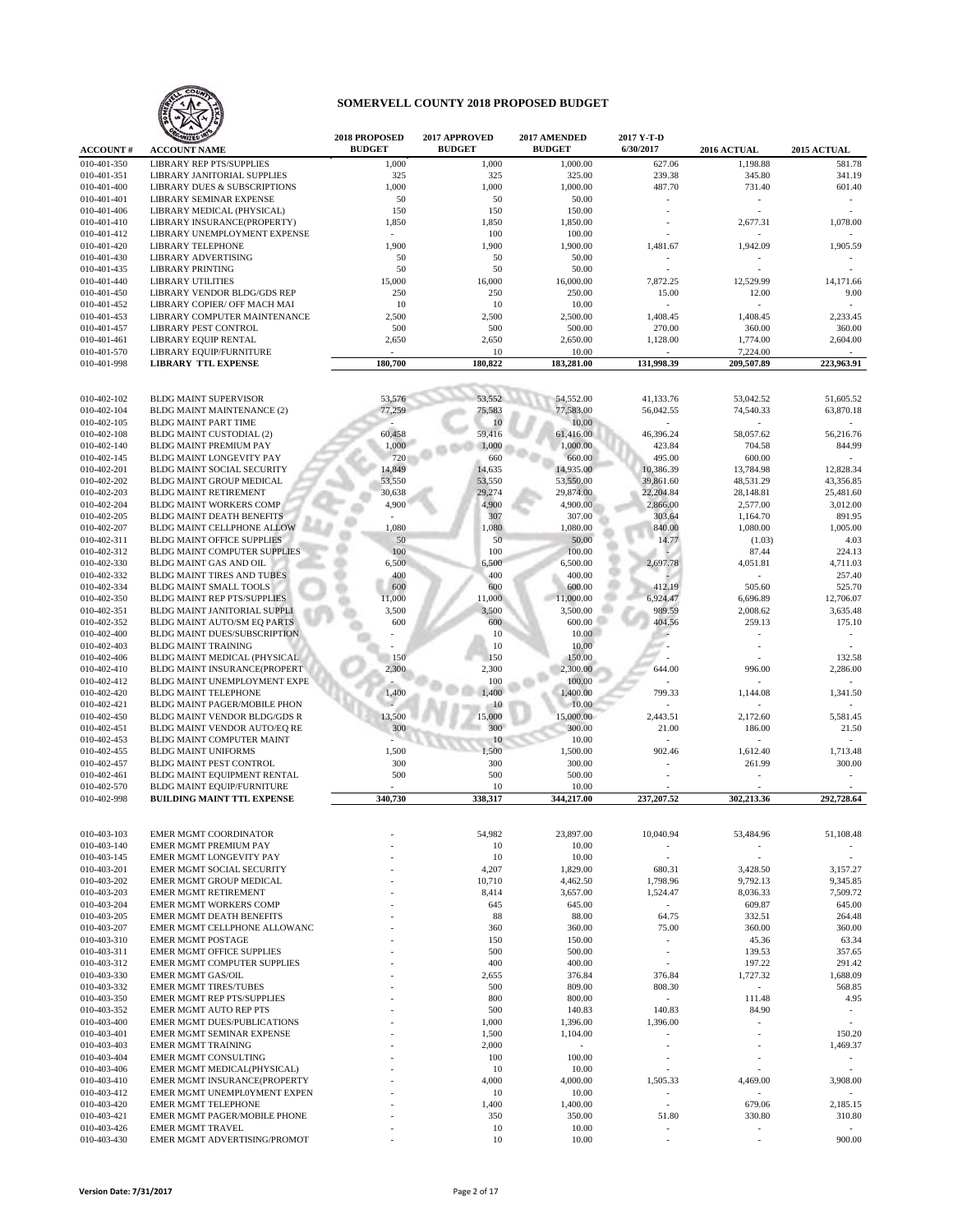

| <b>ACCOUNT#</b>            | WIZED<br><b>ACCOUNT NAME</b>                                 | 2018 PROPOSED<br><b>BUDGET</b> | 2017 APPROVED<br><b>BUDGET</b> | 2017 AMENDED<br><b>BUDGET</b> | 2017 Y-T-D<br>6/30/2017  | 2016 ACTUAL              | 2015 ACTUAL             |
|----------------------------|--------------------------------------------------------------|--------------------------------|--------------------------------|-------------------------------|--------------------------|--------------------------|-------------------------|
| 010-403-435                | <b>EMER MGMT PRINTING</b>                                    |                                | 10                             | 10.00                         |                          |                          |                         |
| 010-403-451                | EMER MGMT VENOR AUTO/EQ REP                                  |                                | 250                            |                               |                          | 7.00                     | 14.50                   |
| 010-403-452                | EMER MGMT COPIER/OFF MACH MN                                 |                                | 10                             | 10.00                         |                          |                          |                         |
| 010-403-453                | EMER MGMT COMPUTER MAINTENAN                                 |                                | 150                            | 150.00                        |                          |                          | 144.00                  |
| 010-403-455                | <b>EMER MGMT UNIFORMS</b>                                    |                                | 300                            |                               |                          |                          |                         |
| 010-403-459                | EMER MGMT RADIO/PAGER REPAIR                                 |                                |                                |                               |                          |                          | 20,000.00               |
| 010-403-461                | EMER MGMT EQUIP RENTAL(COPIE                                 |                                | 10                             | 10.00                         |                          |                          |                         |
| 010-403-462                | <b>EMER MGMT PROF SVCS</b>                                   |                                | 10                             | 10.00                         |                          |                          |                         |
| 010-403-487                | <b>EMER MGMT MISCELLANEOUS</b>                               |                                | 100                            | 100.00                        |                          |                          | 2,777.82                |
| 010-403-570<br>010-403-998 | EMER MGMT EQUIP/FURNITURE<br><b>EMER MGMT TTL EXPENSE</b>    | $\bf{0}$                       | 10<br>96,171                   | 10.00<br>46,825.17            | 18,463.53                | 13,631.27<br>97,467.24   | 40,718.71<br>147,943.65 |
|                            |                                                              |                                |                                |                               |                          |                          |                         |
|                            |                                                              |                                |                                |                               |                          |                          |                         |
| 010-404-101                | <b>AUDITOR SALARY</b>                                        | 74,000                         | 67,500                         | 68,500.00                     | 51,625.00                | 67,500.00                | 65,599.92               |
| 010-404-103                | AUDITOR ASSISTANTS SALARIES (2)                              | 68,715                         | 67,265                         | 69,265.00                     | 51,724.14                | 68,144.64                | 73,906.58               |
| 010-404-140<br>010-404-145 | <b>AUDITOR PREMIUM PAY</b><br>AUDITOR LONGEVITY PAY          | $\sim$                         | 10<br>10                       | 10.00<br>10.00                | $\overline{\phantom{a}}$ |                          | 660.00                  |
| 010-404-201                | <b>AUDITOR SOCIAL SECURITY</b>                               | 10,918                         | 10,312                         | 10,541.00                     | 6,319.25                 | 8,655.71                 | 8,642.38                |
| 010-404-202                | AUDITOR GROUP MEDICAL                                        | 32,130                         | 32,130                         | 32,130.00                     | 24,078.96                | 26,897.94                | 27,246.53               |
| 010-404-203                | <b>AUDITOR RETIREMENT</b>                                    | 22,528                         | 20,626                         | 21,085.00                     | 15,792.09                | 20,226.35                | 20,452.96               |
| 010-404-204                | AUDITOR WORKERS COMP                                         | 415                            | 415                            | 415.00                        | 286.00                   | 299.30                   | 346.00                  |
| 010-404-205                | <b>AUDITOR DEATH BENEFITS</b>                                |                                | 216                            | 216.00                        | 212.44                   | 836.51                   | 719.75                  |
| 010-404-310                | <b>AUDITOR POSTAGE</b>                                       | 600                            | 600                            | 600.00                        | 161.62                   | 391.51                   | 169.30                  |
| 010-404-311                | <b>AUDITOR OFFICE SUPPLIES</b>                               | 675                            | 675                            | 675.00                        | 127.23                   | 376.89                   | 484.47                  |
| 010-404-312                | AUDITOR COMPUTER SUPPLIES                                    | 375                            | 375                            | 375.00                        | 33.79                    | 55.83                    | 212.65                  |
| 010-404-400                | <b>AUDITOR DUES &amp; SUBSCRIPTIONS</b>                      | 325                            | 325                            | 325.00                        | 130.00                   | 305.00                   | 301.00                  |
| 010-404-401                | <b>AUDITOR SEMINAR EXPENSE</b>                               | 1,500                          | 1,500                          | 1,708.00                      | 1,707.18                 | 1,437.19                 | 1,140.96                |
| 010-404-406                | AUDITOR MEDICAL (PHYSICAL)                                   | 100                            | 100                            | 100.00                        |                          |                          |                         |
| 010-404-408                | <b>AUDITOR BONDS</b>                                         | 100                            | 100                            | 100.00                        | 92.50                    |                          | 92.50                   |
| 010-404-409                | <b>AUDITOR AUDIT EXPENSE</b>                                 | 35,000                         | 30,000                         | 53,740.00                     | 53,740.00                | 8,160.00                 | 31,000.00               |
| 010-404-412                | AUDITOR UNEMPLOYMENT EXPENSE                                 |                                | 10                             | 10.00                         |                          |                          |                         |
| 010-404-420                | <b>AUDITOR TELEPHONE</b>                                     | 875                            | 875                            | 875.00                        | 685.81                   | 462.48                   | 374.00                  |
| 010-404-430                | <b>AUDITOR ADS/NOTICES</b>                                   | 2,000                          | 2,000                          | 2,000.00                      | 340.00                   | 2,192.50                 | 3,233.05                |
| 010-404-435                | <b>AUDITOR PRINTING</b>                                      | 100<br>10                      | 100<br>10                      | 100.00                        |                          |                          |                         |
| 010-404-452<br>010-404-453 | AUDITOR COPIER/ OFF MACH MAI<br>AUDITOR COMPUTER MAINTENANCE | 14,500                         | 14,500                         | 10.00<br>14,292.00            | 11,850.00                | 10,875.00                | 10,875.00               |
| 010-404-570                | AUDITOR EQUIP/FURNITURE                                      |                                | 10                             | 10.00                         |                          |                          |                         |
| 010-404-998                | <b>AUDITOR TTL EXPENSE</b>                                   | 264,866                        | 249,664                        | 277,092.00                    | 218,906.01               | 216,816.85               | 245,457.05              |
|                            |                                                              |                                |                                |                               |                          |                          |                         |
|                            |                                                              |                                |                                |                               |                          |                          |                         |
| 010-405-101                | <b>TREASURER SALARY</b>                                      | 53,351                         | 49,225                         | 49,225.00                     | 36,918.72                | 49,224.96                | 47,791.20               |
| 010-405-103                | TREASURER DEPUTY SALARY                                      | 41,872                         | 40,917                         | 41,917.00                     | 31,614.64                | 39,757.86                | 49,111.55               |
| 010-405-105                | <b>TREASURER PART TIME</b>                                   | 11,440                         | 11,440                         | 12,440.00                     | 8,485.50                 | 7,740.13                 | 676.00                  |
| 010-405-140                | TREASURER PREMIUM PAY                                        |                                | 10                             | 10.00                         |                          |                          | 481.94                  |
| 010-405-145                | TREASURER LONGEVITY PAY                                      |                                | 10                             | 10.00                         |                          |                          | 660.00                  |
| 010-405-201<br>010-405-202 | TREASURER SOCIAL SECURITY<br>TREASURER GROUP MEDICAL         | 8,160<br>21,420                | 7,773                          | 7,850.00<br>21,420.00         | 5,406.54                 | 6,546.59                 | 6,887.08                |
| 010-405-203                | TREASURER RETIREMENT                                         | 16,837                         | 21,420<br>15,548               | 15,701.00                     | 16,064.64<br>11,768.39   | 19,608.26<br>14,430.53   | 19,471.72<br>14,328.79  |
| 010-405-204                | TREASURER WORKERS COMP                                       | 181                            | 181                            | 181.00                        | 181.00                   | 179.22                   | 99.00                   |
| 010-405-205                | TREASURER DEATH BENEFITS                                     |                                | 163                            | 163.00                        | 159.30                   | 597.25                   | 495.34                  |
| 010-405-310                | <b>TREASURER POSTAGE</b>                                     | 1,800                          | 1,800                          | 1,800.00                      | 992.01                   | 1,249.76                 | 1,208.46                |
| 010-405-311                | TREASURER OFFICE SUPPLIES                                    | 1,200                          | 1,200                          | 1,190.00                      | 559.83                   | 1,038.60                 | 978.59                  |
| 010-405-312                | TREASURER COMPUTER SUPPLIES                                  | 500                            | 500                            | 500.00                        | 343.00                   | 574.10                   | 689.77                  |
| 010-405-400                | TREASURER DUES/SUBSCRIPTIONS                                 | 1,675                          | 1,675                          | 1,675.00                      | 225.00                   | 1,695.97                 | 1,488.00                |
| 010-405-401                | TREASURER SEMINAR EXPENSE                                    | 2,500                          | 2,500                          | 2,510.00                      | 1,984.47                 | 2,236.91                 | 3,026.09                |
| 010-405-402                | TREASURER ADMIN FEES (COBRA)                                 | 2,000                          | 2,000                          | 2,000.00                      |                          | 1,488.96                 | 1,474.20                |
| 010-405-406                | TREASURER MEDICAL (PHYSICAL)                                 | 150                            | 150                            | 150.00                        |                          | 20.06                    |                         |
| 010-405-408                | TREASURER BONDS                                              | 10                             | 10                             | 10.00                         |                          | $\overline{\phantom{a}}$ | 355.00                  |
| 010-405-412                | TREASURER UNEMPLOYMENT EXPEN                                 | 100                            | 100                            | 100.00                        |                          | $\overline{\phantom{a}}$ |                         |
| 010-405-420                | TREASURER TELEPHONE                                          | 700                            | 700                            | 700.00                        |                          | 337.69                   | 741.47                  |
| 010-405-435                | <b>TREASURER PRINTING</b>                                    | 200                            | 200                            | 200.00                        | $\sim$                   | 354.50                   | 239.00                  |
| 010-405-452                | TREASURER COPIER/OFF MACH MN                                 | 50                             | 50                             | 50.00                         |                          |                          |                         |
| 010-405-453                | TREASURER COMPUTER MAINTENAN                                 | 16,025                         | 16,150                         | 16,150.00                     | 11,850.00                | 11,420.00                | 11,356.77               |
| 010-405-570<br>010-405-998 | TREASURER EQUIP/FURNITURE                                    | 1,100                          | 1,700<br>175,422               | 9,539.00                      | 9,038.87                 |                          |                         |
|                            | TREASURER TTL EXPENSE                                        | 181,271                        |                                | 185,491.00                    | 135,591.91               | 158,501.35               | 161,559.97              |
|                            |                                                              |                                |                                |                               |                          |                          |                         |
| 010-406-101                | TAX A/C SALARY                                               | 54,626                         | 49,225                         | 49,225.00                     | 36,918.72                | 49,224.96                | 47,791.20               |
| 010-406-103                | TAX A/C DEPUTY SALARY (3)                                    | 122,119                        | 121,231                        | 124,231.00                    | 94,370.87                | 88,797.00                | 86,495.52               |
| 010-406-105                | TAX A/C PART TIME                                            | 1,000                          |                                |                               | (2,560.68)               | 14,726.25                | 12,742.50               |
| 010-406-140                | TAX A/C PREMIUM PAY                                          | 400                            | 400                            | 400.00                        | 147.41                   | 129.06                   | 389.38                  |
| 010-406-145                | TAX A/C LONGEVITY PAY                                        | 1,740                          | 1,570                          | 1,570.00                      | 1,165.00                 | 960.00                   | 900.00                  |
| 010-406-201                | TAX A/C SOCIAL SECURITY                                      | 13,762                         | 13,191                         | 13,497.00                     | 9,139.10                 | 11,004.83                | 10,657.09               |
| 010-406-202                | TAX A/C GROUP MEDICAL                                        | 42,840                         | 42,840                         | 42,840.00                     | 31,112.80                | 29,316.39                | 27,988.13               |
| 010-406-203                | TAX A/C RETIREMENT                                           | 28,395                         | 26,386                         | 26,998.00                     | 19,869.95                | 22,963.78                | 21,640.89               |
| 010-406-204                | TAX A/C WORKERS COMP                                         | 300                            | 300                            | 300.00                        | 287.00                   | 224.31                   | 248.54                  |
| 010-406-205                | TAX A/C DEATH BENEFITS                                       | $\sim$                         | 276                            | 276.00                        | 269.13                   | 950.57                   | 762.08                  |
| 010-406-310                | TAX A/C POSTAGE                                              | 1,500                          | 1,500                          | 1,400.00                      | 753.52                   | 1,256.54                 | 1,487.38                |
| 010-406-311<br>010-406-312 | TAX A/C OFFICE SUPPLIES<br>TAX A/C COMPUTER SUPPLIES         | 700                            | 700                            | 700.00                        | 423.28                   | 283.93                   | 666.79                  |
| 010-406-400                | TAX A/C DUES/SUBSCRIPTIONS                                   | 650<br>150                     | 650<br>150                     | 650.00<br>450.00              | 392.92<br>425.00         | 609.35<br>165.00         | 638.87<br>181.00        |
| 010-406-401                | TAX A/C SEMINAR EXPENSE                                      | 3,200                          | 2,000                          | 2,930.00                      | 1,497.02                 | 2,522.96                 | 2,171.50                |
| 010-406-406                | TAX A/C MEDICAL (PHYSICAL)                                   | 150                            | 150                            |                               |                          | $\overline{\phantom{a}}$ | 20.06                   |
| 010-406-408                | TAX A/C BONDS                                                | 400                            | 800                            | 800.00                        | 711.78                   |                          |                         |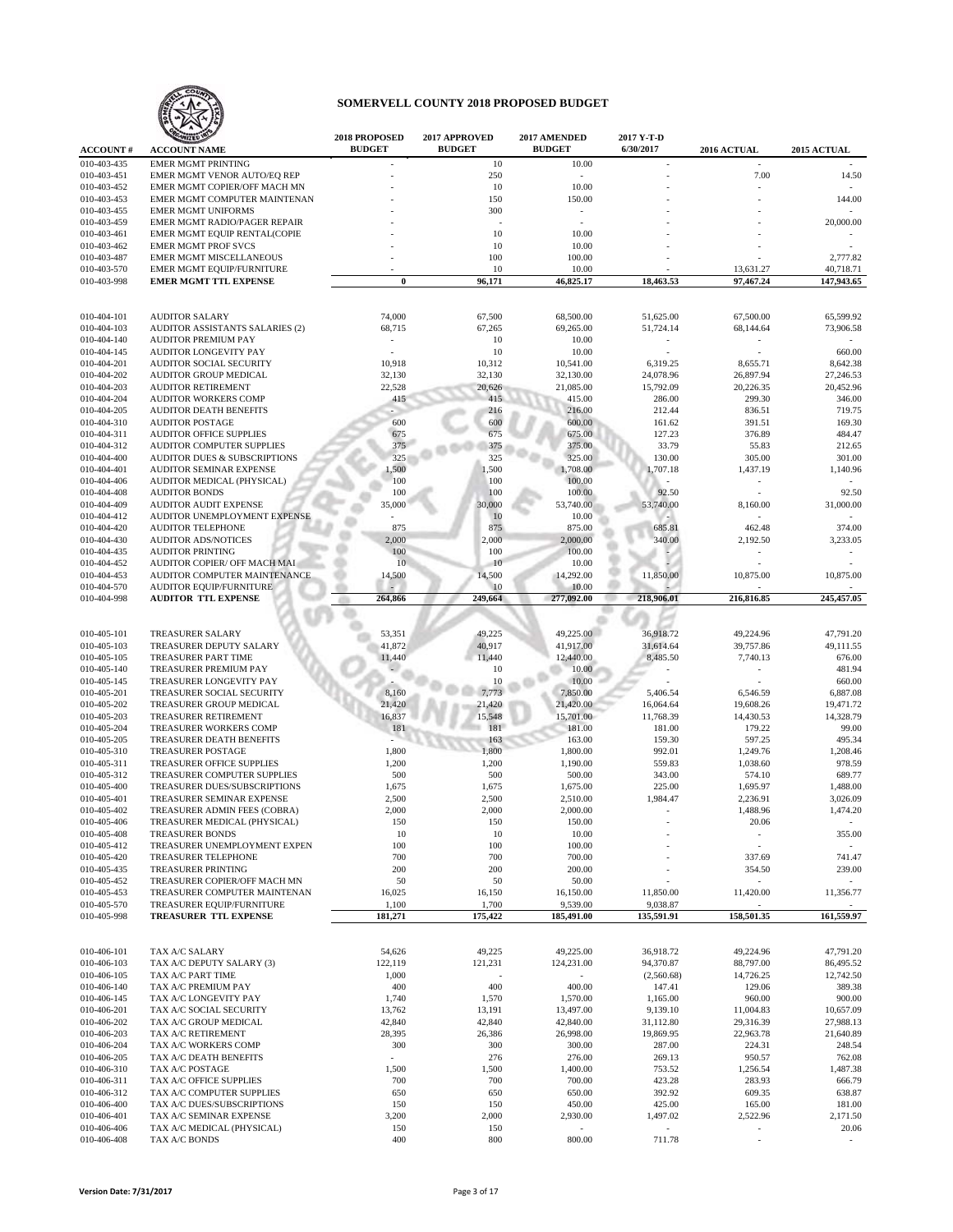

|                                |                                                              | 2018 PROPOSED<br><b>BUDGET</b> | 2017 APPROVED<br><b>BUDGET</b> | 2017 AMENDED<br><b>BUDGET</b> | 2017 Y-T-D<br>6/30/2017  |                       |                       |
|--------------------------------|--------------------------------------------------------------|--------------------------------|--------------------------------|-------------------------------|--------------------------|-----------------------|-----------------------|
| <b>ACCOUNT#</b><br>010-406-412 | <b>ACCOUNT NAME</b><br>TAX A/C UNEMPLOYMENT EXPENSE          | 100                            | 100                            | 100.00                        |                          | 2016 ACTUAL           | 2015 ACTUAL           |
| 010-406-420                    | TAX A/C TELEPHONE                                            | 1,500                          | 1,375                          | 1,375.00                      | 735.55                   | 1,173.83              | 1,352.07              |
| 010-406-426                    | TAX A/C TRAVEL EXPENSE                                       |                                |                                | ٠                             |                          |                       | $\sim$                |
| 010-406-430                    | TAX A/C ADS/NOTICES                                          | 10                             | 10                             |                               | ÷.                       |                       |                       |
| 010-406-434                    | TAX A/C CR CD FEES                                           |                                |                                |                               |                          | 5,089.04              | 5,798.03              |
| 010-406-435<br>010-406-452     | TAX A/C PRINTING<br>TAX A/C COPIER/OFF MACH MAIN             | 25<br>10                       | 25<br>10                       | 25.00<br>$\sim$               | 14.98<br>$\sim$          |                       | 34.97<br>$\sim$       |
| 010-406-453                    | TAX A/C COMPUTER MAINTENANCE                                 | 1,750                          | 250                            | $\bar{\phantom{a}}$           |                          |                       | 144.00                |
| 010-406-461                    | TAX A/C EQUIP RENTAL(COPIER)                                 | 750                            | 750                            | 750.00                        | 200.00                   | 445.00                | 660.00                |
| 010-406-570                    | TAX A/C EQUIP/FURNITURE                                      | 900                            | 10                             | 732.00                        | 731.28                   |                       |                       |
| 010-406-998                    | TAX A/C TTL EXPENSE                                          | 276,977                        | 263,899                        | 269,249.00                    | 196,604.63               | 229,842.80            | 222,770.00            |
|                                |                                                              |                                |                                |                               |                          |                       |                       |
| 010-407-402                    | <b>CAD ADMINISTRATIVE FEES</b>                               | 195,600                        | 194,441                        | 194,441.00                    | 145,830.63               | 331,714.28            | 171,900.78            |
| 010-407-414                    | CAD TAX COLLECTION LEGAL FEES                                |                                | 155,000                        |                               |                          |                       |                       |
| 010-407-998                    | <b>CENTRAL APP DIST TTL EXPENSE</b>                          | 195,600                        | 349,441                        | 194,441.00                    | 145,830.63               | 331,714.28            | 171,900.78            |
|                                |                                                              |                                |                                |                               |                          |                       |                       |
| 010-408-101                    | <b>CNTY ATTY SALARY</b>                                      | 104,624                        | 95,067                         | 95,067.00                     | 71,300.16                | 95,066.72             | 93,317.28             |
| 010-408-102                    | CNTY ATTY DA SUPPLEMENTAL                                    | 9,313                          | 9,313                          | 9,313.00                      | 6,984.54                 | 9,312.88              | 9,312.72              |
| 010-408-103                    | CNTY ATTY SECRETARY SALARY                                   | 43,334                         | 42,659                         | 48,880.00                     | 36,378.30                | 47,879.76             | 44,898.24             |
| 010-408-104                    | CNTY ATTY VICTIM ASSIST COORDINATO!                          | 4,500                          |                                |                               |                          |                       |                       |
| 010-408-105<br>010-408-140     | <b>CNTY ATTY PART TIME</b><br><b>CNTY ATTY PREMIUM PAY</b>   | 1,000                          | 2,000<br>100                   | 2,000.00<br>100.00            | 880.00                   | 1,440.00              | 416.00                |
| 010-408-145                    | CNTY ATTY LONGEVITY PAY                                      | 780                            | 720                            | 720.00                        | 540.00                   | 660.00                | 600.00                |
| 010-408-201                    | CNTY ATTY SOCIAL SECURITY                                    | 12,540                         | 11,492                         | 11,968.00                     | 7,710.39                 | 10,249.15             | 9,829.81              |
| 010-408-202                    | CNTY ATTY GROUP MEDICAL                                      | 21,420                         | 21,420                         | 21,420.00                     | 16,010.64                | 19,524.26             | 18,642.70             |
| 010-408-203                    | <b>CNTY ATTY RETIREMENT</b>                                  | 25,874                         | 22,988                         | 23,940.00                     | 17,643.35                | 22,876.92             | 21,662.40             |
| 010-408-204                    | CNTY ATTY WORKERS COMP                                       | 110                            | 110                            | 110.00                        | 15.00<br>240.48          | 40.00                 | 16.00                 |
| 010-408-205<br>010-408-207     | <b>CNTY ATTY DEATH BENEFITS</b><br>CNTY ATTY CELLPHONE ALLOW | 360                            | 241<br>360                     | 241.00<br>360.00              | 270.00                   | 946.38<br>360.00      | 764.04<br>360.00      |
| 010-408-310                    | <b>CNTY ATTY POSTAGE</b>                                     | 800                            | 800                            | 800.00                        | 86.00                    | 133.10                | 145.19                |
| 010-408-311                    | <b>CNTY ATTY OFFICE SUPPLIES</b>                             | 500                            | 500                            | 500.00                        | 137.14                   | (3.72)                | 58.50                 |
| 010-408-312                    | CNTY ATTY COMPUTER SUPPLIES                                  | 350                            | 350                            | 350.00                        |                          | 153.70                | $\blacksquare$        |
| 010-408-400                    | <b>CNTY ATTY DUES/SUBSCRIPTIONS</b>                          | 5,000                          | 5,000                          | 1,000.00                      | 383.00                   | 334.00                | 821.75                |
| 010-408-401<br>010-408-406     | CNTY ATTY SEMINAR EXPENSE<br>CNTY ATTY MEDICAL (PHYSICAL)    | 3,000<br>150                   | 3,000<br>150                   | 3,000.00<br>150.00            | 1,296.98                 | 2,213.98              | 1,829.98              |
| 010-408-408                    | <b>CNTY ATTY BOND</b>                                        | 500                            | 500                            | 500.00                        | 177.50                   |                       |                       |
| 010-408-412                    | CNTY ATTY UNEMPLOYMENT EXPEN                                 |                                | 10                             | 10.00                         |                          |                       |                       |
| 010-408-414                    | CNTY ATTY OUTSIDE EXPENSE                                    | 12,000                         | 5,000                          | 11,000.00                     | 6,860.00                 | 4,726.50              |                       |
| 010-408-415<br>010-408-419     | CNTY ATTY /DA EXPERT WITNESS<br>CNTY ATTY DA OFF SUPPLEMENTA | 33,500                         | 33,500                         | 33,500.00                     |                          | 5,324.50<br>33,500.00 | 33,500.00             |
| 010-408-420                    | <b>CNTY ATTY TELEPHONE</b>                                   | 500                            | 500                            | 500.00                        |                          | 78.20                 | 293.34                |
| 010-408-421                    | <b>CNTY ATTY PAGER/MOBILE</b>                                |                                |                                |                               |                          |                       |                       |
| 010-408-426                    | CNTY ATTY TRAVEL EXPENSE                                     | 100                            | 100                            | 100.00                        |                          |                       |                       |
| 010-408-430                    | <b>CNTY ATTY ADS/NOTICES</b>                                 | 100                            | 100                            | 100.00                        |                          |                       |                       |
| 010-408-435<br>010-408-452     | <b>CNTY ATTY PRINTING</b><br>CNTY ATTY COPIER/OFF MACH MN    | 500                            | 500<br>10                      | 500.00<br>10.00               |                          |                       | 46.95                 |
| 010-408-453                    | CNTY ATTY COMPUTER MAINTENAN                                 | 8,500                          | 7,850                          | 7,850.00                      | 7,850.00                 | 7,200.00              | 7,200.00              |
| 010-408-461                    | CNTY ATTY EQUIPMENT RENTAL                                   | 2,500                          | 2,500                          | 2,500.00                      | 336.00                   | 878.00                | 1,500.00              |
| 010-408-570                    | CNTY ATTY EQUIP/FURNITURE                                    |                                | 10                             | 10.00                         |                          |                       |                       |
| 010-408-998                    | <b>COUNTY ATTY TTL EXPENSE</b>                               | 291,865                        | 266,850                        | 276,499.00                    | 175,099.48               | 262,894.33            | 245,214.90            |
|                                |                                                              |                                |                                |                               |                          |                       |                       |
| 010-409-311                    | NON DEPT COPIER/FAX SUPPLIES                                 | 3,000                          | 3,000                          | 3,000.00                      | 1,264.39                 | 2,439.05              | 2,499.90              |
| 010-409-312                    | NON DEPT COMPUTER SUPPLIES                                   | 1,500                          | 1,500                          | 1,500.00                      | (385.69)                 |                       | 191.55                |
| 010-409-400                    | NON DEPT DUES/SUBSCRIPTIONS                                  | 2,575                          | 2,575                          | 2,575.00                      | 885.00                   | 1,335.00              | 1,535.00              |
| 010-409-404<br>010-409-410     | NON DEPT GENERAL CONSULTING<br>NON DEPT INSURANCE(PROP/G/L)  | 4,000<br>90,000                | 4,000<br>120,000               | 4,000.00<br>120,000.00        | 13,906.00                | 33,206.34             | 2,000.00<br>34,151.60 |
| 010-409-418                    | NON DEPT BANK EXPENSE                                        | 50                             | 50                             | 50.00                         |                          |                       | $\sim$                |
| 010-409-420                    | NON DEPT FAX/COMPUTER MODEMS                                 | 25,000                         | 25,000                         | 25,000.00                     | 16,024.38                | 17,839.80             | 19,040.46             |
| 010-409-426                    | NON DEPT TRAVEL EXPENSE                                      | 255                            | 255                            | 255.00                        | 85.32                    | 85.32                 | 336.88                |
| 010-409-440                    | <b>NON DEPT UTILITIES</b>                                    | 58,000                         | 58,000                         | 58,000.00                     | 26,994.79                | 43,154.21             | 48,627.33             |
| 010-409-461<br>010-409-472     | NON DEPT EQUIPMENT RENTAL<br>NON DEPT INDIGENT/CRIME VICT    | 9,500<br>2,500                 | 9,500<br>2,500                 | 9,500.00<br>2,500.00          | 4,744.06<br>650.00       | 6,026.77<br>800.00    | 7,223.23<br>2,600.00  |
| 010-409-473                    | NON DEPT CRIMESTOPPERS                                       | 2,500                          | 2,500                          | 2,500.00                      | ÷.                       |                       | 2,500.00              |
| 010-409-474                    | NON DEPT ANIMAL CONTROL                                      | $\sim$                         |                                | 1,510.00                      | 1,310.00                 | 58,000.00             | 57,000.00             |
| 010-409-475                    | NON DEPT MHMR ASSISTANCE                                     | 13,200                         | 13,200                         | 13,200.00                     | 9,900.00                 | 13,200.00             | 13,200.00             |
| 010-409-476                    | NON DEPT TRANSIT SYSTEM                                      | 35,000                         | 35,000                         | 35,000.00                     | 35,000.00                | 35,000.00             | 35,000.00             |
| 010-409-477<br>010-409-478     | NON DEPT SOIL CONSERVATION<br>NON DEPT WATER CONSERVATION    | 1,500<br>1,500                 | 1,500<br>1,500                 | 1,500.00<br>1,500.00          | $\overline{\phantom{a}}$ | ÷,                    | $\sim$                |
| 010-409-479                    | NON DEPT CHILDRENS ADVOCACY CTR                              | 500                            | 500                            | 500.00                        |                          |                       |                       |
| 010-409-487                    | NON DEPT MISCELLANEOUS                                       | 5,000                          | 5,000                          | 4,600.00                      | 971.00                   | 2,109.75              | 1,915.26              |
| 010-409-998                    | NON DEPT TTL EXPENSE                                         | 255,580                        | 285,580                        | 286,690.00                    | 111,349.25               | 213,196.24            | 227,821.21            |
|                                |                                                              |                                |                                |                               |                          |                       |                       |
| 010-410-101                    | <b>CNTY JUDGE SALARY</b>                                     | 71,974                         | 69,493                         | 69,493.00                     | 57,119.66                | 69,284.63             | 61,419.27             |
| 010-410-103                    | CNTY JUDGE SECRETARY SALARY                                  | 40,123                         | 39,697                         | 40,697.00                     | 30,737.30                | 38,836.56             | 37,377.36             |
| 010-410-105                    | CNTY JUDGE PART TIME                                         | 2,855                          | 2,855                          | 2,855.00                      | 202.50                   | 730.00                | 768.00                |
| 010-410-140                    | CNTY JUDGE PREMIUM PAY                                       | 10                             | 10                             | 10.00                         | $\sim$                   | $\sim$                | $\sim$                |
| 010-410-145                    | CNTY JUDGE LONGEVITY PAY                                     | $\sim$                         | 10                             | 10.00                         | $\overline{\phantom{a}}$ | ÷,                    |                       |
| 010-410-201<br>010-410-202     | CNTY JUDGE SOCIAL SECURITY<br>CNTY JUDGE GROUP MEDICAL       | 9,291<br>21,420                | 8,943<br>21,420                | 9,019.00<br>21,420.00         | 7,437.03<br>15,878.64    | 9,248.00<br>19,358.90 | 8,622.91<br>16,976.87 |
| 010-410-203                    | <b>CNTY JUDGE RETIREMENT</b>                                 | 19,170                         | 17,888                         | 18,041.00                     | 14,861.74                | 18,026.27             | 16,257.29             |
|                                |                                                              |                                |                                |                               |                          |                       |                       |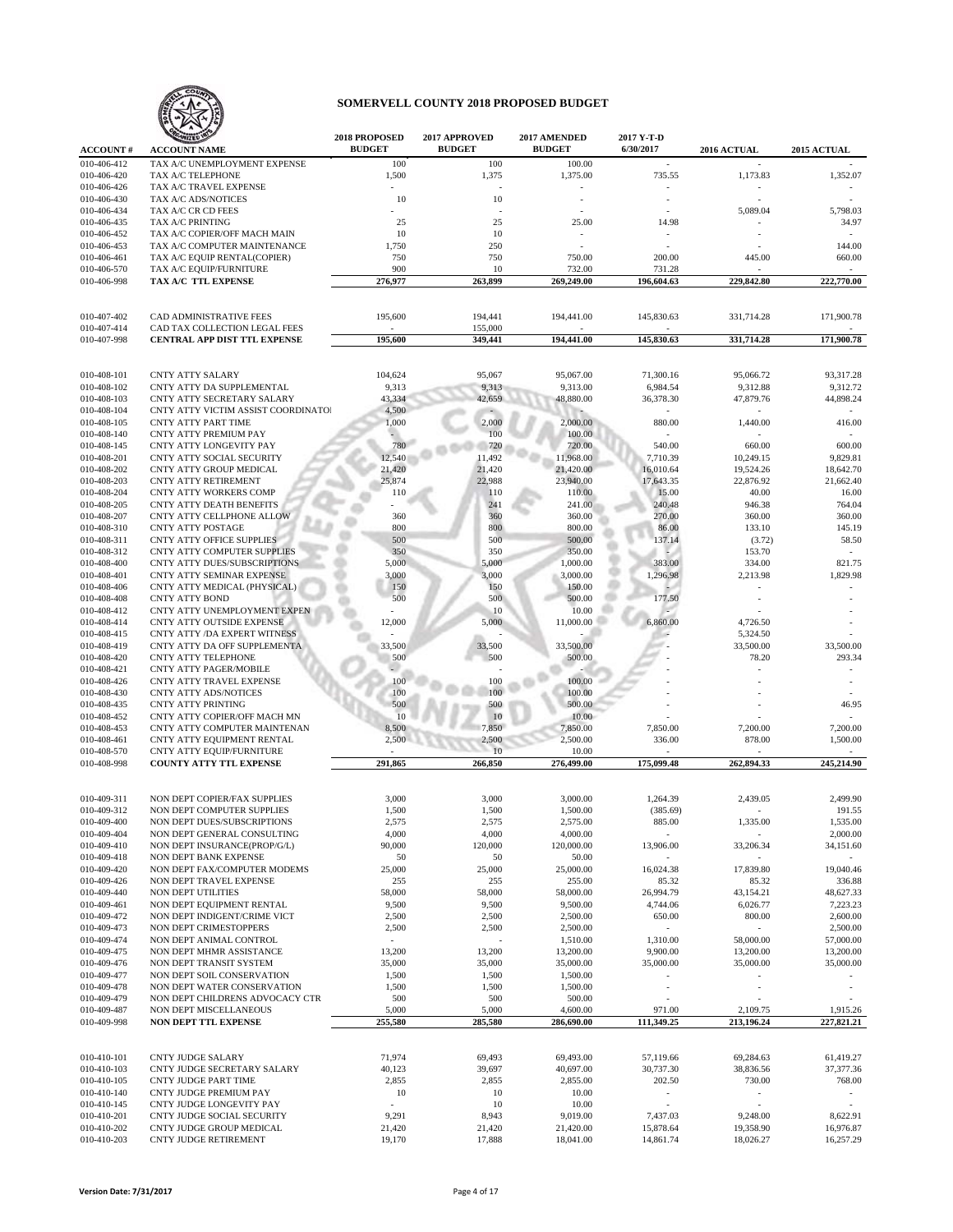

| <b>ACCOUNT#</b>            | ANIZED<br><b>ACCOUNT NAME</b>                                | 2018 PROPOSED<br><b>BUDGET</b> | 2017 APPROVED<br><b>BUDGET</b> | 2017 AMENDED<br><b>BUDGET</b> | 2017 Y-T-D<br>6/30/2017 | 2016 ACTUAL          | 2015 ACTUAL      |
|----------------------------|--------------------------------------------------------------|--------------------------------|--------------------------------|-------------------------------|-------------------------|----------------------|------------------|
| 010-410-204                | <b>CNTY JUDGE WORKERS COMP</b>                               | 115                            | 115                            | 115.00                        | 115.00                  | 111.98               | 88.14            |
| 010-410-205                | <b>CNTY JUDGE DEATH BENEFITS</b>                             |                                | 188                            | 227.00                        | 226.28                  | 746.10               | 573.93           |
| 010-410-206                | CNTY JUDGE TRAVEL ALLOWANCE                                  | 6,480                          | 4,830                          | 4,791.00                      | 3,933.33                | 4,829.28             | 4.829.28         |
| 010-410-310                | <b>CNTY JUDGE POSTAGE</b>                                    | 500                            | 500                            | 500.00                        | 382.04                  | 307.82               | 325.98           |
| 010-410-311                | <b>CNTY JUDGE OFFICE SUPPLIES</b>                            | 450                            | 450                            | 389.00                        | 316.22                  | 999.34               | 166.65           |
| 010-410-312                | CNTY JUDGE COMPUTER SUPPLIES                                 | 200                            | 200                            | 200.00                        | 162.49                  | 117.17               | 295.77           |
| 010-410-400                | CNTY JUDGE DUES/SUBSCRIPTION                                 | 1,000                          | 1,000                          | 1,000.00                      | 475.00                  | 475.00               | 475.00           |
| 010-410-401                | CNTY JUDGE SEMINAR EXPENSE                                   | 2,700                          | 2,700                          | 2,700.00                      | (138.70)                | 1,365.17             | 1,859.43         |
| 010-410-404                | CNTY JUDGE CONSULTING (ED)                                   | 250                            | 250                            | 250.00                        |                         |                      |                  |
| 010-410-406                | CNTY JUDGE MEDICAL (PHYSICAL                                 | 150                            | 150                            | 150.00                        |                         |                      |                  |
| 010-410-408                | <b>CNTY JUDGE BONDS</b>                                      | 10                             | 10                             | 71.00                         | 71.00                   |                      | 177.50           |
| 010-410-412                | CNTY JUDGE UNEMPLOYMENT EXPE                                 |                                | 100                            | 100.00                        |                         |                      |                  |
| 010-410-420                | <b>CNTY JUDGE TELEPHONE</b>                                  | 875                            | 875                            | 875.00                        |                         | 347.93               | 796.70           |
| 010-410-426                | CNTY JUDGE ECON DEVELOPMENT                                  | 3,500                          | 3,500                          | 21,961.00                     | 21,960.26               |                      | 2,650.56         |
| 010-410-430                | <b>CNTY JUDGE ADS/NOTICES</b>                                | 200                            | 200                            | 200.00                        |                         | 577.60               |                  |
| 010-410-435<br>010-410-452 | CNTY JUDGE PRINTING                                          | 350                            | 350<br>10                      | 350.00                        |                         |                      | 29.95            |
| 010-410-453                | CNTY JUDGE COPIER/OFF MACH M<br>CNTY JUDGE COMPUTER MAINTENA | 10<br>500                      | 500                            | 10.00<br>500.00               |                         | 295.20               | 144.00           |
| 010-410-462                | CNTY JUDGE ENGR/SVYS (ED)                                    | 1,000                          | 1,000                          | 1,000.00                      |                         | $\ddot{\phantom{1}}$ | 800.00           |
| 010-410-570                | CNTY JUDGE EQUIP/FURNITURE                                   |                                | 10                             | 10.00                         |                         |                      |                  |
| 010-410-998                | <b>CNTY JUDGE TTL EXPENSE</b>                                | 183,133                        | 177,254                        | 196,944.00                    | 153,739.79              | 165,656.95           | 154,634.59       |
|                            |                                                              |                                |                                |                               |                         |                      |                  |
|                            |                                                              |                                |                                |                               |                         |                      |                  |
| 010-411-101                | CLK OFF DIST/CNTY CLK SALARY                                 | 54,956                         | 49,245                         | 49,245.00                     | 36,918.72               | 49,225.00            | 47,791.20        |
| 010-411-103                | CLK OFF DEPUTIES SALARIES (5)                                | 199,915                        | 196,090                        | 201,090.00                    | 152,907.56              | 191,547.56           | 180,882.70       |
| 010-411-105                | <b>CLK OFF PART TIME</b>                                     | 7,500                          | 7,500                          | 7,500.00                      | 2,778.72                | 942.00               | 5,718.75         |
| 010-411-120                | CLK OFF RECORDS MANAGEMENT                                   |                                |                                |                               |                         |                      | 23.810.26        |
| 010-411-140                | <b>CLK OFF PREMIUM PAY</b>                                   | 750                            | 1,000                          | 1,000.00                      | 75.81                   | 566.83               | 205.19           |
| 010-411-145                | <b>CLK OFF LONGEVITY PAY</b>                                 | 2,640                          | 2,460                          | 2,460.00                      | 1,845.00                | 2,280.00             | 2,100.00         |
| 010-411-201                | CLK OFF SOCIAL SECURITY                                      | 20,331                         | 19,607                         | 19,990.00                     | 14,400.35               | 18,110.00            | 17,522.16        |
| 010-411-202                | CLK OFF GROUP MEDICAL                                        | 64,260                         | 64,260                         | 64,260.00                     | 47,988.42               | 58,467.42            | 51,990.13        |
| 010-411-203                | <b>CLK OFF RETIREMENT</b>                                    | 41,951                         | 39,220                         | 39,985.00                     | 29,300.75               | 36,371.27            | 33,689.54        |
| 010-411-204                | CLK OFF WORKERS COMP                                         | 800                            | 800                            | 800.00                        | 667.00                  | 781.97               | 427.00           |
| 010-411-205                | <b>CLK OFF DEATH BENEFITS</b>                                |                                | 411                            | 411.00                        | 394.76                  | 1,506.34             | 1,191.23         |
| 010-411-310                | <b>CLK OFF POSTAGE</b>                                       | 1,000                          | 1,250                          | 1,250.00                      | 729.56                  | 1,176.62             | 1,269.87         |
| 010-411-311                | <b>CLK OFF OFFICE SUPPLIES</b>                               | 5,000                          | 5,000                          | 5,000.00                      | 2,705.87                | 3,248.93             | 5,601.49         |
| 010-411-312                | CLK OFF COMPUTER SUPPLIES<br>CLK OFF MICROFILM/INDEXING      | 1,000                          | 1,000                          | 1,000.00                      | 353.22                  | 959.93               | 1,494.26         |
| 010-411-314<br>010-411-315 | CLK OFF ARCHIVAL EXPENSE                                     | 30,000                         | 25,000                         | 31,315.00                     |                         | 19,752.09            | 100,503.94       |
| 010-411-320                | CLK OFF RECORDS MANAGEMENT                                   | 25,000                         | 25,000                         | 19,613.00                     | 17,839.76               | 17,320.16            |                  |
| 010-411-400                | CLK OFF DUES/SUBSCRIPTIONS                                   | 200                            | 200                            | 200.00                        | 50.00                   | 125.00               | 125.00           |
| 010-411-401                | CLK OFF SEMINAR EXPENSE                                      | 4,500                          | 4,500                          | 4,500.00                      | 2,863.85                | 2,717.27             | 4,538.25         |
| 010-411-406                | CLK OFF MEDICAL (PHYSICAL)                                   | 150                            | 150                            | 150.00                        |                         |                      |                  |
| 010-411-408                | <b>CLK OFF BONDS</b>                                         | 10                             | 10                             | 10.00                         |                         |                      | 355.00           |
| 010-411-412                | CLK OFFICE UNEMPLOYMENT EXPE                                 |                                | 100                            | 100.00                        |                         |                      |                  |
| 010-411-420                | <b>CLK OFF TELEPHONE</b>                                     | 750                            | 750                            | 750.00                        |                         | 78.20                | 298.59           |
| 010-411-426                | <b>CLK OFF TRAVEL EXPENSE</b>                                |                                |                                |                               |                         | 9.63                 |                  |
| 010-411-430                | <b>CLK OFF ADS/NOTICES</b>                                   | 100                            | 100                            | 100.00                        |                         | 99.00                | 25.00            |
| 010-411-435                | <b>CLK OFF PRINTING</b>                                      | 150                            | 150                            | 150.00                        |                         | 635.00               | 1,126.00         |
| 010-411-452                | CLK OFF COPIER/OFF MACH MAIN                                 | 1,000                          | 1,000                          | 1,000.00                      |                         | 995.00               | 995.00           |
| 010-411-453                | CLK OFF COMPUTER MAINT                                       | 58,000                         | 58,000                         | 51,685.00                     | 50,695.50               | 48,182.00            | 43,229.00        |
| 010-411-461                | CLK OFF EQUIP RENTAL (COPIER                                 | 2,200                          | 2,200                          | 2,200.00                      | 672.00                  | 1,507.96             | 2.246.55         |
| 010-411-570                | CLK OFF EQUIP/FURNITURE                                      | 3,800                          | 10                             | 5,397.00                      |                         |                      | 7,563.13         |
| 010-411-998                | CNTY/DIST CLERK TTL EXPENSE                                  | 525,963                        | 505.013                        | 511,161.00                    | 363,186.85              | 456,605.18           | 534,699.24       |
|                            |                                                              |                                |                                |                               |                         |                      |                  |
| 010-412-101                | JUDICIAL JUDGES-10TH (3)                                     | 2,000                          | 2,000                          | 2,000.00                      | 1.936.50                | 1,937.37             | 1,935.54         |
| 010-412-102                | JUDICIAL JUDGES-8TH ADMIN                                    | 706                            | 701                            | 701.00                        | 700.52                  | 687.66               | 467.89           |
| 010-412-419                | JUDICIAL/DIST VISITING JDGES                                 | 875                            | 875                            | 875.00                        |                         | 4,855.89             | 952.79           |
| 010-412-420                | JUDICIAL JUDGE TELEPHONE                                     | 660                            | 660                            | 660.00                        | 452.49                  | 589.53               | 590.48           |
| 010-412-998                | JUDICIAL JUDGE TTL EXPENSE                                   | 4,241                          | 4,236                          | 4,236.00                      | 3,089.51                | 8,070.45             | 3,946.70         |
|                            |                                                              |                                |                                |                               |                         |                      |                  |
|                            |                                                              |                                |                                |                               |                         |                      |                  |
| 010-413-101                | JP SALARIES (2)                                              | 87,138                         | 62,135                         | 62,135.00                     | 46,600.92               | 62,134.56            | 60,324.96        |
| 010-413-103                | JP COORDINATOR SALARY                                        | 43,620                         | 43,340                         | 44,340.00                     | 33,504.40               | 43,339.20            | 42,676.80        |
| 010-413-105                | <b>JP PART TIME</b>                                          | 30,000                         | 9,000                          | 9,000.00                      | 7,310.59                | 7,636.37             | 6,460.00         |
| 010-413-140                | JP PREMIUM PAY                                               | 100                            | 100                            | 100.00                        | 16.44                   | $\sim$               |                  |
| 010-413-145                | JP LONGEVITY PAY                                             | 2,220                          | 2,220                          | 2,220.00                      | 1,665.00                | 2,220.00             | 2,220.00         |
| 010-413-201                | <b>JP SOCIAL SECURITY</b>                                    | 13,608                         | 10,068                         | 10,144.00                     | 7,155.82                | 9,468.09             | 9,219.75         |
| 010-413-202                | <b>JP GROUP MEDICAL</b>                                      | 32,130                         | 32,130                         | 32,130.00                     | 23,885.46               | 29,134.57            | 27,848.92        |
| 010-413-203                | <b>JP RETIREMENT</b>                                         | 28,079                         | 20,138                         | 20,291.00                     | 15,272.72               | 19,379.21            | 18,406.84        |
| 010-413-204                | JP WORKERS COMP                                              | 155                            | 155                            | 155.00                        | 155.00                  | 151.98               | 110.00           |
| 010-413-205                | <b>JP DEATH BENEFITS</b>                                     | $\mathbf{r}$                   | 211                            | 211.00                        | 210.63                  | 802.71               | 649.17           |
| 010-413-206                | JP TRAVEL ALLOWANCE (2)                                      | 14,000                         | 14,000                         | 13,939.00                     | 10,327.32               | 13,769.76            | 13,769.76        |
| 010-413-207<br>010-413-310 | JP CELLPHONE ALLOWANCE<br><b>JP POSTAGE</b>                  | 800<br>800                     | 800<br>800                     | 800.00                        | 540.00                  | 720.00               | 720.00<br>722.63 |
| 010-413-311                | <b>JP OFFICE SUPPLIES</b>                                    | 600                            | 600                            | 800.00<br>600.00              | 441.35<br>251.23        | 732.52<br>412.15     | 396.50           |
| 010-413-312                | <b>JP COMPUTER SUPPLIES</b>                                  | 1,100                          | 1,100                          | 1,100.00                      | 886.02                  | 864.32               | 931.74           |
| 010-413-400                | <b>JP DUES/SUBSCRIPTIONS</b>                                 | 200                            | 200                            | 200.00                        | 155.00                  | 155.00               | 155.00           |
| 010-413-401                | <b>JP SEMINAR EXPENSE</b>                                    | 2,500                          | 1,500                          | 1,500.00                      | 1,123.62                | 902.79               | 828.30           |
| 010-413-406                | JP MEDICAL (PHYSICAL)                                        | 10                             | 10                             | 10.00                         | $\sim$                  |                      |                  |
| 010-413-408                | <b>JP BONDS</b>                                              | $10\,$                         | 10                             | 71.00                         | 71.00                   | ÷,                   | 355.00           |
| 010-413-412                | JP UNEMPLOYMENT EXPENSE                                      |                                | 60                             | 60.00                         |                         |                      |                  |
| 010-413-420                | <b>JP TELEPHONE</b>                                          | 1,000                          | 1,000                          | 1,000.00                      | 481.47                  | 602.54               | 798.69           |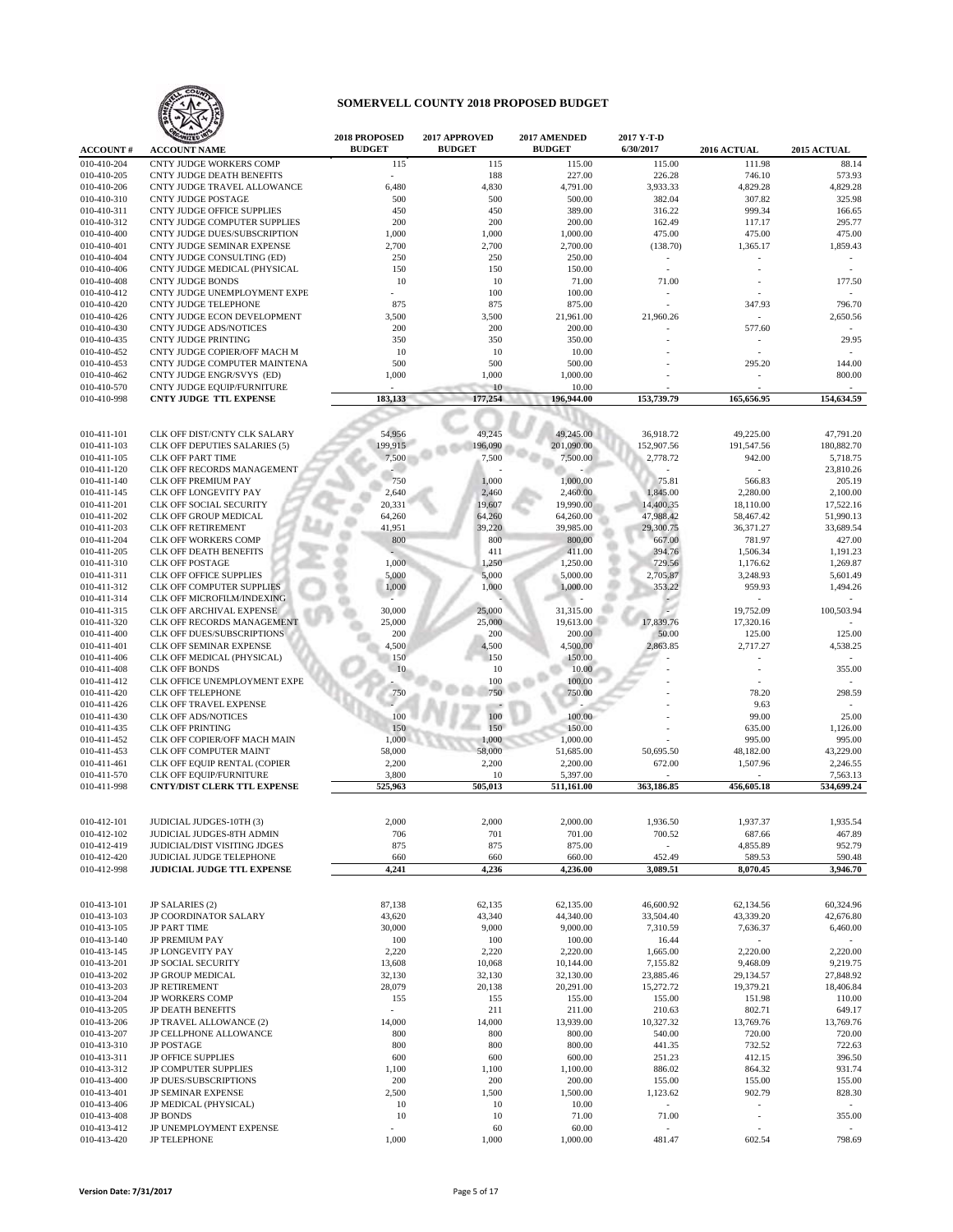

|                            |                                                        | 2018 PROPOSED  | 2017 APPROVED | 2017 AMENDED         | 2017 Y-T-D                         |                                                  |                          |
|----------------------------|--------------------------------------------------------|----------------|---------------|----------------------|------------------------------------|--------------------------------------------------|--------------------------|
| <b>ACCOUNT#</b>            | <b>ACCOUNT NAME</b>                                    | <b>BUDGET</b>  | <b>BUDGET</b> | <b>BUDGET</b>        | 6/30/2017                          | 2016 ACTUAL                                      | 2015 ACTUAL              |
| 010-413-421                | <b>JP MOBILE PHONE/PAGER</b>                           | 1,000          | $\sim$        |                      |                                    |                                                  |                          |
| 010-413-435                | <b>JP PRINTING</b>                                     | 100            | 100           | 100.00               |                                    |                                                  |                          |
| 010-413-452                | JP COPIER/OFF MACH MAINT                               | 300            | 300           | 300.00               |                                    |                                                  |                          |
| 010-413-453                | JP COMPUTER MAINTENANCE                                | 15,000         | 11,775        | 11,775.00            | 11,775.00                          | 10,250.00                                        | 10,250.00                |
| 010-413-462                | JP PROFESSIONAL SVCS(LAB)                              | 50,000         | 50,000        | 50,000.00            | 23,670.00                          | 30,025.00                                        | 38,178.83                |
| 010-413-570                | <b>JP EQUIP/FURNITURE</b>                              | 4,000          | 500           | 500.00               |                                    | 275.81                                           | 2,809.68                 |
| 010-413-998                | <b>JUSTICE/PEACE TTL EXPENSE</b>                       | 328,470        | 262,252       | 263,481.00           | 185,498.99                         | 232,976.58                                       | 237,832.57               |
|                            |                                                        |                |               |                      |                                    |                                                  |                          |
|                            |                                                        |                |               |                      |                                    |                                                  |                          |
| 010-414-101                | <b>CONSTABLE 1 SALARY</b>                              | 42,448         | 38,741        | 38,741.00            | 29,055.60                          | 38,740.80                                        | 37,612.32                |
| 010-414-201                | CONSTABLE 1 SOCIAL SECURITY                            | 3,275          | 2,992         | 2,992.00             | 2,015.49                           | 2,976.44                                         | 2,889.99                 |
| 010-414-202                | CONSTABLE 1 GROUP MEDICAL                              | 10,710         | 10,710        | 10,710.00            | 7,123.84                           | 9,720.13                                         | 9,274.41                 |
| 010-414-203                | <b>CONSTABLE 1 RETIREMENT</b>                          | 6,758          | 5,984         | 5,984.00             | 4,479.97                           | 5,835.78                                         | 5,539.26                 |
| 010-414-204                | <b>CONSTABLE 1 WORKERS COMP</b>                        | 100            | 100           | 100.00               | 100.00                             | 87.00                                            |                          |
| 010-414-205                | <b>CONSTABLE 1 DEATH BENEFITS</b>                      | $\overline{a}$ | 63            | 63.00                | 62.58                              | 241.50                                           | 195.54                   |
| 010-414-207                | CONSTABLE 1 CELLPHONE ALLOW                            | 360            | 360           | 360.00               | 270.00                             | 360.00                                           | 360.00                   |
| 010-414-310                | <b>CONSTABLE 1 POSTAGE</b>                             | 200            | 200           | 200.00               | 33.97                              | 23.39                                            | 46.13                    |
| 010-414-311                | <b>CONSTABLE 1 OFFICE SUPPLIES</b>                     | 200            | 200           | 200.00               | 176.02                             | $\sim$                                           | $\overline{\phantom{a}}$ |
| 010-414-312                | CONSTABLE 1 COMPUTER SUPPLIE                           | 150            | 150           | 150.00               | $\sim$                             | $\ddot{\phantom{0}}$                             |                          |
| 010-414-330                | CONSTABLE 1 GAS AND OIL                                | 1,000          | 1,000         | 1,040.00             | 539.12                             | 161.33                                           | 316.37                   |
| 010-414-332                | CONSTABLE 1 TIRES AND TUBES                            | 500            | 500           | 500.00               |                                    |                                                  | 166.29                   |
| 010-414-338                | <b>CONSTABLE 1 FILM RELATED</b>                        | 50             | 50            | 50.00                |                                    |                                                  | $\sim$                   |
| 010-414-344                | <b>CONSTABLE 1 OPER SUPPLIES</b>                       | 500            | 500           | 472.00               |                                    |                                                  |                          |
| 010-414-352                | <b>CONSTABLE 1 AUTO/EO REP PTS</b>                     | 400            | 400           | 400.00               | 24.25                              | 14.50                                            | 68.29                    |
| 010-414-400                | CONSTABLE 1 DUES/SUBSCRIPTIO                           | 450            | 450           | 450.00               | 216.00                             | 216.00                                           | 145.00                   |
| 010-414-403                | <b>CONSTABLE 1 TRAINING</b>                            | 1,200          | 1,500         | 1,500.00             | 1,233.58                           |                                                  |                          |
| 010-414-406                | CONSTABLE 1 PHYSICAL(TRAININ                           | 10             | 10            | 10.00                |                                    | ÷,                                               |                          |
| 010-414-408                | <b>CONSTABLE 1 BONDS</b>                               | 10             | 150           | 178.00               | 177.50                             | 50.00                                            | 50.00                    |
| 010-414-410                | CONSTABLE 1 INSURANCE(PROP/L                           | 550            | 550           | 550.00               | 228.00                             | 372.00                                           | 452.00                   |
| 010-414-420                | <b>CONSTABLE 1 TELEPHONE</b>                           | 250            | 250           | 250.00               |                                    | 38.44                                            | 97.23                    |
| 010-414-421                | CONSTABLE 1 PAGER/MOBILE PHO                           | 720            | 720           | 720.00               | 340.00                             | 447.11                                           | 419.30                   |
| 010-414-430                | <b>CONSTABLE 1 ADS/NOTICES</b>                         | 50             | 50            | 50.00                |                                    |                                                  |                          |
| 010-414-435                | <b>CONSTABLE 1 PRINTING</b>                            | 50             | 50            | 50.00                |                                    |                                                  |                          |
| 010-414-451                | <b>CONSTABLE 1 VENDOR AUTO REPA</b>                    | 1,500          | 2,500         |                      |                                    |                                                  | 26.00                    |
|                            | CONSTABLE 1 COMPUTER MAINT                             |                | 1,800         | 2,172.00<br>1,800.00 | 7.00                               | 2,398.80                                         | 1,271.40                 |
| 010-414-453                | <b>CONSTABLE 1 UNIFORMS</b>                            | 1,800          |               |                      |                                    |                                                  |                          |
| 010-414-455                |                                                        | 650            | 1,150         | 1,150.00             | 807.01                             |                                                  |                          |
| 010-414-459                | <b>CONSTABLE 1 RADIO REPAIRS</b>                       | 225            | 225           | 225.00               | 115.00                             |                                                  |                          |
| 010-414-461                | CONSTABLE 1 EQUIP RENTAL                               | 300            | 300           | 300.00               | 50.00                              | 151.25                                           | 285.00                   |
| 010-414-462                | CONSTABLE 1 PROFESSIONAL SER                           | $\overline{a}$ |               |                      |                                    |                                                  |                          |
| 010-414-464                | CONSTABLE 1 WRECKER SERVICE                            | 200            | 200           | 200.00               |                                    |                                                  |                          |
| 010-414-570                | CONSTABLE 1 EQUIP/FURNITURE                            | 800            | 10            | 41,689.40            | 41,688.56                          | 329.99                                           | 20.00                    |
|                            |                                                        |                |               |                      |                                    |                                                  |                          |
| 010-414-998                | <b>CONSTABLE 1 TTL EXPENSE</b>                         | 75,416         | 71,865        | 113,256.40           | 88,743.49                          | 62,164.46                                        | 59,234.53                |
|                            |                                                        |                |               |                      |                                    |                                                  |                          |
|                            |                                                        |                |               |                      |                                    |                                                  |                          |
| 010-415-103                | <b>JURY/COURT COORDINATOR</b>                          | 3,000          | 3,000         | 3,000.00             | 2,250.00                           | 3,000.00                                         | 3,000.00                 |
| 010-415-201                | JURY/COURT SOCIAL SECURITY                             | 230            | 230           | 230.00               | 172.08                             | 229.44                                           | 229.44                   |
| 010-415-204                | <b>JURY/COURT WORKERS COMP</b>                         | 130            | 130           | 130.00               | 130.00                             | 1.00                                             | 21.32                    |
| 010-415-419                | JURY/COURT/REPORTING                                   | 17,500         | 17,500        | 17,500.00            | 6,475.13                           | 20,187.31                                        | 14,803.52                |
| 010-415-435                | <b>JURY/COURT PRINTING</b>                             | 500            | 500           | 500.00               |                                    |                                                  |                          |
| 010-415-462                | <b>JURY/COURT PROF SVCS</b>                            | 6,500          | 6,500         | 6,500.00             | 750.00                             | 2.250.00                                         | 1,500.00                 |
| 010-415-463                | <b>CAPITAL CASE EXPENSE</b>                            | 1,480          | 1,480         | 1,480.00             | 1,478.29                           | 3,183.29                                         |                          |
| 010-415-480                | <b>JURY COMMISSION</b>                                 | 200            | 200           | 200.00               |                                    |                                                  |                          |
| 010-415-481                | <b>GRAND JURORS</b>                                    | 1,500          | 1,500         | 1,500.00             | 1,030.00                           | 1,376.00                                         | 1,120.00                 |
| 010-415-482                | <b>DISTRICT JURORS</b>                                 | 6,000          | 6,000         | 6,000.00             | 1,671.00                           | 1,120.00                                         |                          |
| 010-415-483                | <b>COUNTY JURORS</b>                                   | 1,000          | 1,000         | 1,000.00             | 490.00                             | 310.00                                           |                          |
| 010-415-484                | <b>JP JURORS</b>                                       | 1,000          | 1,000         | 1,000.00             |                                    |                                                  |                          |
| 010-415-485                | JURY/COURT APPOINTED ATTY                              | 60,000         | 55,000        | 65,914.00            | 63,613.89                          | 52,608.52                                        | 36,387.50                |
| 010-415-487                | JURY/COURT MISCELLANEOUS                               | 700            | 700           | 700.00               | 65.96                              |                                                  |                          |
| 010-415-998                | <b>JURY/COURT TTL EXPENSE</b>                          | 99,740         | 94,740        | 105,654.00           | 78,126.35                          | 84,265.56                                        | 57,061.78                |
|                            |                                                        |                |               |                      |                                    |                                                  |                          |
|                            |                                                        |                |               |                      |                                    |                                                  |                          |
| 010-416-102                | <b>JUV PROB CHIEF</b>                                  | 63,270         | 30,000        | 7,500.00             | (5,272.50)<br>$\sim$               | 28,402.20                                        | 28,648.20                |
| 010-416-105                | JUV PROB PART TIME                                     |                | 100           | 100.00               |                                    |                                                  |                          |
| 010-416-109                | <b>JUV PROB OFFICER</b>                                | ÷<br>ä,        | 46,189        | 59,287.00            | 49,454.80                          | 46,189.00                                        | 45,526.80                |
| 010-416-140                | JUV PROB PREMIUM PAY                                   |                | 100           | 100.00               |                                    | 111.10                                           |                          |
| 010-416-145                | JUV PROB LONGEVITY PAY                                 | 780            | 720           | 720.00               | 540.00                             | 660.00                                           | 600.00                   |
| 010-416-201                | JUV PROB SOCIAL SECURITY                               | 4,942          | 3,646         | 4,648.00             | 3,350.16                           | 3,499.82                                         | 3,442.79                 |
| 010-416-202                | JUV PROB GROUP MEDICAL                                 | 10,710         | 10,710        | 10,710.00            | 7,996.32                           | 9,744.13                                         | 9,308.85                 |
| 010-416-203                | <b>JUV PROB RETIREMENT</b>                             | 10,196         | 7,292         | 9,296.00             | 6,903.80                           | 7,094.10                                         | 6,809.28                 |
| 010-416-204                | <b>JUV PROB WORKERS COMP</b>                           | 200            | 200           | 200.00               | 200.00                             | 88.00                                            | 95.00                    |
| 010-416-205                | JUV PROB DEATH BENEFITS                                |                | 77            | 77.00                | 75.92                              | 293.52                                           | 239.76                   |
| 010-416-207                | JUV PROB CELLPHONE ALLOW                               | 540            | 540           | 540.00               | 405.00                             | 540.00                                           | 540.00                   |
| 010-416-310                | <b>JUV PROB POSTAGE</b>                                | 150            | 150           | 150.00               | 45.45                              | 50.57                                            | 83.44                    |
| 010-416-311                | <b>JUV PROB OFFICE SUPPLIES</b>                        | 250            | 250           | 250.00               | 8.99                               | ÷<br>$\ddot{\phantom{1}}$                        | 3.07                     |
| 010-416-312                | <b>JUV PROB COMPUTER SUPPLIES</b>                      | 100            | 100           | 100.00               | 40.79                              |                                                  |                          |
| 010-416-400                | JUV PROB DUES/SUBSCRIPTIONS                            | 150            | 550           | 550.00               | 60.00                              |                                                  | 60.00                    |
| 010-416-401                | JUV PROB SEMINAR EXPENSE                               | 300            | 300           | 300.00               | 225.00                             |                                                  |                          |
| 010-416-405                | JUV PROB COUNSELING/MEDICAL                            | 500            | 500           | 500.00               | $\overline{\phantom{a}}$           | ÷<br>÷,                                          | 72.00                    |
| 010-416-406                | JUV PROB MEDICAL (PHYSICAL)                            | 150            | 150           | 150.00               | $\blacksquare$                     |                                                  | $\sim$                   |
| 010-416-410                | JUV PROB INSURANCE (PROP/AUT                           | 500            | 500           | 500.00               | 204.00                             | 335.00                                           | 497.00                   |
| 010-416-412                | JUV PROB UNEMPLOYMENT EXPENS                           | $\sim$         | 100           | 100.00               |                                    | $\sim$                                           | $\sim$                   |
| 010-416-420                | <b>JUV PROB TELEPHONE</b>                              | 1,000<br>٠     | 1,300         | 1,300.00             | 481.47                             | 626.54                                           | 759.02                   |
| 010-416-421<br>010-416-426 | JUV PROB MOBILE PHONE/PAGER<br>JUV PROB TRAVEL EXPENSE | 500            | 10<br>600     | 10.00<br>600.00      | $\sim$<br>$\overline{\phantom{a}}$ | $\overline{\phantom{a}}$<br>$\ddot{\phantom{0}}$ | $\sim$                   |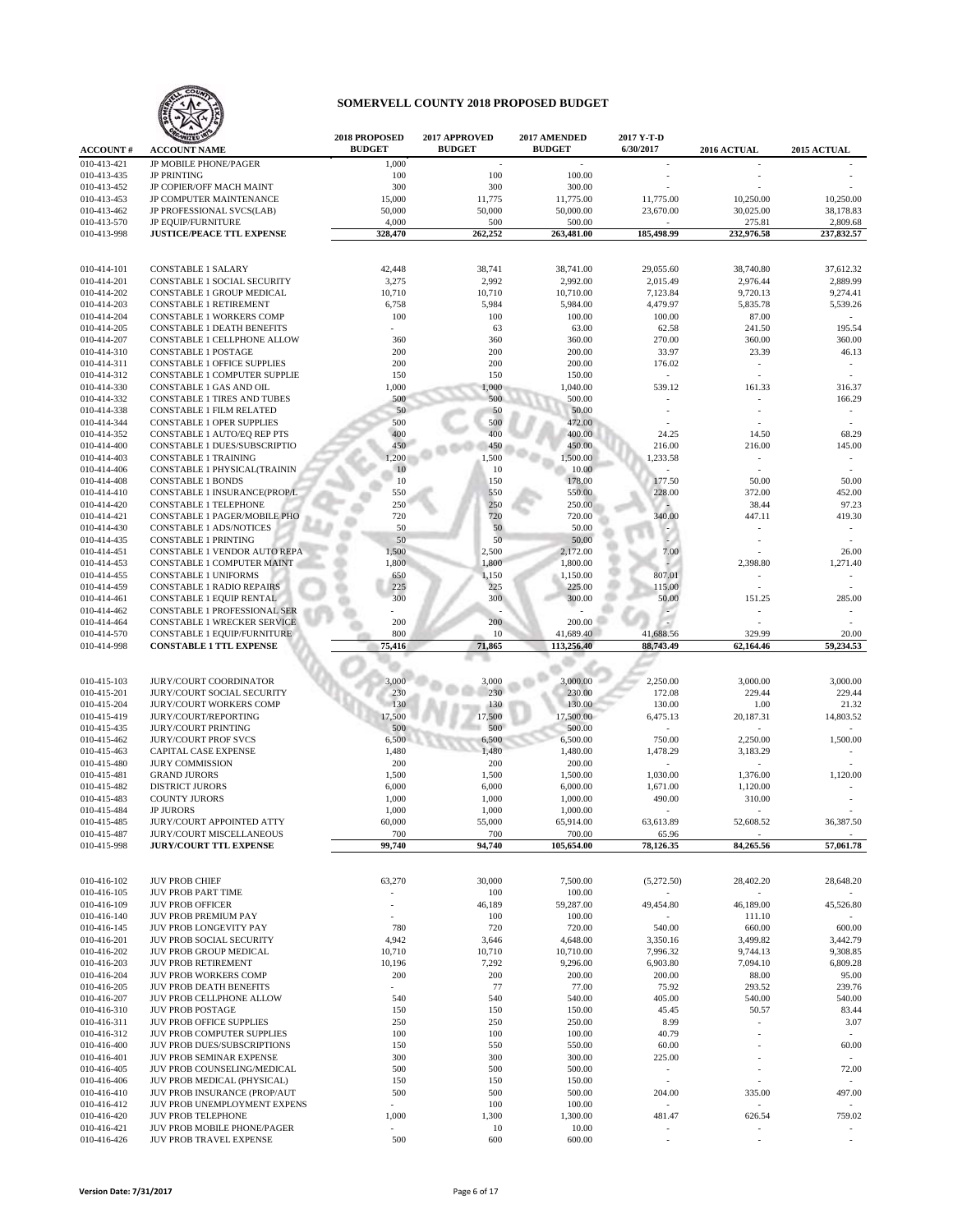

|                            |                                                             | 2018 PROPOSED                   | 2017 APPROVED | 2017 AMENDED        | 2017 Y-T-D                           |                          |                          |
|----------------------------|-------------------------------------------------------------|---------------------------------|---------------|---------------------|--------------------------------------|--------------------------|--------------------------|
| <b>ACCOUNT#</b>            | <b>ACCOUNT NAME</b>                                         | <b>BUDGET</b>                   | <b>BUDGET</b> | <b>BUDGET</b>       | 6/30/2017                            | <b>2016 ACTUAL</b>       | <b>2015 ACTUAL</b>       |
| 010-416-435<br>010-416-436 | <b>JUV PROB PRINTING</b><br>JUV PROB RESIDENTIAL SERVICE    | 100<br>9,000                    | 100<br>9,000  | 100.00<br>9,000.00  | 30.00                                |                          |                          |
| 010-416-452                | JUV PROB COPIER/OFF MACH MAI                                | 10                              | 10            | 10.00               |                                      |                          |                          |
| 010-416-453                | JUV PROB COMPUTER MAINTENANC                                | 500                             | 500           | 500.00              |                                      |                          |                          |
| 010-416-461                | <b>JUV PROB COPIER LEASE</b>                                | 1,000                           | 1,625         | 1,625.00            | 200.00                               | 485.00                   |                          |
| 010-416-570                | JUV PROB EQUIP/FURNITURE                                    |                                 | 10            | 17,237.22           | 12,737.22                            | 74.19                    |                          |
| 010-416-998                | <b>JUV PROB OFF TTL EXPENSE</b>                             | 104,848                         | 115,329       | 126,160.22          | 77,686.42                            | 98,193.17                | 96,685.21                |
|                            |                                                             |                                 |               |                     |                                      |                          |                          |
| 010-417-101                | <b>JUVENILE BOARD SALARY</b>                                | 19,308                          | 19,308        | 19,308.00           | 14,480.10                            | 19,307.12                | 19,306.80                |
| 010-417-203                | JUVENILE BOARD RETIREMENT                                   | 3,995                           | 3,873         | 3,873.00            | 2,003.52                             | 2,609.94                 | 2,550.96                 |
| 010-417-205                | JUVENILE BOARD DEATH BENEFIT                                | $\sim$                          | 41            | 41.00               | 27.96                                | 107.88                   | 89.88                    |
| 010-417-206                | JUVENILE BOARD-TRAVEL ALLOWA                                | 6,000                           | 6,000         | 6,000.00            | 4,500.00                             | 6,000.00                 | 6,000.00                 |
| 010-417-998                | <b>JUVENILE BOARD TTL EXPENSE</b>                           | 29,303                          | 29,222        | 29,222.00           | 21,011.58                            | 28,024.94                | 27,947.64                |
|                            |                                                             |                                 |               |                     |                                      |                          |                          |
| 010-418-103                | ADULT PROB COMM SERVICE/MAIN                                | 20,285                          | 14,859        | 15,359.00           | 7,488.48                             | 14,738.56                | 14,308.81                |
| 010-418-140                | ADULT PROB PREMIUM PAY                                      |                                 | 10            | 10.00               |                                      |                          |                          |
| 010-418-145                | ADULT PROB LONGEVITY PAY                                    |                                 | 10            | 10.00               |                                      |                          |                          |
| 010-418-201                | ADULT PROB SOCIAL SECURITY                                  | 1,552                           | 1,139         | 1,177.00            | 562.08                               | 1,106.42                 | 1,073.79                 |
| 010-418-202                | ADULT PROB GROUP MEDICAL                                    | 5,355                           | 5,355         | 5,355.00            | 2,671.44                             | 4,931.23                 | 4,662.12                 |
| 010-418-203                | ADULT PROB RETIREMENT                                       | 3,202                           | 2,277         | 2,354.00            | 1,163.08                             | 2,243.87                 | 2,127.19                 |
| 010-418-204                | ADULT PROB WORKERS COMP                                     | 590                             | 590           | 590.00              | 306.00                               | 306.00                   | 21.00                    |
| 010-418-205                | ADULT PROB DEATH BENEFITS                                   |                                 | 24            | 24.00               | $\sim$                               | 95.27                    | 69.01                    |
| 010-418-310<br>010-418-311 | ADULT PROB POSTAGE<br>ADULT PROB OFFICE SUPPLIES            | 1,000<br>150                    | 1,000<br>150  | 1,000.00<br>150.00  | 395.05<br>47.99                      | 532.48<br>$\sim$         | 499.51<br>205.96         |
| 010-418-312                | ADULT PROB COMPUTER SUPPLIES                                | 100                             | 100           | 100.00              |                                      | 5.99                     | $\sim$                   |
| 010-418-330                | ADULT PROB GAS AND OIL                                      | 1,500                           | 1,500         | 1,500.00            | 736.77                               | 1,061.63                 | 1,271.80                 |
| 010-418-332                | ADULT PROB TIRES AND TUBES                                  | 200                             | 200           | 200.00              | 41.36                                | 22.99                    |                          |
| 010-418-334                | ADULT PROB SMALL TOOLS                                      | 100                             | 100           | 100.00              |                                      | ä,                       |                          |
| 010-418-350                | ADULT PROB REP PTS/SUPPLIES                                 | 1,000                           | 1,000         | 1,000.00            | 273.93                               | 287.78                   | 224.36                   |
| 010-418-351                | ADULT PROB JANITORIAL SUPPLI                                | 200                             | 200           | 200.00              |                                      | 76.50                    | $\sim$                   |
| 010-418-352                | ADULT PROB VEH REP PTS                                      | 500                             | 500           | 500.00              | 53.68                                | 68.46                    | 18.61                    |
| 010-418-406<br>010-418-412 | ADULT PROB EMPLOYEE PHSICAL<br>ADULT PROB UNEMPLOYMENT EXP  | 150                             | 150<br>100    | 150.00<br>100.00    |                                      |                          |                          |
| 010-418-420                | ADULT PROB TELEPHONE                                        | 1,450                           | 1,450         | 1,450.00            | 984.21                               | 1,263.86                 | 1,441.94                 |
| 010-418-451                | ADULT PROB VENDOR VEH REPAIR                                | 100                             | 100           | 100.00              |                                      | 7.00                     | 7.00                     |
| 010-418-452                | ADULT PROB COPIER/OFF MACH M                                | 10                              | 10            | 10.00               |                                      |                          |                          |
| 010-418-453                | ADULT PROB COMPUTER MAINTENA                                | 250                             | 250           | 250.00              |                                      |                          |                          |
| 010-418-461                | ADULT PROB EQUIP RENTAL                                     | 3,000                           | 3,000         | 3,000.00            | 976.00                               | 2,088.00                 | 2,760.00                 |
| 010-418-570                | ADULT PROB EQUIP/FURNITURE                                  |                                 | 10            | 10.00               |                                      |                          |                          |
| 010-418-998                | ADULT PROBATION TTL EXPENSE                                 | 40,694                          | 34,084        | 34,699.00           | 15,700.07                            | 28,836.04                | 28,691.10                |
|                            |                                                             |                                 |               |                     |                                      |                          |                          |
|                            |                                                             |                                 |               |                     |                                      |                          |                          |
| 010-419-318                | <b>LAW BOOKS/CD'S</b>                                       | 19,000                          | 19,000        | 19,000.00           | 10,934.01                            | 16,039.11                | 16,932.74                |
| 010-419-998                | <b>LAW LIBRARY TTL EXPENSE</b>                              | 19,000                          | 19,000        | 19,000.00           | 10,934.01                            | 16,039.11                | 16,932.74                |
|                            |                                                             |                                 |               |                     |                                      |                          |                          |
|                            |                                                             |                                 |               |                     |                                      |                          |                          |
| 010-420-350                | COMM/AGING REP PTS/SUPPLIES                                 | 2,000                           | 2,000         | 2,000.00            | 763.01                               | 1,558.98                 | 1,486.84                 |
| 010-420-402                | <b>COMM/AGING ADMIN FEES</b>                                | 235,400                         | 235,400       | 235,400.00          | 199,877.97                           | 250,362.00               | 250,000.00               |
| 010-420-410<br>010-420-440 | COMM/AGING INSURANCE(PROPERT<br><b>COMM/AGING UTILITIES</b> | 800<br>13,700                   | 800<br>13,700 | 800.00<br>13,700.00 | 9,680.34                             | 1,588.00<br>14,902.35    | 626.00<br>15,793.62      |
| 010-420-450                | COMM/AGING VENDOR BLDG/GDS R                                | 900                             | 900           | 5,876.00            | 5,246.00                             | 741.00                   | 868.50                   |
| 010-420-998                | <b>COMMITTEE ON AGING TTL EXPEN</b>                         | 252,800                         | 252,800       | 257,776.00          | 215.567.32                           | 269,152.33               | 268,774.96               |
|                            |                                                             |                                 |               |                     |                                      |                          |                          |
|                            |                                                             |                                 |               |                     |                                      |                          |                          |
| 010-421-101                | <b>ELECTIONS ADMIN SALARY</b>                               | 39,951                          | 39,758        | 40,758.00           | 30,749.05                            | 36,401.10                |                          |
| 010-421-102                | ELECTIONS ASST SALARY                                       | 28,564                          | 27,945        | 28,945.00           | 20,845.44                            | 27,325.46                | $\overline{\phantom{a}}$ |
| 010-421-103<br>010-421-105 | ELECTIONS ADMIN SALARY<br>ELECTIONS ADMIN PART TIME         |                                 | 6,000         | 6,000.00            | 2,364.37                             | 7,878.00                 | 23,119.03<br>5,892.00    |
| 010-421-106                | ELECTIONS ADMIN ELECTION WKRS                               | 9,400                           | 3,400         | 3,400.00            | 3,267.50                             | 1,244.00                 | 2,185.00                 |
| 010-421-140                | ELECTIONS ADMIN PREMIUM PAY                                 | 4,000                           | 2,000         | 3,043.00            | 3,042.05                             | 3,976.69                 | 2,539.26                 |
| 010-421-145                | ELECTIONS ADMIN LONGEVITY PA                                | $\sim$                          | 10            | 10.00               |                                      |                          |                          |
| 010-421-201                | ELECTIONS ADMIN SOCIAL SECUR                                | 6,267                           | 6,053         | 6,206.00            | 4,049.97                             | 5,632.02                 | 2,333.70                 |
| 010-421-202                | ELECTIONS ADMIN GROUP MEDICA                                | 21,420                          | 21,420        | 21,420.00           | 16,022.64                            | 17,689.57                | 1,619.04                 |
| 010-421-203                | ELECTIONS ADMIN RETIREMENT                                  | 12,931                          | 12,107        | 12,413.00           | 8,467.48                             | 10,233.46                | 3,978.00                 |
| 010-421-204                | ELECTIONS ADMIN WORKERS COMP                                | 150<br>$\overline{\phantom{a}}$ | 150           | 150.00              | 150.00                               | 102.43                   | 143.00                   |
| 010-421-205<br>010-421-310 | ELECTIONS ADMIN DEATH BENEFI<br>ELECTIONS ADMIN POSTAGE     | 1,000                           | 127<br>850    | 130.00<br>850.00    | 129.44<br>383.68                     | 424.42<br>911.87         | 141.15<br>333.56         |
| 010-421-311                | ELECTIONS ADMIN OFFICE SUPPL                                | 800                             | 800           | 800.00              | 726.85                               | 818.07                   | 268.91                   |
| 010-421-312                | ELECTIONS ADMIN COMPUTER SUP                                | 500                             | 500           | 517.00              | 516.25                               | 44.13                    | 541.97                   |
| 010-421-313                | ELECTIONS ADMIN ELECTION SUP                                | 14,500                          | 18,000        | 16,862.00           | 13,758.66                            | 11,444.47                | 11,514.66                |
| 010-421-316                | ELECTIONS ADMIN VOTERS REG E                                | 1,000                           | 3,000         | 3,000.00            | $\blacksquare$                       | 249.99                   |                          |
| 010-421-400                | ELECTIONS ADMIN DUES/SUBSCRI                                | 175                             | 175           | 250.00              | 250.00                               | 412.00                   | 150.00                   |
| 010-421-401                | ELECTIONS ADMIN SEMINAR EXPE                                | 2,000                           | 2,000         | 2,000.00            | 1,392.08<br>$\overline{\phantom{a}}$ | 1,010.98                 | 598.20                   |
| 010-421-406<br>010-421-408 | ELECTIONS ADMIN MEDICAL (PHY<br><b>ELECTIONS ADMIN BOND</b> | 50<br>250                       | 50<br>250     | 50.00<br>250.00     | ÷,                                   | 20.06<br>319.50          | 20.06<br>$\sim$          |
| 010-421-412                | ELECTIONS ADMIN UNEMPLOYMENT                                | 50                              | 50            | 50.00               | $\sim$                               |                          | $\sim$                   |
| 010-421-420                | ELECTIONS ADMIN TELEPHONE                                   | 300                             | 300           | 300.00              | 17.82                                | 111.88                   | 78.87                    |
| 010-421-430                | ELECTIONS ADMIN ADS/NOTICES                                 | 550                             | 550           | 550.00              | 175.25                               | 516.00                   | 151.80                   |
| 010-421-435                | <b>ELECTIONS ADMIN PRINTING</b>                             | ÷.                              |               | $\omega$            | $\overline{\phantom{a}}$             | $\overline{\phantom{a}}$ | 104.30                   |
| 010-421-452                | ELECTIONS ADMIN COPIER/OFF M                                | 300                             | 300           | 300.00              | $\bar{z}$                            | ÷,                       | $\sim$                   |
| 010-421-453<br>010-421-461 | ELECTIONS ADMIN COMP MAINT<br>ELECTION ADMIN EQUIP RENTAL   | 490                             | 490           | 490.00              | 361.00                               | 347.00<br>$\overline{a}$ | 333.00                   |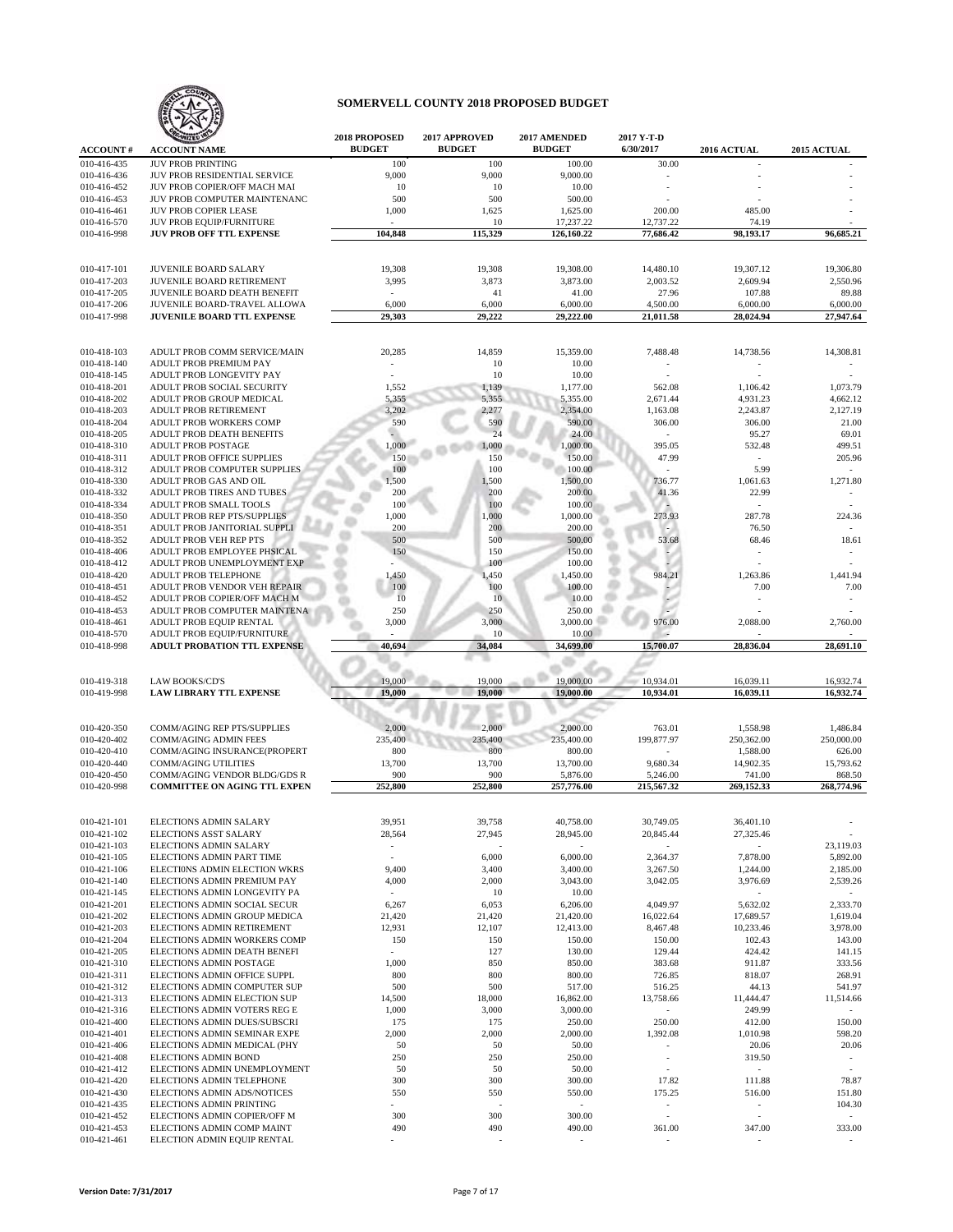

|                            |                                                          | 2018 PROPOSED | 2017 APPROVED | 2017 AMENDED         | 2017 Y-T-D               |                          |             |
|----------------------------|----------------------------------------------------------|---------------|---------------|----------------------|--------------------------|--------------------------|-------------|
| <b>ACCOUNT#</b>            | <b>ACCOUNT NAME</b>                                      | <b>BUDGET</b> | <b>BUDGET</b> | <b>BUDGET</b>        | 6/30/2017                | 2016 ACTUAL              | 2015 ACTUAL |
| 010-421-486                | ELECTIONS ADMIN VOTING RENT                              | $\sim$        | ÷,            | ÷,                   | ÷,                       |                          |             |
| 010-421-570                | ELECTIONS ADMIN EQUIP/FURNIT                             |               |               |                      |                          |                          |             |
| 010-421-998                | ELECTIONS ADMIN TOTAL EXPENS                             | 144,648       | 146,285       | 148,744.00           | 106,669.53               | 127,113.10               | 56,045.51   |
|                            |                                                          |               |               |                      |                          |                          |             |
|                            |                                                          |               |               |                      |                          |                          |             |
| 010-422-470                | CHILD WELFARE CLIENT EXPENSE                             | 1,500         | 1,500         | 1,500.00<br>1.500.00 | $\overline{\phantom{a}}$ | $\overline{\phantom{a}}$ |             |
| 010-422-998                | <b>CHILD WELFARE TTL EXPENSE</b>                         | 1,500         | 1,500         |                      |                          |                          |             |
|                            |                                                          |               |               |                      |                          |                          |             |
| 010-424-102                | PERSONNEL DIRECTOR                                       | 45,789        | 45,364        | 46,364.00            | 34,981.40                | 44,339.28                | 42,538.00   |
| 010-424-105                | PERSONNEL PART TIME                                      | 10            | 1,000         | 1,000.00             |                          |                          |             |
| 010-424-106                | PERSONNEL VET SVC OFFICE                                 | 10,000        | 10,000        | 10,000.00            | 7,499.97                 | 9,999.96                 | 9,999.96    |
| 010-424-140                | PERSONNEL PREMIUM PAY                                    |               | 10            | 10.00                |                          |                          |             |
| 010-424-145                | PERSONNEL OFFICE LONGEVITY P                             |               | 10            | 10.00                |                          |                          |             |
| 010-424-201                | PERSONNEL SOCIAL SECURITY                                | 3,545         | 3,590         | 3,625.00             | 2,689.80                 | 3,439.21                 | 3,260.58    |
| 010-424-202                | PERSONNEL GROUP INSURANCE                                | 10,710        | 10,710        | 10,710.00            | 8,020.32                 | 9,768.13                 | 9,320.85    |
| 010-424-203                | PERSONNEL RETIREMENT                                     | 7,315         | 7,181         | 7,251.00             | 5,345.36                 | 6,685.42                 | 6,206.42    |
| 010-424-204                | PERSONNEL WORKERS COMP                                   | 175           | 175           | 175.00               | 175.00                   | 172.33                   | 105.00      |
| 010-424-205                | PERSONNEL DEATH BENEFITS                                 |               | 76            | 76.00                | 71.76                    | 276.70                   | 218.68      |
| 010-424-207                | PERSONNELL CELLPHONE ALLOWANCE                           | 540           | 540           |                      | ÷.                       | 450.00                   | $\sim$      |
| 010-424-310                | PERSONNEL POSTAGE                                        | 100           | 50            | 140.00               | 92.00                    | 50.67                    | 54.14       |
| 010-424-311                | PERSONNEL OFFICE SUPPLIES                                | 50            | 100           | 102.00               | 101.59                   | 24.27                    | 34.98       |
| 010-424-312                | PERSONNEL COMPUTER SUPPLIES                              | 50            | 50            | 48.00                |                          |                          |             |
| 010-424-400                | PERSONNEL DUES/SUBSCRIPTIONS                             | 10            | 2,000         | 1,910.00             |                          |                          |             |
| 010-424-401                | PERSONNEL SEMINAR EXPENSE                                | 200           | 200           | 200.00               |                          | 88.27                    |             |
| 010-424-403                | PERSONNEL EMPLOYEE RECOGNITI                             |               | 10            | 10.00                |                          |                          | 231.00      |
| 010-424-406                | PERSONNEL MEDICAL (PHYSICAL)                             | 150           | 150           | 150.00               | 25.00                    | 81.00                    | 113.00      |
| 010-424-412                | PERSONNEL UNEMPLOYMENT EXPEN                             | 100           | 100           | 100.00               |                          |                          |             |
| 010-424-420                | PERSONNEL TELEPHONE                                      | 1,000         | 750           | 750.00               | 547.24                   | 925.17                   | 1,121.19    |
| 010-424-430                | PERSONNEL ADS/NOTICES                                    | 100           | 100           | 100.00               | 79.00                    | 53.50                    | 464.42      |
| 010-424-435                | PERSONNEL PRINTING                                       |               | 100           | 100.00               |                          |                          |             |
| 010-424-452                | PERSONNEL COPIER/MISC MAINT                              | 10            | 10            | 10.00                |                          |                          |             |
| 010-424-453                | PERSONNEL COMPUTER MAINT                                 | 250           | 250           | 250.00               |                          |                          |             |
| 010-424-461                | PERSONNEL EQUIP RENTAL (COPIER)                          | 2,000         | 2,000         | 2,000.00             | 50.00                    | 127.50                   | 237.50      |
| 010-424-570                | PERSONNEL EQUIP/FURNITURE                                | $\sim$        | 10            | 10.00                |                          |                          | 1,170.00    |
| 010-424-998                | PERSONNEL OFFICE TTL EXPENSE                             | 82,104        | 84,536        | 85,101.00            | 59,678.44                | 76,481.41                | 75,075,72   |
|                            |                                                          |               |               |                      |                          |                          |             |
|                            |                                                          |               |               |                      |                          |                          |             |
| 010-425-102                | <b>EXT OFF AGENT</b>                                     | 17,098        | 17,098        | 17,098.00            | 8,497.44                 | 14,934.87                | 14,450.28   |
| 010-425-103                | EXT OFF SECRETARY SALARY                                 | 32,134        | 31,550        | 32,550.00            | 24,535.98                | 30,705.07                | 26,919.63   |
| 010-425-140                | EXT OFF PREMIUM PAY                                      |               | 10            | 10.00                | 3.75                     | $\overline{a}$           | 30.13       |
| 010-425-145                | EXT OFF LONGEVITY PAY                                    |               | 10            | 10.00                |                          |                          |             |
| 010-425-201                | EXT OFF SOCIAL SECURITY                                  | 4,663         | 4,620         | 4,697.00             | 2,938.77                 | 4,167.95                 | 3,369.87    |
| 010-425-202                | <b>EXT OFF GROUP MEDICAL</b>                             | 10,710        | 10,710        | 10,710.00            | 7,972.32                 | 9,732.13                 | 6,257.03    |
| 010-425-203                | <b>EXT OFF RETIREMENT</b>                                | 5,073         | 4,831         | 4,985.00             | 3,750.02                 | 4,583.36                 | 3,935.31    |
| 010-425-204                | <b>EXT OFF WORKERS COMP</b>                              | 155           | 155           | 155.00               | 155.00                   | 102.75                   | 115.00      |
| 010-425-205                | <b>EXT OFF DEATH BENEFITS</b>                            |               | 97            | 97.00                | 49.92                    | 189.71                   | 137.36      |
| 010-425-206                | <b>EXT OFF TVL ALLOWANCE</b>                             | 11,000        | 11,000        | 10,950.00            | 4,897.44                 | 8,195.52                 | 7,562.40    |
| 010-425-207                | EXT OFF CELLPHONE ALLOWANCE                              | 720           | 720           | 720.00               | 270.00                   | 585.00                   | 270.00      |
| 010-425-310                | <b>EXT OFF POSTAGE</b>                                   | 175           | 75            | 156.00               | 124.24                   | 107.05                   | 68.00       |
| 010-425-311                | <b>EXT OFF OFFICE SUPPLIES</b>                           | 400           | 400           | 400.00               | 221.62                   | 1,024.98                 | 639.74      |
| 010-425-312                | EXT OFF COMPUTER SUPPLIES                                | 250           | 250           | 250.00               | 93.98                    |                          | 89.99       |
| 010-425-317                | EXT OFF HOME DEMO MATL/SUPP                              | 150           | 150           | 150.00               |                          | 336.27                   | 119.98      |
| 010-425-321                | EXT OFF CNTY AGENT MATL/SUPP                             | 300           | 300           | 300.00               | 188.41                   | 323.51                   | 85.90       |
| 010-425-345                | <b>EXT OFF SHOWS/FAIRS EXPENSE</b>                       | 4,200         | 4,200         | 4,200.00             | 4,166.51                 | 3,682.22                 | 4,050.06    |
| 010-425-350                | EXT OFF REP PTS/SUPPLIES                                 | 875           | 875           | 865.00               | 608.44                   | 106.47                   | 858.15      |
| 010-425-351                | EXT OFF JANITORIAL SUPPLIES                              | 125           | 125           | 125.00               |                          | 59.41                    | 131.04      |
| 010-425-400                | EXT OFF DUES/SUBSCRIPTIONS                               | 450           | 450           | 450.00               | 140.00                   | 140.00                   | 386.00      |
| 010-425-406                | EXT OFF MEDICAL (PHYSICAL)                               | 75            | 75            | 44.00                | $\sim$                   | $\sim$                   | 20.06       |
| 010-425-410                | EXT OFF PROPERTY INSURANCE                               | 350           | 350           | 350.00               | ä,                       | 461.84                   | 182.00      |
| 010-425-412                | EXT OFF UNEMPLOYMENT EXPENSE                             | ÷             | 100           | 100.00               | ÷                        | ÷                        | $\sim$      |
| 010-425-413                | EXT OFF TRAPPER EXPENSE                                  | L.            |               | ÷.                   | $\sim$                   | ÷.                       | 16,200.00   |
| 010-425-420                | <b>EXT OFF TELEPHONE</b>                                 | 2,400         | 2,400         | 2,400.00             | 186.43                   | 2,605.00                 | 2,822.59    |
| 010-425-427                | <b>EXT OFF FCS SEMINAR EXPENSE</b>                       | 500           | 500           | 500.00               | ÷.                       | $\sim$                   | 1,408.45    |
| 010-425-428                | EXT OFF AGENT SEMINAR EXPENS                             | 1,500         | 1,500         | 1,500.00             | 666.01                   | 2,174.55                 | 2,697.00    |
| 010-425-430                | <b>EXT OFF ADVERTISING</b>                               | 100           | 100           | 100.00               | $\mathbf{r}$             | $\overline{\phantom{a}}$ | $\sim$      |
| 010-425-440                | <b>EXT OFF UTILITIES</b>                                 | 3,000         | 3,000         | 3,000.00             | 1,777.77                 | 2,563.81                 | 3,128.51    |
| 010-425-450                | EXT OFF VENDOR BLDG REPAIR                               | 50            | 50            | 60.00                | 59.98                    |                          | 175.00      |
| 010-425-452                | EXT OFF COPIER/MISC MAINT                                | 10            | 10            | 10.00                | ÷                        | $\overline{\phantom{a}}$ | $\sim$      |
| 010-425-453                | EXT OFF COMPUTER MAINTENANCE                             | 250           | 250           | 250.00               | $\sim$                   |                          |             |
| 010-425-457                | <b>EXT OFF PEST CONTROL</b>                              | 90            | 90            | 90.00                | ÷                        |                          | 85.00       |
| 010-425-461                | EXT OFF EQUIPMENT RENTAL (COPIER)                        | 2,600         | 2,600         | 2,600.00             | 473.73                   | 1,091.28                 | 2,053.48    |
| 010-425-570                | EXT OFF EQUIP/FURNITURE                                  |               | 10            | 10.00                |                          |                          | 1,020.70    |
| 010-425-998                | <b>EXTENSION OFFICE TTL EXPENSE</b>                      | 99,403        | 98,661        | 99,892.00            | 61,777.76                | 87,872.75                | 99,268.66   |
|                            |                                                          |               |               |                      |                          |                          |             |
|                            | HIST COMM PART TIME                                      |               |               |                      |                          |                          |             |
| 010-426-105                |                                                          |               | 10            | 10.00                |                          |                          |             |
| 010-426-201                | HIST COMM SOCIAL SECURITY                                |               | 10            | 10.00                |                          |                          |             |
| 010-426-203                | HIST COMM RETIREMENT                                     |               | 10            | 10.00                |                          |                          | $\sim$      |
| 010-426-204                | HIST COMM WORKER'S COMP                                  |               | 10            | 10.00                | $\sim$                   |                          | (1.92)      |
| 010-426-205                | HIST COMM DEATH BENEFITS                                 |               | 10            | 10.00                | $\sim$                   |                          | $\sim$      |
| 010-426-310                | HIST COMM POSTAGE                                        | 50            | 50            | 50.00                | 36.00                    | 32.00                    | 30.00       |
| 010-426-311<br>010-426-312 | HIST COMM OFFICE SUPPLIES<br>HIST COMM COMPUTER SUPPLIES | 100<br>100    | 100<br>100    | 100.00<br>100.00     | $\sim$<br>$\sim$         | $\sim$                   | $\sim$      |
|                            |                                                          |               |               |                      |                          |                          |             |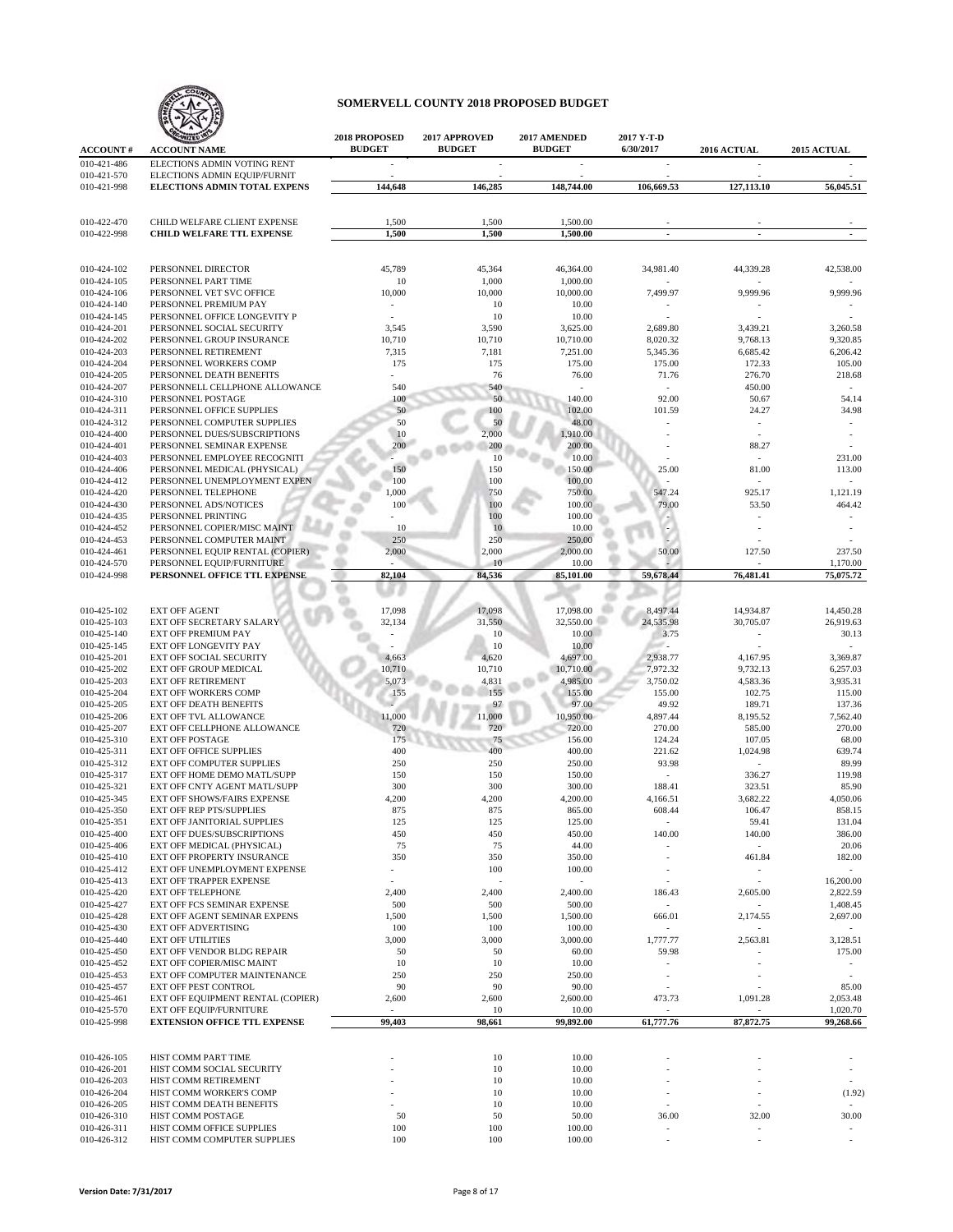

| <b>ACCOUNT#</b>            | <b>ACCOUNT NAME</b>                                            | 2018 PROPOSED<br><b>BUDGET</b> | 2017 APPROVED<br><b>BUDGET</b> | 2017 AMENDED<br><b>BUDGET</b> | 2017 Y-T-D<br>6/30/2017 | 2016 ACTUAL              | 2015 ACTUAL              |
|----------------------------|----------------------------------------------------------------|--------------------------------|--------------------------------|-------------------------------|-------------------------|--------------------------|--------------------------|
| 010-426-319                | HIST COMM BOOKS                                                | 300                            | 300                            | 300.00                        |                         |                          |                          |
| 010-426-320                | HIST COMM ARCHIVING SUPPLIES                                   | 250                            | 250                            | 250.00                        |                         |                          |                          |
| 010-426-338                | HIST COMM FILM/RELATED                                         | 100                            | 100                            | 100.00                        |                         |                          |                          |
| 010-426-344                | HIST COMM OPERATING PROJS EX                                   | 1,000                          | 1,000                          | 1,000.00                      |                         |                          |                          |
| 010-426-350                | HIST COMM REP PTS/SUPPLIES                                     | 50                             | 50                             | 50.00                         |                         |                          |                          |
| 010-426-400<br>010-426-406 | HIST COMM DUES/PUBLICATIONS<br>HIST COMM PHYSICAL              | 165<br>÷.                      | 165<br>150                     | 165.00<br>150.00              |                         |                          |                          |
| 010-426-435                | HIST COMM PRINTING                                             | 100                            | 100                            | 100.00                        |                         |                          |                          |
| 010-426-453                | HIST COMM COMPUTER MAINTENAN                                   | 250                            | 250                            | 250.00                        |                         |                          |                          |
| 010-426-461                | HIST COMM EQUIP RENTAL (COPI                                   |                                | 10                             | 10.00                         |                         |                          | 6.00                     |
| 010-426-570                | HIST COMM EQUIP/FURNITURE                                      |                                | 10                             | 10.00                         |                         |                          |                          |
| 010-426-998                | HISTORICAL COMM TTL EXPENSE                                    | 2,465                          | 2,685                          | 2,685.00                      | 36.00                   | 32.00                    | 34.08                    |
|                            |                                                                |                                |                                |                               |                         |                          |                          |
| 010-427-103                | ST OFFICES SECRETARY SALARY                                    |                                | 10                             | 10.00                         |                         |                          |                          |
| 010-427-105                | ST OFFICES PART TIME<br>ST OFFICES PREMIUM PAY                 |                                | 10<br>10                       | 10.00<br>10.00                |                         |                          |                          |
| 010-427-140<br>010-427-145 | ST OFFICES LONGEVITY PAY                                       |                                | 10                             | 10.00                         |                         |                          |                          |
| 010-427-201                | ST OFFICES SOCIAL SECURITY                                     |                                | 3                              | 3.00                          |                         |                          |                          |
| 010-427-202                | ST OFFICES GROUP MEDICAL                                       |                                | 10                             | 10.00                         |                         |                          | (20.87)                  |
| 010-427-203                | ST OFFICES RETIREMENT                                          |                                |                                | 6.00                          |                         |                          |                          |
| 010-427-204                | ST OFFICES WORKERS COMP                                        |                                | 160                            | 160.00                        |                         |                          | (8.78)                   |
| 010-427-205                | ST OFFICES DEATH BENEFITS                                      |                                |                                |                               |                         |                          |                          |
| 010-427-310                | <b>ST OFFICES POSTAGE</b>                                      | 400<br>500                     | 400                            | 400.00                        | 16.00                   | 15.33                    |                          |
| 010-427-311<br>010-427-312 | ST OFFICES OFFICE SUPPLIES<br>ST OFFICES COMPUTER SUPPLIES     | 400                            | 500<br>400                     | 500.00<br>400.00              | 99.95                   | 172.79                   | 203.01                   |
| 010-427-338                | ST OFFICES FILM/RELATED                                        | 400                            | 400                            | 400.00                        |                         |                          |                          |
| 010-427-350                | ST OFFICES REP PTS/SUPPLIES                                    | 200                            | 200                            | 200.00                        | 10.74                   |                          |                          |
| 010-427-351                | ST OFFICES JANITORIAL SUPPLI                                   |                                | 285                            | 285.00                        |                         |                          |                          |
| 010-427-400                | ST OFFICES DUES/SUBSCRIPTION                                   |                                | 200                            | 200.00                        |                         |                          |                          |
| 010-427-403                | ST OFFICES RANGER TRAINING                                     | 100                            | 100                            | 100.00                        |                         |                          |                          |
| 010-427-406                | ST OFFICES MEDICAL (PHY/SHOT                                   |                                | 150                            | 150.00                        |                         |                          |                          |
| 010-427-408                | ST OFFICES BONDS (NOTARY)                                      |                                | 75<br>100                      | 75.00                         |                         |                          |                          |
| 010-427-412<br>010-427-420 | ST OFFICES UNEMPLOYMENT EXPE<br>ST OFFICES OFF TELEPHONE       | 1,100                          | 1,100                          | 100.00<br>1,100.00            |                         | 258.81                   | 1,443.81                 |
| 010-427-430                | ST OFFICES ADS/NOTICES                                         |                                | 100                            | 100.00                        |                         |                          |                          |
| 010-427-450                | ST OFFICES VENDOR BLDG/GDS R                                   | 100                            | 100                            | 100.00                        |                         |                          | 11.50                    |
| 010-427-452                | ST OFFICE COPIER/OFF MACH MA                                   | 10                             | 10                             | 10.00                         |                         |                          |                          |
| 010-427-453                | ST OFFICES COMPUTER MAINTENA                                   |                                |                                |                               |                         |                          |                          |
| 010-427-457                | ST OFFICES PEST CONTROL                                        | 75                             | 75                             | 75.00                         |                         |                          |                          |
| 010-427-459                | ST OFFICES RADIO/RELATED REP                                   | 200                            | 200                            | 200.00                        |                         |                          |                          |
| 010-427-461                | ST OFFICES EQUIP RENT (COPIER)                                 | 1,000                          | 1,000                          | 1,000.00                      | 50.00                   | 151.25                   | 285.00                   |
| 010-427-570<br>010-427-998 | ST OFFICES EQUIP/FURN<br>STATE OFFICES TTL EXPENSE             | 4,485                          | 5,614                          | 5,614.00                      | 176.69                  | 598.18                   | 1,913.67                 |
|                            |                                                                |                                |                                |                               |                         |                          |                          |
|                            |                                                                |                                |                                |                               |                         |                          |                          |
| 010-428-101                | <b>SHERIFF SALARY</b>                                          | 62,086                         | 53,935                         | 53,935.00                     | 40,450.68               | 53,934.24                | 52,363.20                |
| 010-428-102<br>010-428-103 | SHERIFF CHIEF DEP/SUPV/INV(13)<br>SHERIFF DISPATCH/911/ADM (6) | 586,336<br>215,582             | 581,526<br>212,438             | 594,526.00<br>218,438.00      | 413,710.05              | 543,967.42<br>207,727.11 | 543,962.73<br>214,283.99 |
| 010-428-105                | <b>SHERIFF PART TIME</b>                                       | 50,000                         | 50,000                         | 50,000.00                     | 165,378.03<br>10,704.74 | 1,888.19                 | 2,809.99                 |
| 010-428-109                | <b>SHERIFF JAILERS (10)</b>                                    | 368,996                        | 371,332                        | 376,445.00                    | 332,205.99              | 367,591.67               | 356,061.18               |
| 010-428-110                | SHERIFF PATROL/BAILIF (12)                                     | 505,162                        | 494,649                        | 503,761.00                    | 340,257.79              | 459,268.88               | 452,282.47               |
| 010-428-140                | SHERIFF PREMIUM PAY                                            | 60,000                         | 60,000                         | 71,887.00                     | 71,065.25               | 63,882.38                | 58,455.82                |
| 010-428-145                | SHERIFF LONGEVITY PAY                                          | 7,690                          | 6,650                          | 6,650.00                      | 5,220.00                | 6,180.00                 | 7,020.00                 |
| 010-428-201                | SHERIFF SOCIAL SECURITY                                        | 142,304                        | 140,367                        | 143,197.00                    | 99,117.12               | 122,063.15               | 122,069.55               |
| 010-428-202                | SHERIFF GROUP MEDICAL                                          | 449,820                        | 449,820                        | 449,820.00                    | 323,462.73              | 374,772.02               | 355,251.04               |
| 010-428-203<br>010-428-204 | SHERIFF RETIREMENT<br>SHERIFF WORKERS COMP                     | 293,629<br>29,000              | 280,778<br>29,000              | 286,440.00<br>29,000.00       | 211,262.52<br>17,174.00 | 255,112.67<br>16,603.88  | 246,939.39<br>16,867.00  |
| 010-428-205                | SHERIFF DEATH BENEFITS                                         | $\sim$                         | 2,936                          | 2,936.00                      | 2,865.31                | 10,560.88                | 8,681.17                 |
| 010-428-207                | SHERIFF CELLPHONE ALLOW                                        | 4,320                          | 4,320                          | 4,320.00                      | 3,082.50                | 4,035.00                 | 4,080.00                 |
| 010-428-310                | SHERIFF POSTAGE                                                | 3,100                          | 3,100                          | 3,100.00                      | 1,008.06                | 1,625.20                 | 2,412.88                 |
| 010-428-311                | SHERIFF OFFICE SUPPLIES                                        | 4,000                          | 4,000                          | 3,590.00                      | 2,517.83                | 3,679.55                 | 3,315.25                 |
| 010-428-312                | SHERIFF COMPUTER SUPPLIES                                      | 2,000                          | 2,000                          | 3,385.00                      | 2,993.84                | 1,426.25                 | 2,341.00                 |
| 010-428-330                | SHERIFF GAS AND OIL                                            | 75,000                         | 75,000                         | 52,556.00                     | 32,544.70               | 38,058.27                | 48,635.29                |
| 010-428-332                | SHERIFF TIRES AND TUBES                                        | 5,300                          | 5,300                          | 5,300.00                      | 4,545.45                | 6,951.87                 | 3,606.25                 |
| 010-428-333<br>010-428-337 | SHERIFF 911 EXPENSE<br>SHERIFF PRISONER FOOD EXPENS            | 10,000<br>80,000               | 10,000<br>80,000               | 10,000.00<br>80,000.00        | 92.00<br>70,135.63      | 2,377.34<br>94,334.45    | 3,720.40<br>87,329.58    |
| 010-428-338                | SHERIFF FILM/TAPES                                             | 500                            | 500                            | 500.00                        | 114.00                  | 486.39                   | 800.41                   |
| 010-428-346                | SHERIFF OUT/CTY PRISONER EXP                                   | 100                            | 100                            | 149.00                        | 148.02                  | 64.51                    |                          |
| 010-428-350                | SHERIFF REP PTS/SUPPLIES                                       | 6,950                          | 6,950                          | 18,337.00                     | 17,374.88               | 8,203.70                 | 15,387.03                |
| 010-428-351                | SHERIFF JANITORIAL SUPPLIES                                    | 14,500                         | 14,500                         | 14,500.00                     | 10,195.83               | 17,630.80                | 15,995.73                |
| 010-428-352                | SHERIFF AUTO REP PTS/SUPPLIE                                   | 7,000                          | 7,000                          | 7,000.00                      | 5,856.04                | 5,546.11                 | 5,485.65                 |
| 010-428-400                | SHERIFF DUES/SUBSCRIPTIONS                                     | 4,730                          | 4,730                          | 4,764.00                      | 4,663.86                | 3,875.24                 | 3,170.44                 |
| 010-428-401                | SHERIFF SEMINAR EXPENSE                                        | 750                            | 750                            | 2,006.00                      | 1,948.98                | 1,064.13                 | 336.79                   |
| 010-428-403                | SHERIFF TRAINING<br>SHERIFF SWAT DUES                          | 25,000<br>10,000               | 20,000                         | 19,302.00                     | 16,079.01               | 7,246.58                 | 6,732.36                 |
| 010-428-406                | SHERIFF MEDICAL(PHY/SHOTS)                                     | 2,050                          | 2,050                          | 2,050.00                      | 530.32                  | 1,816.96                 | 1,254.06                 |
| 010-428-407                | SHERIFF PRISONER MEDICAL                                       | 120,000                        | 100,000                        | 100,000.00                    | 57,503.91               | 144,339.40               | 105,612.18               |
| 010-428-408                | <b>SHERIFF BONDS</b>                                           | 650                            | 650                            | 650.00                        | 532.50                  | 536.96                   | 201.94                   |
| 010-428-410                | SHERIFF INSURANCE(PROP/LE)                                     | 35,750                         | 35,750                         | 35,750.00                     | 21,724.33               | 39,442.08                | 35,129.00                |
| 010-428-412                | SHERIFF UNEMPLOYMENT EXPENSE                                   | 100                            | 100                            | 100.00                        |                         | $\overline{\phantom{a}}$ |                          |
| 010-428-420                | SHERIFF TELEPHONE                                              | 12,000                         | 12,000                         | 12,000.00                     | 10,126.63               | 13,800.33                | 14,161.81                |
| 010-428-421                | SHERIFF MOBILE PHONES/PAGERS                                   | 10,415                         | 415                            | 1,314.00                      | 333.00                  | 439.51                   | 424.26                   |
| 010-428-430                | SHERIFF ADS/NOTICES                                            | 350                            | 350                            | 542.00                        | 453.50                  | 206.00                   | 753.90                   |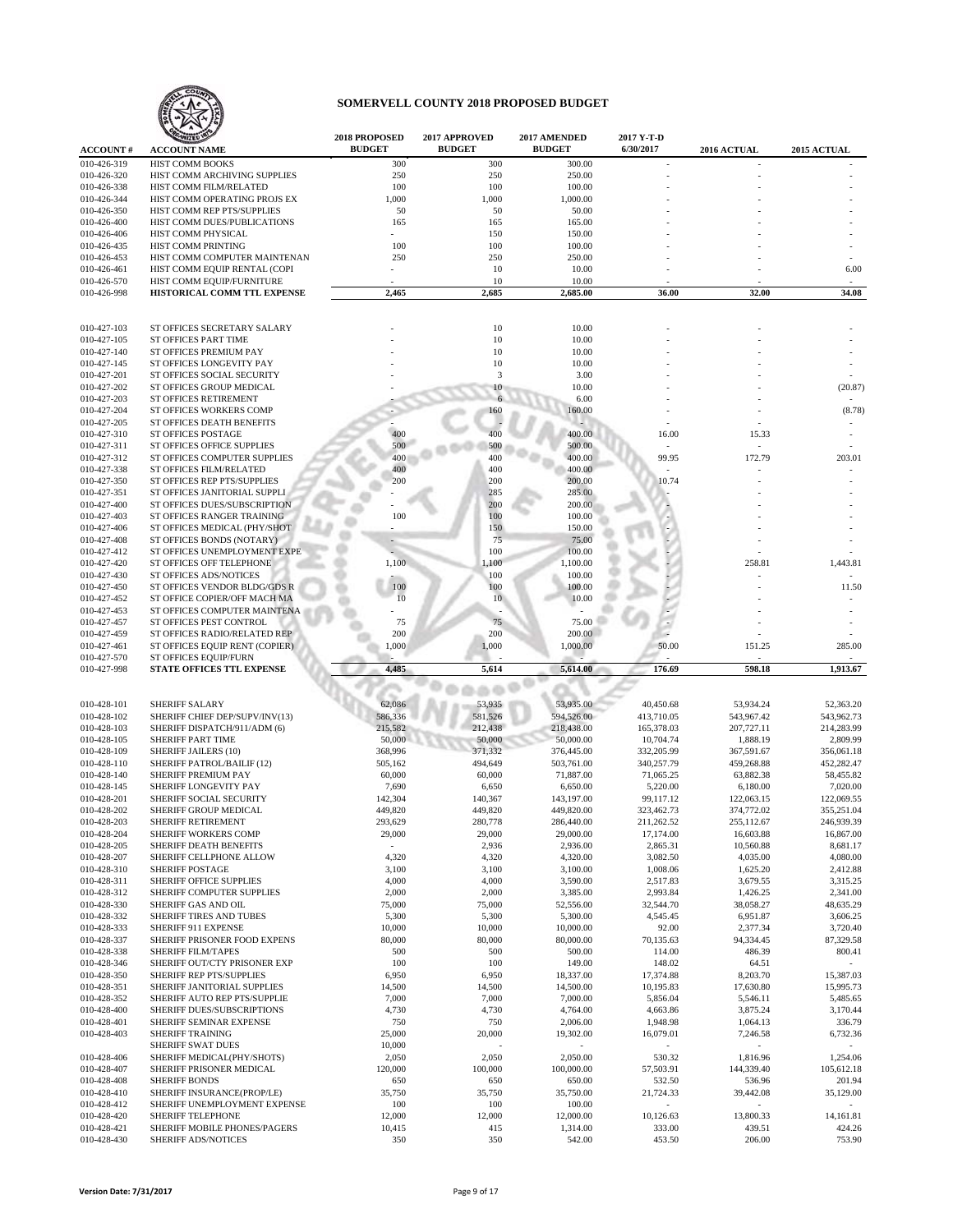

| <b>ACCOUNT#</b>            | <b>ANIZED 10</b><br><b>ACCOUNT NAME</b>                            | 2018 PROPOSED<br><b>BUDGET</b> | 2017 APPROVED<br><b>BUDGET</b> | 2017 AMENDED<br><b>BUDGET</b> | 2017 Y-T-D<br>6/30/2017 | <b>2016 ACTUAL</b>     | 2015 ACTUAL           |
|----------------------------|--------------------------------------------------------------------|--------------------------------|--------------------------------|-------------------------------|-------------------------|------------------------|-----------------------|
| 010-428-435                | <b>SHERIFF PRINTING</b>                                            | 1,800                          | 1,800                          | 1,800.00                      | 801.30                  | 1,093.90               | 729.09                |
| 010-428-440                | <b>SHERIFF UTILITIES</b>                                           | 65,000                         | 65,000                         | 65,000.00                     | 38,674.05               | 44,799.75              | 50,977.66             |
| 010-428-450                | SHERIFF VENDOR BLDG/GDS REP                                        | 15,000                         | 15,000                         | 12,585.00                     | 8,743.80                | 9,580.26               | 8,107.00              |
| 010-428-451                | SHERIFF VENDOR AUTO REPAIR                                         | 5,700                          | 5,700                          | 8,554.00                      | 8,546.07                | (412.39)               | 3,004.55              |
| 010-428-452                | SHERIFF COPIER/MISC MAINT                                          | 100                            | 100                            | 100.00                        |                         |                        |                       |
| 010-428-453                | SHERIFF COMPUTER MAINTENANCE                                       | 49,000                         | 45,000                         | 48,973.00                     | 48,722.09               | 59,528.94              | 41,995.68             |
| 010-428-455                | <b>SHERIFF UNIFORMS</b>                                            | 25,000                         | 15,000                         | 15,000.00                     | 6,275.42                | 13,677.39              | 14,199.63             |
| 010-428-457                | SHERIFF PEST CONTROL                                               | 1,000                          | 1,000                          | 1,000.00                      | 200.00                  | 300.00                 | 750.00                |
| 010-428-459                | SHERIFF RADIO/RELATED REPAIR                                       | 17,100                         | 17,100                         | 7,524.00                      | 1,253.69                | 1,816.02               | 1,187.50              |
| 010-428-461                | SHERIFF EQUIPMENT RENTAL                                           | 5,800                          | 5,800                          | 5,800.00                      | 1,914.43                | 3,665.33               | 6,736.38              |
| 010-428-462                | SHERIFF PROF SVCS (LAB,ETC)                                        | 9,200                          | 9,200                          | 2,407.00                      | 1,699.36                | 6,188.23               | 9,074.49              |
| 010-428-464                | <b>SHERIFF WRECKER SERVICE</b><br>SHERIFF PRISONER HOUSING EXPENSE | 1,250                          | 1,250                          | 1,853.00                      | 1,703.35                | (3,796.00)             | (4,267.25)            |
| 010-428-490<br>010-428-570 |                                                                    | 10,000<br>98,650               | 250<br>93,365                  | 11,842.00<br>455,935.10       | 11,841.76<br>258,753.31 | 2,152.53<br>172,250.26 | 18.84<br>110,576.69   |
| 010-428-998                | SHERIFF EQUIP/FURNITURE<br><b>SHERIFF TTL EXPENSE</b>              | 3,509,770                      | 3,398,561                      | 3,806,623.10                  | 2,686,507.66            | 3,191,583.34           | 3,041,024.00          |
|                            |                                                                    |                                |                                |                               |                         |                        |                       |
| 010-429-101                | FIRE CHIEF/FIRE MARSHAL                                            | 52,840                         | 51,500                         | 52,915.00                     | 39,886.96               | 51,500.00              | 50,599.92             |
| 010-429-103                | FIRE/EMS PERSONNEL (12)                                            | 475,547                        | 228,847                        | 263,517.00                    | 189,610.18              | 213,937.68             | 204,927.78            |
| 010-429-104                | FIRE/EMS CLERK/EMT                                                 | 41,190                         | 34,049                         | 34,049.00                     | 16,899.50               |                        |                       |
| 010-429-105                | <b>FIRE/EMS PART TIME</b>                                          | 5,000                          | 9,000                          | 9,000.00                      | 6,648.45                | 7,869.35               | 9,525.70              |
| 010-429-140                | FIRE/EMS PREMIUM PAY                                               | 45,000                         | 44,000                         | 44,000.00                     | 31,756.54               | 39,615.68              | 37,518.48             |
| 010-429-145                | FIRE/EMS LONGEVITY PAY                                             |                                | 500                            | 500.00                        |                         |                        |                       |
| 010-429-201                | FIRE/EMS SOCIAL SECURITY                                           | 47,439                         | 28,186                         | 30,946.00                     | 20,593.58               | 22,404.33              | 21,237.42             |
| 010-429-202                | <b>FIRE/EMS GROUP MEDICAL</b>                                      | 139,230                        | 74,970                         | 81,217.50                     | 58,115.20               | 58,866.78              | 55,192.21             |
| 010-429-203                | <b>FIRE/EMS RETIREMENT</b>                                         | 97,886                         | 56,380                         | 61,902.00                     | 43,757.53               | 46,876.85              | 44,404.84             |
| 010-429-204                | <b>FIRE/EMS WORKERS COMP</b>                                       | 3,000                          | 3,000                          | 3,000.00                      | 2,776.00                | 3,942.00               | 2,989.00              |
| 010-429-205                | FIRE/EMS DEATH BENEFITS                                            |                                | 590                            | 590.00                        | 538.77                  | 1,936.35               | 1,565.67              |
| 010-429-207                | FIRE/EMS CELL PHONE ALLOW                                          | 540                            | 540                            | 540.00                        | 405.00                  | 540.00                 | 540.00                |
| 010-429-310<br>010-429-311 | <b>FIRE/EMS POSTAGE</b>                                            | 350                            | 200                            | 256.00                        | 255.73                  | 208.39                 | 42.06                 |
|                            | <b>FIRE/EMS OFFICE SUPPLIES</b><br>FIRE/EMS COMPUTER SUPPLIES      | 650<br>300                     | 650<br>300                     | 650.00<br>300.00              | 507.40                  | 592.43<br>279.63       | 746.27<br>181.71      |
| 010-429-312<br>010-429-330 | <b>FIRE/EMS GAS AND OIL</b>                                        | 20,000                         | 10,000                         | 11,845.16                     | 209.37<br>6,038.98      | 7,177.18               | 7,865.96              |
| 010-429-332                | <b>FIRE/EMS TIRES AND TUBES</b>                                    | 2,000                          | 2,000                          | 2,000.00                      | 1,150.00                | 686.04                 | 2,582.69              |
| 010-429-342                | FIRE/EMS FIRE FIGHTING SUPPLIES                                    | 50,000                         | 50,000                         | 48,094.00                     | 29,655.45               | 50,059.39              | 57,651.60             |
| 010-429-343                | FIRE/EMS AMBULANCE SUPPLIES                                        | 25,000                         | 20,000                         | 25,000.00                     | 18,289.29               | 20,131.41              | 19,308.53             |
| 010-429-344                | FIRE/EMS OPERATING SUPPLIES                                        | 2,000                          | 1,000                          | 1,487.00                      | 1,059.78                | 1,149.56               | 1,994.44              |
| 010-429-347                | <b>FIRE/EMS DIESEL TAX</b>                                         |                                |                                |                               |                         |                        |                       |
| 010-429-350                | FIRE/EMS REPAIR PTS/SUPPLIES                                       | 6,000                          | 5,800                          | 5,800.00                      | 2,725.38                | 5,841.05               | 4,303.91              |
| 010-429-351                | FIRE/EMS JANITORIAL SUPPLIES                                       | 1,000                          | 1,000                          | 1,500.00                      | 730.26                  | 799.36                 | 736.22                |
| 010-429-352                | FIRE/EMS AUTO/EQ PTS/SUPPLIE                                       | 12,000                         | 11,651                         | 12,010.17                     | 7,346.95                | 21,228.76              | 11,098.01             |
| 010-429-400                | FIRE/EMS DUES/SUBSCRIPTIONS                                        | 8,000                          | 4,014                          | 5,003.03                      | 4,212.94                | 4,798.63               | 3,161.00              |
| 010-429-403                | <b>FIRE/EMS TRAINING</b>                                           | 14,000                         | 12,000                         | 14,360.00                     | 9,077.78                | 12,433.17              | 10,260.76             |
| 010-429-406                | FIRE/EMS MEDICAL(SHOTS/UA)                                         | 800                            | 800                            | 800.00                        | 430.00                  | 605.15                 | 985.73                |
| 010-429-410                | FIRE/EMS INSURANCE (PROPERTY                                       | 13,798                         | 13,798                         | 13,798.00                     | 9,603.34                | 14,146.92              | 9,564.00              |
| 010-429-411                | FIRE/EMS INSURANCE (VOL POLICY)                                    | 4,700                          | 4,700                          | 4,713.00                      | 4,713.00                | 4,713.00               | 4,651.00              |
| 010-429-412                | FIRE/EMS UNEMPLOYMENT EXPENS                                       |                                | 100                            | 100.00                        |                         |                        |                       |
| 010-429-416                | FIRE/EMS BONUSES/ALLOWANCES                                        | 10,000                         | 10,000                         | 10,000.00                     | 10,000.00               | 9,990.00               | 12,684.20             |
| 010-429-420                | <b>FIRE/EMS TELEPHONE</b>                                          | 3,000                          | 3,000                          | 3,000.00                      | 1,476.78                | 2,076.80               | 3,055.58              |
| 010-429-421                | FIRE/EMS MOBILE TELEPHONE                                          | 4,200                          | 3,500                          | 3,500.00                      | 3,198.50                | 3,058.35               | 2,872.01              |
| 010-429-430                | FIRE/EMS ADS/NOTICES                                               | 100                            | 100                            | 100.00                        |                         | 90.00                  | 200.00                |
| 010-429-435                | <b>FIRE/EMS PRINTING</b>                                           | 300                            | 200                            | 280.00                        | 279.60                  |                        | 261.99                |
| 010-429-440                | <b>FIRE/EMS UTILITIES</b>                                          | 15,000<br>4,000                | 15,000<br>4,000                | 16,000.00                     | 10,698.07               | 14,996.78              | 16,257.12<br>4,831.00 |
| 010-429-450<br>010-429-451 | FIRE/EMS VENDOR BLDG/GDS REP<br>FIRE/EMS VENDOR AUTO/EQ REP        | 15,000                         | 23,870                         | 3,502.00                      | 1,986.00<br>25,232.05   | 2,260.00<br>30,796.25  | 22,940.28             |
| 010-429-452                | FIRE/EMS COPIER/MISC MAINT                                         | 100                            | 100                            | 25,233.00<br>100.00           |                         |                        |                       |
| 010-429-453                | FIRE/EMS COMPUTER MAINT                                            | 4,000                          | 3,772                          | 3,772.00                      | 1,807.50                | 3,721.12               | 3.144.23              |
| 010-429-455                | <b>FIRE/EMS UNIFORMS</b>                                           | 8,000                          | 8,000                          | 8,300.00                      | 7,542.73                | 7,909.75               | 8,106.69              |
| 010-429-457                | FIRE/EMS PEST CONTROL                                              | 750                            | 750                            | 750.00                        | 525.00                  | 700.00                 | 700.00                |
| 010-429-459                | FIRE/EMS RADIO/PAGER REPAIR                                        | 4,000                          | 2,500                          | 7,450.00                      | 6,668.00                | 2,698.78               | 2,612.50              |
| 010-429-461                | FIRE/EMS EQUIP RENTAL                                              | 3,000                          | 3,300                          | 3,170.00                      | 304.00                  | 2,468.00               | 3,328.66              |
| 010-429-462                | FIRE/EMS THIRD PARTY BILLING                                       | $\sim$                         | 16,752                         | 2,289.00                      | 2,288.01                | 3,238.45               | 11,529.80             |
|                            | FIRE/EMS SERVICE/MAINT CONTRACTS                                   | 24,000                         | $\omega$                       | $\sim$                        | $\sim$                  | $\omega$               |                       |
| 010-429-570                | FIRE/EMS EQUIP/FURNITURE                                           | 69,500                         | 222,288                        | 296,744.00                    | 296,615.64              | 541,192.96             | 386,104.96            |
| 010-429-998                | FIRE DEPT TTL EXPENSE                                              | 1,233,220                      | 986,707                        | 1,114,082.86                  | 875,615.24              | 1,217,536.33           | 1,042,263.93          |
|                            |                                                                    |                                |                                |                               |                         |                        |                       |
| 010-430-102                | RD SUPT/MAINT SALARY                                               | 70,542                         | 70,542                         | 71,542.00                     | 53,906.14               | 70,541.52              | 69,086.88             |
| 010-430-103                | RD MAINT SECRETARY SALARY                                          | 36,004                         | 35,907                         | 36,907.00                     | 27,930.16               | 35,906.88              | 35,460.96             |
| 010-430-104                | RD MAINT MECHANIC SALARY (2)                                       | 88,565                         | 86,492                         | 88,492.00                     | 66,440.58               | 83,835.54              | 88,135.70             |
| 010-430-105                | RD MAINT PART TIME                                                 | 2,500                          | 5,000                          | 5,000.00                      | $\omega_{\rm c}$        | 448.00                 | 252.00                |
| 010-430-111                | RD MAINT MOW/UTIL SALARY (3)                                       | 92,418                         | 94,614                         | 97,614.00                     | 71,961.62               | 93,805.81              | 84,531.77             |
| 010-430-112                | RD MAINT PCT 1 AND 3 (4)                                           | 162,464                        | 160,116                        | 164,116.00                    | 123,898.15              | 158,162.40             | 153,915.32            |
| 010-430-115                | RD MAINT PART TIME PCT 1&3                                         | 100                            | 100                            | 100.00                        | $\sim$                  | $\sim$                 |                       |
| 010-430-117                | RD MAINT SIGNS SALARIES (1)                                        | 50,018                         | 49,836                         | 50,836.00                     | 38,376.64               | 49,835.52              | 48,984.00             |
| 010-430-118                | RD MAINT WELDING/CONC SALARY                                       | 43,480                         | 43,340                         | 44,340.00                     | 33,504.40               | 42,747.54              | 41,687.10             |
| 010-430-134<br>010-430-135 | RD MAINT PCT 2 AND 4 (4)<br>RD MAINT PART TIME PCT 2&4             | 162,941<br>100                 | 161,140<br>100                 | 165,140.00<br>100.00          | 122,773.24              | 159,813.29<br>$\sim$   | 148,819.68            |
| 010-430-140                | RD MAINT PREMIUM PAY                                               | 5,000                          | 7,000                          | 7,000.00                      | 1,121.66                | 1,857.33               | 2,290.43              |
| 010-430-145                | RD MAINT LONGEVITY PAY                                             | 10,740                         | 9,970                          | 9,970.00                      | 7,290.00                | 9,300.00               | 9,840.00              |
| 010-430-201                | RD MAINT SOCIAL SECURITY                                           | 55,550                         | 55,495                         | 56,795.00                     | 40,280.20               | 52,505.02              | 50,830.06             |
| 010-430-202                | RD MAINT GROUP MEDICAL                                             | 149,940                        | 149,940                        | 149,940.00                    | 134,026.48              | 165,626.21             | 155,765.98            |
| 010-430-203                | RD MAINT RETIREMENT                                                | 114,620                        | 111,007                        | 113,609.00                    | 84,408.71               | 106,544.55             | 100,475.01            |
| 010-430-204                | RD MAINT WORKERS COMP                                              | 34,500                         | 34,500                         | 34,500.00                     | 9,280.00                | 9,469.98               | 10,532.00             |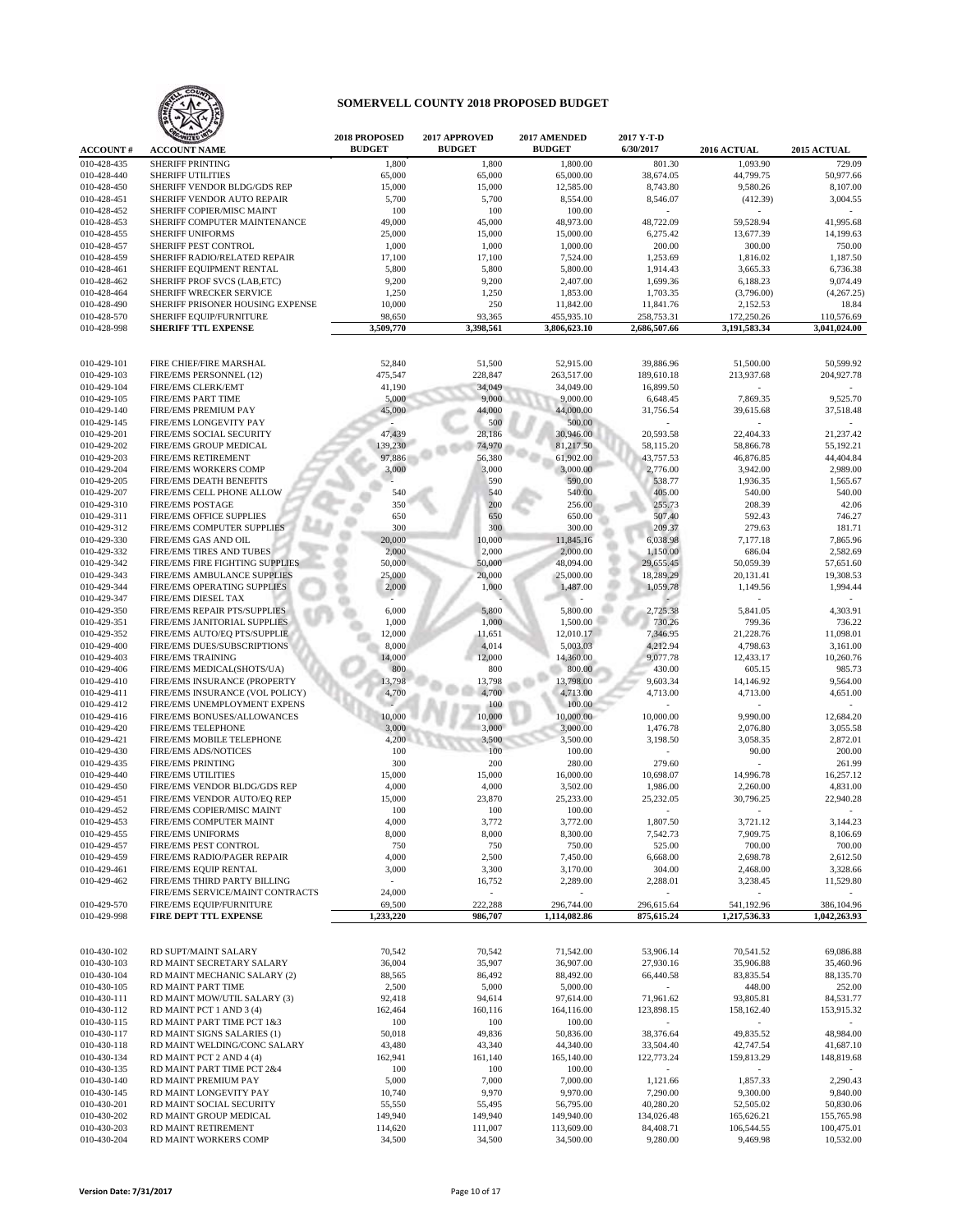

|                            | <b>ANIZED 10</b>                                       | 2018 PROPOSED            | 2017 APPROVED    | 2017 AMENDED          | 2017 Y-T-D         |                       |                      |
|----------------------------|--------------------------------------------------------|--------------------------|------------------|-----------------------|--------------------|-----------------------|----------------------|
| <b>ACCOUNT#</b>            | <b>ACCOUNT NAME</b>                                    | <b>BUDGET</b>            | <b>BUDGET</b>    | <b>BUDGET</b>         | 6/30/2017          | 2016 ACTUAL           | 2015 ACTUAL          |
| 010-430-205                | RD MAINT DEATH BENEFITS                                |                          | 1,161            | 1,161.00              | 1,142.04           | 4,402.92              | 3,540.57             |
| 010-430-207                | RD MAINT CELLPHONE ALLOW                               | 1,260                    | 1,260            | 1,260.00              | 945.00             | 1,260.00              | 1,260.00             |
| 010-430-310                | RD MAINT POSTAGE                                       | 400                      | 400              | 400.00                | 149.71             | 224.11                | 183.37               |
| 010-430-311                | RD MAINT OFFICE SUPPLIES                               | 1,500                    | 1,500            | 1,500.00              | 529.90             | 268.30                | 287.15               |
| 010-430-312                | RD MAINT COMPUTER SUPPLIES                             | 2,000                    | 2,000            | 2,000.00              | 253.27             | 395.43                | 1,004.84             |
| 010-430-330                | RD MAINT GAS AND OIL                                   | 70,000                   | 75,000           | 74,900.00             | 33,893.95          | 48,774.50             | 55,526.79            |
| 010-430-331                | RD MAINT ROAD MATERIALS                                | 500                      | 500              | 500.00                | (3,743.08)         | 439.80                |                      |
| 010-430-332                | RD MAINT TIRES AND TUBES                               | 11,500                   | 11,500           | 11,500.00             | 9,112.20           | 11,070.01             | 10,302.90            |
| 010-430-333                | RD MAINT SIGNS & SIGNALS                               | 8,000                    | 8,000            | 8,000.00              | 1,590.32           | 1,566.39              | 4,789.32             |
| 010-430-334                | RD MAINT SMALL TOOLS                                   | 5,000                    | 5,000            | 5,000.00              | 655.55             | 1,325.58              | 2,955.97             |
| 010-430-335                | RD MAINT LUMBER/HARDWARE                               | 200                      | 200              | 200.00                | $\sim$             |                       |                      |
| 010-430-339                | RD MAINT CHEMICALS/FERTILIZE                           | 500                      | 500              | 500.00                |                    |                       |                      |
| 010-430-347                | RD MAINT DIESEL TAX                                    | 3,500                    | 3,000            | 3,000.00              | 1,819.64           | 1,962.29              | 1,336.44             |
| 010-430-350                | RD MAINT REP PTS/SUPPLIES                              | 15,000                   | 15,000           | 14,860.00             | 10,815.11          | 11,113.69             | 9.901.83             |
| 010-430-351                | RD MAINT JANITORIAL SUPPLIES                           | 3,000                    | 3,000            | 3,000.00              | 1,409.42           | 1,760.85              | 1,402.20             |
| 010-430-352                | RD MAINT AUTO/EQ REPAIR PTS                            | 21,500                   | 21,500           | 21,500.00             | 9,044.11           | 10,555.09             | 11,669.17            |
| 010-430-354                | RD MAINT HVY EQUIP PTS                                 | 10,500                   | 10,500           | 10,500.00             | 5,603.44           | 17,417.88             | 16,106.46            |
| 010-430-400                | RD MAINT DUES/SUBSCRIPTIONS                            | 600                      | 300              | 475.00                | 475.00             | 340.00                | 244.09               |
| 010-430-401                | RD MAINT SEMINAR EXPENSE                               | 2,000                    | 1,200            | 1,125.00              | 947.43             | 1,599.17              | 1,063.43             |
| 010-430-406                | RD MAINT MEDICAL (PHYSICAL)                            | 600                      | 600              | 600.00                |                    |                       | 132.58               |
| 010-430-410                | RD MAINT INSURANCE(PROPERTY)                           | 18,000                   | 18,000           | 18,000.00             | 5,304.00           | 15,401.99             | 17,956.00            |
| 010-430-412                | RD MAINT UNEMPLOYMENT EXPENS                           |                          | 38,000           |                       |                    |                       |                      |
| 010-430-420                | RD MAINT TELEPHONE                                     | 2,600                    | 2,000            | 2,000.00              | 1,724.95           | 2,376.77              | 2,675.35             |
| 010-430-421                | RD MAINT MOBILE PHONE/PAGER                            |                          |                  |                       |                    |                       |                      |
| 010-430-426                | RD MAINT TRAVEL EXPENSE                                | 100                      | 100              | 100.00                | 4.33               |                       |                      |
| 010-430-435                | RD MAINT PRINTING                                      | 700                      | 400              | 540.00                | 540.00             | 300.00                | 272.00               |
| 010-430-440                | <b>RD MAINT UTILITIES</b>                              | 17,000                   | 18,000           | 18,000.00             | 6,748.55           | 9,933.69              | 12,681.17            |
| 010-430-450                | RD MAINT VENDOR BLDG/GDS REP                           | 3,000                    | 3,000            | 3,000.00              | 1,187.42           | 437.50                | 1,601.00             |
| 010-430-451                | RD MAINT VENDOR AUTO/EQ REP                            | 10,000                   | 8,000            | 8,000.00              | 4,561.92           | 17,402.81             | 17,511.68            |
| 010-430-452                | RD MAINT COPIER/MISC MAINT                             | 100                      | 100              | 100.00                |                    |                       |                      |
| 010-430-453                | RD MAINT COMPUTER MAINTENANC                           | 5,000                    | 5,000            | 5,000.00              | 3,592.20           | 5,392.20              | 5,032.20             |
| 010-430-455                | RD MAINT UNIFORMS                                      | 6,500                    | 6,500            | 6,500.00              | 4,639.67           | 6,628.67              | 6,727.54             |
| 010-430-457                | RD MAINT PEST CONTROL                                  | 600                      | 600              | 600.00                |                    | 125.00                | 125.00               |
| 010-430-459                | RD MAINT RADIO REP/REPEATER                            |                          |                  |                       |                    |                       |                      |
| 010-430-461                | RD MAINT EQUIP RENTAL                                  | 3,500                    | 3,000            | 3,000.00              | 1,430.00           | 1,430.00              | 1,430.00             |
| 010-430-462                | RD MAINT PROF SVCS (SURVEY)                            | 3,000                    | 3,000            | 3,000.00              |                    |                       |                      |
| 010-430-487                | RD MAINT MISCELLANEOUS                                 | 1,500                    | 1,500            | 1,500.00              | 505.00             | 621.40                | 566.00               |
| 010-430-500                | RD MAINT RIGHT OF WAY PURCHA                           | 100                      | 100              | 100.00                |                    |                       |                      |
| 010-430-570                | RD MAINT EQUIP/FURNITURE                               | 210,000                  | 10,000           | 196,631.00            | 111,649.97         | 1,346.99              | 10,827.15            |
| 010-430-998                | <b>R&amp;B MAINT TTL EXPENSE</b>                       | 1,518,742                | 1,354,520        | 1,524,053.00          | 1,031,729.00       | 1,216,272.62          | 1,199,719.09         |
|                            |                                                        |                          |                  |                       |                    |                       |                      |
|                            |                                                        |                          |                  |                       |                    |                       |                      |
| 010-431-101                | PCT 1 COMMISSIONER SALARY                              | 46,269                   | 38,889           | 38,889.00             | 29,166.48          | 38,888.64             | 38,888.64            |
| 010-431-201                | PCT I COMM SOCIAL SECURITY                             | 4,190                    | 3,590            | 3,590.00              | 2,718.26           | 3,615.44              | 3,611.08             |
| 010-431-202                | PCT 1 COMM GROUP MEDICAL                               | 10,710                   | 10,710           | 10,710.00             | 7,940.82           | 9,679.67              | 9,284.85             |
| 010-431-203                | PCT 1 COMM RETIREMENT                                  | 8,646                    | 7,180            | 7,180.00              | 5,374.80           | 7,001.46              | 6,843.24             |
| 010-431-204                | <b>PCT 1 WORKERS COMP</b>                              | 100                      | 100              | 100.00                | 80.00              | 87.00                 |                      |
| 010-431-205                | PCT 1 COMM DEATH BENEFITS                              |                          | 76               | 76.00                 | 75.06              | 289.68                | 241.56               |
| 010-431-206                | PCT 1 COMM TRAVEL ALLOWANCE                            | 8,500                    | 8,030            | 8,030.00              | 6,237.46           | 8,022.72              | 8,022.72             |
| 010-431-331                | PCT 1 COMM ROAD MATERIALS                              | 80,000                   | 60,000           | 70,000.00             | 13,657.90          | 33,988.89             | 49,299.90            |
| 010-431-400                | PCT 1 COMM DUES/SUBSCRIPTION                           | 300                      | 300              | 300.00                | 275.00             | 275.00                | 275.00               |
| 010-431-401                | PCT 1 COMM SEMINAR EXPENSE                             | 1,000                    | 1,000            | 832.00                | 319.70             | 610.55                | 225.00               |
| 010-431-408                | PCT 1 COMM BOND                                        | 10                       | 10               | 178.00                | 177.50             |                       |                      |
| 010-431-998                | PCT I COMMISSIONER TTL EXPEN                           | 159,725                  | 129,885          | 139,885.00            | 66,022.98          | 102,459.05            | 116,691.99           |
|                            |                                                        |                          |                  |                       |                    |                       |                      |
|                            |                                                        |                          |                  |                       |                    |                       |                      |
| 010-432-101                | PCT 2 COMMISSIONER SALARY                              | 46,269                   | 38,889           | 38,889.00             | 29,166.48          | 38,888.64             | 38,888.64            |
|                            |                                                        |                          |                  |                       |                    |                       |                      |
| 010-432-201<br>010-432-202 | PCT 2 COMM SOCIAL SECURITY<br>PCT 2 COMM GROUP MEDICAL | 4,190<br>10,710          | 3,590<br>10,710  | 3,590.00<br>10,710.00 | 2,718.26<br>337.62 | 3,615.44<br>433.84    | 3,611.08<br>8,521.12 |
| 010-432-203                | PCT 2 COMM RETIREMENT                                  | 8,646                    | 7,180            | 7,180.00              | 5,374.80           | 7,001.46              | 6,843.24             |
| 010-432-204                | PCT 2 WORKERS COMP                                     | 100                      | 100              | 100.00                | 80.00              | 87.00                 |                      |
| 010-432-205                | PCT 2 COMM DEATH BENEFITS                              | $\overline{\phantom{a}}$ | 76               | 76.00                 | 75.06              | 289.68                | 241.56               |
|                            | PCT 2 COMM TRAVEL ALLOWANCE                            | 8,500                    |                  |                       |                    |                       | 8,022.72             |
| 010-432-206                | PCT 2 COMM ROAD MATERIALS                              |                          | 8,030<br>105,000 | 8,030.00              | 6,396.89           | 8,022.72<br>17,416.91 | 121,705.13           |
| 010-432-331                | PCT 2 COMM DUES/SUBSCRIPTION                           | 105,000                  | 300              | 105,000.00            | 8,445.70           |                       |                      |
| 010-432-400                | PCT 2 COMM SEMINAR EXPENSE                             | 300                      |                  | 300.00<br>1,000.00    | 275.00             | 275.00                | 275.00               |
| 010-432-401<br>010-432-408 | PCT 2 COMM BOND                                        | 1,000<br>10              | 1,000<br>10      | 10.00                 | 759.75             | 701.10                | 673.63<br>177.50     |
|                            | PCT 2 COMMISSIONER TTL EXPEN                           | 184,725                  | 174,885          |                       |                    |                       | 188,959.62           |
| 010-432-998                |                                                        |                          |                  | 174,885.00            | 53,629.56          | 76,731.79             |                      |
|                            |                                                        |                          |                  |                       |                    |                       |                      |
|                            |                                                        |                          |                  |                       |                    |                       |                      |
| 010-433-101                | PCT 3 COMMISSIONER SALARY                              | 46,269                   | 38,889           | 38,889.00             | 29,166.48          | 38,888.64             | 38,888.64            |
| 010-433-201                | PCT 3 COMM SOCIAL SECURITY                             | 4,190                    | 3,590            | 3,590.00              | 2,520.94           | 3,352.03              | 3,370.33             |
| 010-433-202                | PCT 3 COMM GROUP MEDICAL                               | 10,710                   | 10,710           | 10,710.00             | 8,026.32           | 9,792.13              | 9,345.85             |
| 010-433-203                | PCT 3 COMM RETIREMENT                                  | 8,646                    | 7,180            | 7,180.00              | 5,374.80           | 7,001.46              | 6,843.24             |
| 010-433-205                | PCT 3 COMM DEATH BENEFITS                              |                          | 76               | 76.00                 | 76.00              | 87.00                 |                      |
| 010-433-204                | PCT 3 WORKERS COMP                                     | 100                      | 100              | 100.00                | 75.06              | 289.68                | 241.56               |
| 010-433-206                | PCT 3 COMM TRAVEL ALLOWANCE                            | 8,500                    | 8,030            | 8,030.00              | 6,325.70           | 8,022.72              | 8,022.72             |
| 010-433-331                | PCT 3 COMM ROAD MATERIALS                              | 80,000                   | 60,000           | 70,000.00             | 7,377.35           | 16,881.37             | 37,101.06            |
| 010-433-400                | PCT 3 COMM DUES/SUBSCRIPTION                           | 300                      | 300              | 300.00                | 275.00             | 275.00                | 275.00               |
| 010-433-401                | PCT 3 COMM SEMINAR EXPENSE                             | 1,000                    | 1,000            | 832.00                | 282.90             | 837.35                | 483.75               |
| 010-433-408                | PCT 3 COMM BOND                                        | 10                       | 10               | 178.00                | 177.50             |                       |                      |
| 010-433-998                | PCT 3 COMMISSIONER TTL EXPEN                           | 159,725                  | 129,885          | 139,885.00            | 59,678.05          | 85,427.38             | 104,572.15           |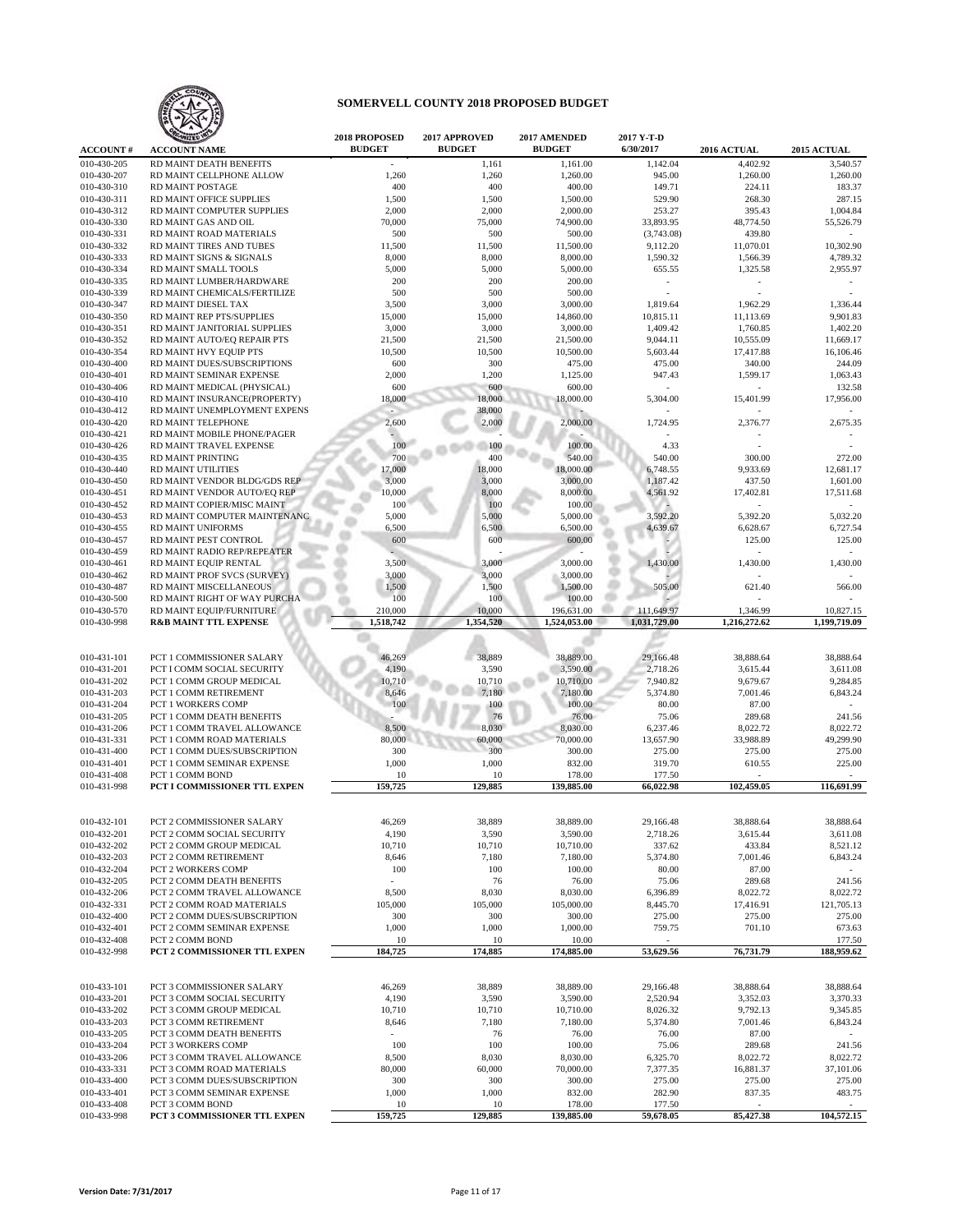

|                            | <b>ANIZED 10</b>                                             | 2018 PROPOSED   | 2017 APPROVED   | 2017 AMENDED          | 2017 Y-T-D<br>6/30/2017 |                          |                       |
|----------------------------|--------------------------------------------------------------|-----------------|-----------------|-----------------------|-------------------------|--------------------------|-----------------------|
| <b>ACCOUNT#</b>            | <b>ACCOUNT NAME</b>                                          | <b>BUDGET</b>   | <b>BUDGET</b>   | <b>BUDGET</b>         |                         | 2016 ACTUAL              | 2015 ACTUAL           |
| 010-434-101<br>010-434-201 | PCT 4 COMMISSIONER SALARY<br>PCT 4 COMM SOCIAL SECURITY      | 46,269<br>4,190 | 38,889<br>3,590 | 38,889.00<br>3,590.00 | 29.166.48<br>2,704.61   | 38,888.64<br>3,601.79    | 38,888.64<br>3,611.64 |
| 010-434-202                | PCT 4 COMM GROUP MEDICAL                                     | 10,710          | 10,710          | 10,710.00             | 7,904.82                | 9,633.43                 | 6,237.01              |
| 010-434-203                | PCT 4 COMM RETIREMENT                                        | 8,646           | 7,180           | 7,180.00              | 5,374.80                | 7,001.46                 | 6,843.23              |
| 010-434-204                | PCT 4 WORKERS COMP                                           | 100             | 100             | 100.00                | 80.00                   | 87.00                    |                       |
| 010-434-205                | PCT 4 COMM DEATH BENEFITS                                    |                 | 76              | 76.00                 | 75.06                   | 289.68                   | 241.56                |
| 010-434-206                | PCT 4 COMM TRAVEL ALLOWANCE                                  | 8,500           | 8,030           | 8,030.00              | 6,242.04                | 8,022.72                 | 8.022.72              |
| 010-434-331                | PCT 4 COMM ROAD MATERIALS                                    | 80,000          | 60,000          | 70,000.00             | 7,669.02                | 20,174.77                | 33,725.00             |
| 010-434-400                | PCT 4 COMM DUES/SUBSCRIPTION                                 | 300             | 300             | 300.00                | 275.00                  | 275.00                   | 275.00                |
| 010-434-401                | PCT 4 COMM SEMINAR EXPENSE                                   | 1,000           | 1,000           | 1,000.00              | 711.50                  | 858.21                   | 1,290.29              |
| 010-434-408<br>010-434-998 | PCT 4 COMM BOND<br>PCT 4 COMMISSIONER TTL EXPEN              | $10$<br>159,725 | 10<br>129,885   | 10.00<br>139,885.00   | 60,203.33               | 88,832.70                | 177.50<br>99,312.59   |
|                            |                                                              |                 |                 |                       |                         |                          |                       |
|                            |                                                              |                 |                 |                       |                         |                          |                       |
| 010-435-103                | COMM OFF SECRETARY SALARY                                    | 5,041           | 4,931           | 4,931.00              | 4,678.66                | 4,822.00                 | 31,077.72             |
| 010-435-105                | <b>COMM OFF PART-TIME</b>                                    |                 |                 | $\sim$                |                         |                          |                       |
| 010-435-140<br>010-435-145 | COMM OFF PREMIUM PAY<br>COMM OFF LONGEVITY PAY               |                 | 10<br>10        | 10.00<br>10.00        |                         |                          |                       |
| 010-435-201                | COMM OFF SOCIAL SECURITY                                     | 386             | 379             | 379.00                | 334.01                  | 344.63                   | 2,317.41              |
| 010-435-202                | COMM OFF GROUP MEDICAL                                       |                 |                 |                       |                         | 236.39                   | 9,284.85              |
| 010-435-203                | <b>COMM OFF RETIREMENT</b>                                   | 796             | 758             | 758.00                | 715.76                  | 719.78                   | 4,535.05              |
| 010-435-204                | COMM OFF WORKERS COMP                                        | 100             | 100             | 100.00                | 68.00                   | 30.00                    | 76.00                 |
| 010-435-205                | COMM OFF DEATH BENEFITS                                      |                 |                 | 8.00                  | 7.86                    | 29.82                    | 159.50                |
| 010-435-310                | <b>COMM OFF POSTAGE</b>                                      | 100             | 100             | 100.00                | 48.00                   | 88.64                    | 42.00                 |
| 010-435-311                | <b>COMM OFF OFFICE SUPPLIES</b>                              | 100             | 100             | 100.00                | 20.90                   | 180.08                   | 23.96                 |
| 010-435-312                | COMM OFF COMPUTER SUPPLIES                                   | 100             | 100             | 100.00                |                         | 18.52                    | 56.15                 |
| 010-435-400                | COMM OFF DUES/SUBSCRIPTIONS<br>COMM OFF SEMINAR EXPENSE      |                 |                 | 10.00                 |                         |                          |                       |
| 010-435-401<br>010-435-406 | COMM OFF MEDICAL (PHYSICAL)                                  |                 | 10              |                       |                         |                          |                       |
| 010-435-412                | COMM OFF UNEMPLOYMENT EXPENS                                 |                 | 10              | 10.00                 |                         |                          |                       |
| 010-435-420                | COMM OFF TELEPHONE                                           | 750             | 750             | 750.00                |                         | 251.07                   | 641.63                |
| 010-435-430                | <b>COMM OFF ADS/NOTICES</b>                                  | 10              | 10              | 10.00                 |                         |                          |                       |
| 010-435-435                | <b>COMM OFF PRINTING</b>                                     | 100             | 100             | 100.00                |                         |                          | 42.50                 |
| 010-435-452                | COMM OFF COPIER/OFF MACH MAI                                 | 10              | 10              | 10.00                 |                         |                          |                       |
| 010-435-453                | COMM OFF COMPUTER MAINTENANC                                 | 100             | 100             | 100.00                |                         |                          | 144.00                |
| 010-435-461                | COMM OFF EQUIPMENT RENTAL                                    | 2,000           | 2,000           | 2,000.00              | 336.00                  | 954.00                   | 1,729.55              |
| 010-435-570                | COMM OFF EQUIP/FURNITURE                                     |                 | 10              | 10.00                 |                         |                          |                       |
| 010-435-998                | <b>COMM OFFICE TTL EXPENSE</b>                               | 9,593           | 9,496           | 9,496.00              | 6,209.19                | 7,674.93                 | 50,130.32             |
|                            |                                                              |                 |                 |                       |                         |                          |                       |
| 010-437-101                | CONSTABLE PCT II SALARY                                      | 42,448          | 38,741          | 38,741.00             | 29,055.60               | 38,740.80                | 33,408.28             |
| 010-437-201                | CONSTABLE PCT II SOCIAL SECU                                 | 3,275           | 2,992           | 2,992.00              | 2,150.63                | 2,871.83                 | 2,534.41              |
| 010-437-202                | CONSTABLE PCT II GROUP MEDIC                                 | 10,710          | 10,710          | 10,710.00             | 8,026.32                | 9,792.13                 | 8,545.99              |
| 010-437-203                | CONSTABLE PCT II RETIREMENT                                  | 6,758           | 5,984           | 5,984.00              | 4,479.96                | 5,835.78                 | 4,906.99              |
| 010-437-204                | CONSTABLE PCT II WORKERS COMP                                | 100             | 100             | 100.00                | 100.00                  | 87.00                    |                       |
| 010-437-205                | CONSTABLE PCT II DEATH BENEF                                 |                 | 63              | 63.00                 | 62.58                   | 241.50                   | 178.10                |
| 010-437-207                | CONSTABLE PCT II CELLPHONE A                                 | 360             | 360             | 360.00                | 270.00                  | 360.00                   | 315.00                |
| 010-437-310                | CONSTABLE PCT II POSTAGE                                     | 200             | 200             | 200.00                | 53.14                   | 57.04                    | 94.35                 |
| 010-437-311                | CONSTABLE PCT II OFFICE SUPP                                 | 200             | 200             | 200.00                | 34.07                   | 76.25                    | 202.58                |
| 010-437-312<br>010-437-330 | CONSTABLE PCT II COMPUTER SU<br>CONSTABLE PCT II GAS AND OIL | 150<br>1,000    | 150<br>1,000    | 323.00<br>1,000.00    | 322.61<br>500.29        | $\overline{a}$<br>497.13 | 505.99                |
| 010-437-332                | CONSTABLE PCT II TIRES AND T                                 | 500             | 500             | 500.00                |                         |                          | 445.08                |
| 010-437-338                | CONSTABLE PCT II FILM RELATE                                 | 50              | 50              | 50.00                 |                         |                          |                       |
| 010-437-344                | CONSTABLE PCT II OPER SUPPLIES                               | 500             | 500             | 500.00                | 25.14                   |                          | 499.13                |
| 010-437-352                | CONSTABLE PCT II AUTO EQ/REP                                 | 400             | 400             | 400.00                | 209.07                  | 7.50                     | 385.84                |
| 010-437-400                | CONSTABLE PCT II DUES AND SU                                 | 450             | 450             | 450.00                | 60.00                   | 100.00                   | 434.90                |
| 010-437-403                | CONSTABLE PCT II TRAINING                                    | 1,200           | 1,500           | 1,202.00              | 439.97                  | 1,095.96                 | 1,175.26              |
| 010-437-406                | CONSTABLE PCT II PHYSICAL (T                                 | 10              | 10              | 10.00                 |                         |                          |                       |
| 010-437-408                | CONSTABLE PCT II BONDS                                       | 10              | 10              | 135.00                | 135.00                  | $\sim$                   | 135.00                |
| 010-437-410                | CONSTABLE PCT II INSURANCE                                   | 550             | 550             | 550.00                | 122.00                  | 193.00                   | 452.00                |
| 010-437-420                | CONSTABLE PCT II TELEPHONE                                   | 250             | 250             | 250.00                | $\sim$                  | 38.42                    | 97.28                 |
| 010-437-421<br>010-437-430 | CONSTABLE PCT II MOBILE PHON<br>CONSTABLE PCT II ADS/NOTICES | 720<br>50       | 720<br>50       | 720.00<br>50.00       | 399.60                  | 520.91                   | 374.89<br>$\sim$      |
| 010-437-435                | CONSTABLE PCT II PRINTING                                    | 50              | 50              | 50.00                 | $\sim$                  | $\sim$<br>$\blacksquare$ | 29.95                 |
| 010-437-451                | CONSTABLE PCT II VENDOR AUTO                                 | 1,500           | 2,500           | 2,212.00              | 7.00                    | 7.00                     | 198.50                |
| 010-437-453                | CONSTABLE PCT II COMPUTER MA                                 | 1,800           | 1,800           | 1,800.00              | $\sim$                  | 1,199.40                 | 572.00                |
| 010-437-455                | CONSTABLE PCT II UNIFORMS                                    | 650             | 1,150           | 1,150.00              | 594.58                  | $\overline{\phantom{a}}$ | 123.98                |
| 010-437-459                | CONSTABLE PCT II RADIO REPAI                                 | 225             | 225             | 225.00                | 223.00                  | ÷,                       | $\sim$                |
| 010-437-461                | CONSTABLE PCT II EQUIP RENTAL                                | 300             | 300             | 300.00                | 50.00                   | 151.25                   | 285.00                |
| 010-437-462                | CONSTABLE PCT II PROF SERVIC                                 | ÷.              |                 | $\sim$                | $\bar{\phantom{a}}$     |                          |                       |
| 010-437-464                | CONSTABLE PCT II WRECKER SER                                 | 200             | 200             | 200.00                |                         | $\sim$                   |                       |
| 010-437-570                | CONSTABLE PCT II EQUIP/FURNI                                 | 800             | 10              | 41,689.40             | 41,688.56               | 329.99                   | 1,388.99              |
| 010-437-998                | <b>CONSTABLE PCT II TOTAL EXPEN</b>                          | 75,416          | 71,725          | 113,116.40            | 89,009.12               | 62,202.89                | 57,289.49             |
|                            |                                                              |                 |                 |                       |                         |                          |                       |
| 010-443-104                | LANDSCAPE/PARKS MAINT (1.5)                                  | 45,181          | 49,251          | 50,751.00             | 42,321.88               | 47,722.40                | 45,913.60             |
| 010-443-105                | LANDSCAPE/PARKS PART TIME                                    | 10,000          | 7,000           | 7,000.00              | 2,852.00                | 11,312.49                | 7,413.90              |
| 010-443-140                | LANDSCAPE/PARKS PREMIUM PAY                                  | 1,000           | 1,000           | 1,000.00              | 602.32                  | 571.92                   | 645.85                |
| 010-443-145                | LANDSCAPE/PARKS LONGEVITY PA                                 | $\sim$          | 10              | 10.00                 | $\omega$                | $\omega_{\rm c}$         | $\sim$                |
| 010-443-201                | LANDSCAPE/PARKS SOCIAL SEC                                   | 4,298           | 4,381           | 4,496.00              | 3,506.70                | 4,552.30                 | 4,130.10              |
| 010-443-202<br>010-443-203 | LANDSCAPE/PARKS GROUP MEDICA<br>LANDSCAPE/PARKS RETIREMENT   | 16,065<br>8,869 | 16,065<br>8,763 | 16,065.00<br>8,992.00 | 13,315.20<br>6,575.74   | 14,581.03<br>7,216.72    | 13,992.58<br>6,844.50 |
| 010-443-204                | LANDSCAPE/PARKS WORKERS COMP                                 | 3,500           | 3,500           | 3,500.00              | 748.00                  | 408.00                   | 624.70                |
| 010-443-205                | LANDSCAPE/PARKS DEATH BENEFI                                 |                 | 92              | 104.00                | 103.10                  | 296.26                   | 246.18                |
|                            |                                                              |                 |                 |                       |                         |                          |                       |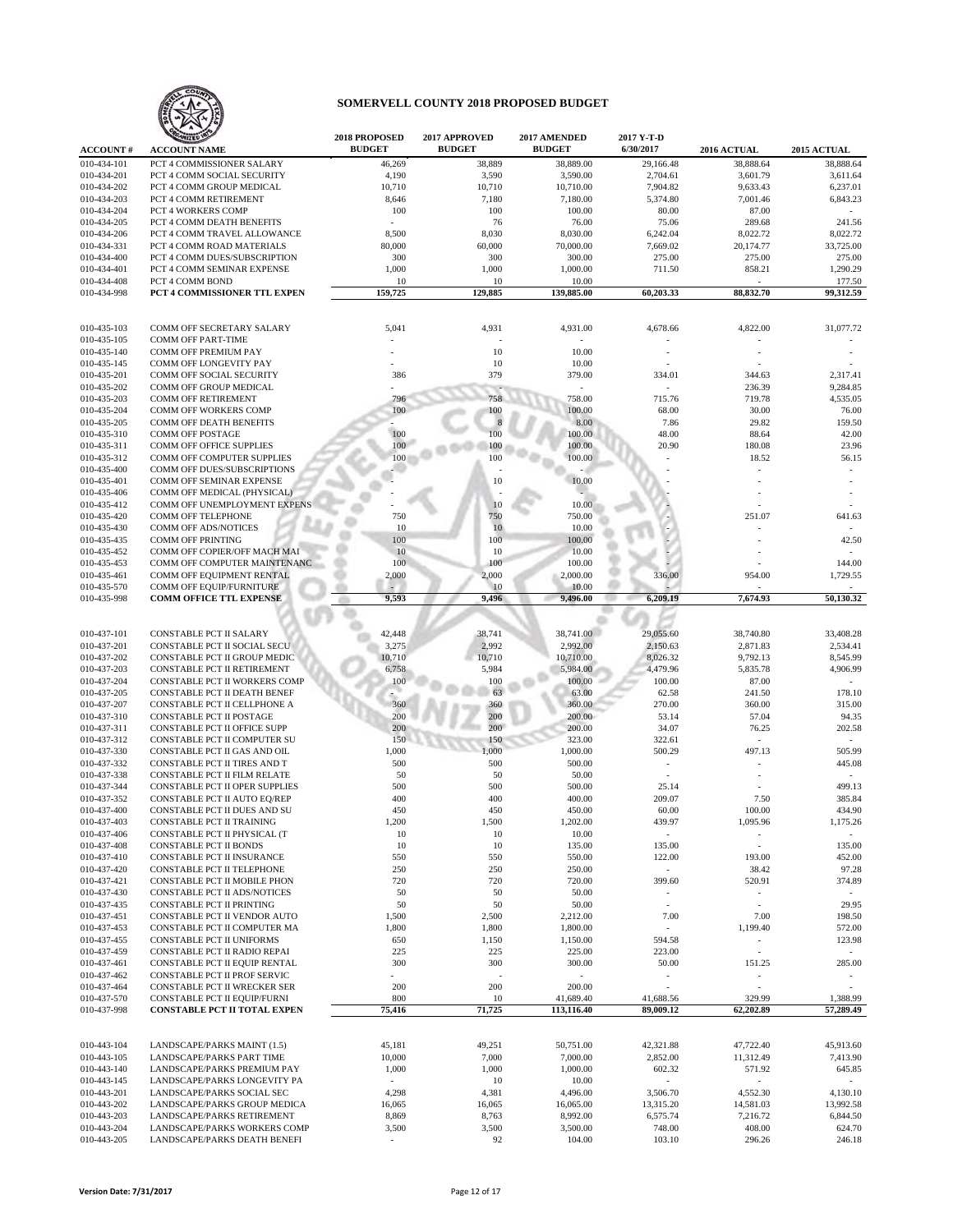

|                            |                                                                          | <b>2018 PROPOSED</b> | 2017 APPROVED  | 2017 AMENDED       | 2017 Y-T-D         |                                |                     |
|----------------------------|--------------------------------------------------------------------------|----------------------|----------------|--------------------|--------------------|--------------------------------|---------------------|
| <b>ACCOUNT#</b>            | <b>ACCOUNT NAME</b>                                                      | <b>BUDGET</b>        | <b>BUDGET</b>  | <b>BUDGET</b>      | 6/30/2017          | 2016 ACTUAL                    | 2015 ACTUAL         |
| 010-443-330                | LANDSCAPE/PARKS GAS & OIL                                                | 4,500                | 4,500          | 4,488.00           | 1,470.18           | 2,205.34                       | 2,371.49            |
| 010-443-332                | LANDSCAPE/PARKS TIRES & TUBE                                             | 500                  | 500            | 500.00             | 219.36             | 141.57                         | 148.32              |
| 010-443-339<br>010-443-340 | LANDSCAPE/PARKS CHEMICALS/FE<br>LANDSCAPE/PARKS SEED AND SOD             | 2,000<br>500         | 2,000<br>500   | 2,000.00<br>500.00 |                    | 2,337.28<br>36.25              | 1,973.54<br>33.96   |
| 010-443-341                | LANDSCAPE/PARKS LANDSCAPING                                              | 500                  | 500            | 500.00             |                    | $\ddot{\phantom{1}}$           | 109.78              |
| 010-443-344                | LANDSCAPE/PARKS OPERATING EX                                             | 100                  | 100            | 875.00             | 875.00             |                                |                     |
| 010-443-350                | LANDSCAPE/PARKS REP PTS/SUPP                                             | 8,500                | 8,500          | 8,500.00           | 4,067.46           | 5,065.14                       | 4,818.17            |
| 010-443-351                | LANDSCAPE/PARKS JANITORIAL S                                             | 1,500                | 1,500          | 1,500.00           | 955.17             | 1,461.80                       | 1,376.77            |
| 010-443-352                | LANDSCAPE/PARKS AUTO/EQ REP                                              | 500                  | 500            | 500.00             | 243.63             | 596.14                         | 308.34              |
| 010-443-353                | LANDSCAPE/PARKS IRRIGATION P                                             | 2,000                | 2,000          | 2,000.00           | 9.11               | 56.28                          | 158.46              |
| 010-443-406                | LANDSCAPE/PARKS MEDICAL (PHY                                             | 750                  | 750            | 750.00             |                    |                                | 60.18               |
| 010-443-410<br>010-443-412 | LANDSCAPE/PARKS INSURANCE<br>LANDSCAPE/PARKS UNEMPLOYMENT                | 1,425<br>100         | 1,425<br>100   | 1,425.00<br>100.00 | 1,265.89           | 1,358.36                       | 1,343.00            |
| 010-443-440                | <b>LANDSCAPE/PARKS UTILITIES</b>                                         | 13,000               | 17,000         | 17,000.00          | 7,984.72           | 11,020.95                      | 11,682.87           |
| 010-443-450                | LANDSCAPE/PARKS VENDOR GDS R                                             |                      | 600            |                    |                    |                                | 120.00              |
| 010-443-451                | LANDSCAPE/PARKS VENDOR AUTO                                              | 425                  | 600            | 425.00             | 147.00             | 7.00                           | 225.00              |
| 010-443-455                | LANDSCAPE/PARKS UNIFORMS                                                 | 500                  | 500            | 500.00             | 85.41              | 121.48                         | 223.33              |
| 010-443-457                | LANDSCAPE/PARKS PEST CONTROL                                             | 500                  | 500            | 500.00             |                    |                                |                     |
| 010-443-461                | LANDSCAPE/PARKS EQUIP RENTAL                                             | 500                  | 500            | 500.00             |                    |                                |                     |
| 010-443-570                | LANDSCAPE/PARKS EQUIP/FURNIT                                             |                      | 10             | 13,379.00          | 13,378.94          |                                |                     |
| 010-443-998                | <b>LANDSCAPE/PARKS TTL EXPENSE</b>                                       | 126,713              | 132,647        | 147,860.00         | 100,726.81         | 111,068.71                     | 104,764.62          |
|                            |                                                                          |                      |                |                    |                    |                                |                     |
| 010-446-103                | <b>GENEALOGY LIBRARIAN</b>                                               |                      |                | 320.00             | 320.00             | 12,348.16                      | 39,977.28           |
| 010-446-105                | <b>GENEALOGY PART TIME</b>                                               |                      |                |                    |                    | 974.00                         | 640.00              |
| 010-446-140                | <b>GENEALOGY PREMIUM PAY</b>                                             |                      |                |                    |                    |                                |                     |
| 010-446-145                | <b>GENEALOGY LONGEVITY PAY</b>                                           |                      |                |                    |                    |                                | 1,140.00            |
| 010-446-201                | <b>GENEALOGY SOCIAL SECURITY</b>                                         |                      |                | 25.00              | 24.48              | 1,015.31                       | 3,130.18            |
| 010-446-202                | GENEALOGY GROUP MEDICAL                                                  |                      |                |                    |                    |                                | 8,454.94            |
| 010-446-203<br>010-446-204 | <b>GENEALOGY RETIREMENT</b><br>GENEALOGY WORKERS COMP                    |                      |                | 49.00<br>175.00    | 48.22              | 1,841.70<br>35.00              | 5,999.70<br>104.00  |
| 010-446-205                | <b>GENEALOGY DEATH BENEFITS</b>                                          |                      | 175            | 3.00               | 2.05               | 76.04                          | 211.20              |
| 010-446-310                | GENEALOGY POSTAGE                                                        |                      | 100            | 100.00             |                    | 45.46                          | 48.42               |
| 010-446-311                | <b>GENEALOGY OFFICE SUPPLIES</b>                                         | 100                  | 500            | 500.00             | 75.57              |                                | 966.36              |
| 010-446-312                | GENEALOGY COMPUTER SUPPLIES                                              |                      | 525            | 525.00             |                    | 505.60                         | 755.12              |
| 010-446-314                | <b>GENEALOGY MICROFILM</b>                                               |                      | 1,000          | 1,000.00           |                    | 558.40                         | 1,767.70            |
| 010-446-315                | <b>GENEALOBY BOOK BINDING/REPAI</b>                                      |                      | 500            | 500.00             |                    |                                |                     |
| 010-446-319                | <b>GENEALOGY BOOKS/TAPES</b>                                             |                      | 100            | 100.00             |                    | 6,071.36                       | 7,333.81            |
| 010-446-320<br>010-446-350 | <b>GENEALOGY OPERATING SUPPLIES</b><br><b>GENEALOGY REP PTS/SUPPLIES</b> |                      | 1,125<br>1,200 | 385.00<br>1,200.00 | 80.34              | 1,495.55                       | 1,216.27<br>807.74  |
| 010-446-351                | <b>GENEALOGY JANITORIAL SUPPLIE</b>                                      |                      | 350            | 350.00             |                    |                                | 184.94              |
| 010-446-400                | <b>GENEALOGY DUES &amp; SUBSCRIPTIO</b>                                  |                      | 1,300          | 1,225.00           |                    | 915.00                         | 915.00              |
| 010-446-401                | <b>GENEALOGY SEMINAR EXPENSE</b>                                         |                      |                |                    |                    |                                |                     |
| 010-446-406                | <b>GENEALOGY EMPLOYEE PHYSICAL</b>                                       |                      | 150            | 150.00             |                    | 132.58                         |                     |
| 010-446-410                | <b>GENEALOGY INSURANCE(PROPERTY</b>                                      | 520                  | 520            | 520.00             |                    | 1,001.46                       | 427.00              |
| 010-446-412                | GENEALOGY UNEMPLOYMENT EXPEN                                             |                      | 100            | 100.00             |                    |                                |                     |
| 010-446-420                | <b>GENEALOGY TELEPHONE</b>                                               | 1.000                | 1,250          | 1,250.00           | 1,005.08           | 1,240.34                       | 1,241.25            |
| 010-446-426<br>010-446-435 | <b>GENEALOGY TRAVEL EXPENSE</b><br><b>GENEALOGY PRINTING</b>             |                      | 100            | $\sim$<br>100.00   |                    |                                |                     |
| 010-446-440                | <b>GENEALOGY UTILITIES</b>                                               | 2,000                | 6,000          | 6,000.00           | 2,735.86           | 4,876.65                       | 5,439.85            |
| 010-446-450                | <b>GENEALOGY VENDOR BLDG REPAIR</b>                                      | 1,000                | 175            | 175.00             | 106.45             | 8.00                           | 6.00                |
| 010-446-452                | GENEALOGY COPIER/OFF MACH MN                                             |                      | 25             | 25.00              |                    |                                |                     |
| 010-446-453                | <b>GENEALOGY COMPUTER MAINTENAN</b>                                      | 250                  | 10             | 10.00              |                    |                                |                     |
| 010-446-457                | <b>GENEALOGY PEST CONTROL</b>                                            |                      | 550            | 625.00             | 625.00             |                                |                     |
| 010-446-461                | GENEALOGY EQUIPMENT RENTAL                                               |                      | 2,600          | 2,600.00           | 294.00             | 984.00                         | 1,888.06            |
| 010-446-570                | <b>GENEALOGY EQUIP/FURNITURE</b>                                         | 4,870                | 10             | 750.00             | 749.97<br>6,067.02 |                                | 209.97<br>82,864.79 |
| 010-446-998                | <b>GENEALOGY/LEMENS TTL EXPENSE</b>                                      |                      | 18,365         | 18,762.00          |                    | 34,124.61                      |                     |
|                            |                                                                          |                      |                |                    |                    |                                |                     |
| 010-447-350                | COMM CENTER REP PTS/SUPPLIES                                             | 1,300                | 1,300          | 1,300.00           | 289.61             | 173.91                         | 895.64              |
| 010-447-351                | COMM CENTER JANITORIAL SUPPL                                             | 300                  | 300            | 300.00             | 141.99             | 299.28                         |                     |
| 010-447-410                | COMM CENTER INSURANCE (PROP)                                             | 590                  | 590            | 590.00             | $\sim$             | 649.36                         | 256.00              |
| 010-447-440                | COMM CENTER UTILITIES                                                    | 3,750                | 3,750          | 3,750.00           | 2,355.90           | 3,886.25                       | 3,566.14            |
| 010-447-450                | COMM CENTER VENDOR BLDG REPA                                             | 100                  | 100            | 100.00             | 10.00              | 37.50                          | 3.00                |
| 010-447-457<br>010-447-570 | COMM CENTER PEST CONTROL<br>COMM CENTER EQUIP/FURNITURE                  | 300                  | 300<br>10      | 300.00<br>10.00    | 200.00             | 300.00<br>$\ddot{\phantom{1}}$ | 300.00              |
| 010-447-998                | <b>COMM CENTER TTL EXPENSE</b>                                           | 6,340                | 6,350          | 6,350.00           | 2,997.50           | 5,346.30                       | 5,020.78            |
|                            |                                                                          |                      |                |                    |                    |                                |                     |
|                            |                                                                          |                      |                |                    |                    |                                |                     |
| 010-448-102                | IT DIRECTOR SALARY                                                       |                      |                |                    |                    |                                |                     |
| 010-448-103                | IT ASSISTANT SALARY                                                      |                      |                |                    |                    |                                | 21,855.56           |
| 010-448-105<br>010-448-140 | IT PART TIME<br>IT PREMIUM PAY                                           |                      |                |                    |                    |                                | 385.24              |
| 010-448-145                | IT LONGEVITY PAY                                                         |                      |                |                    |                    |                                |                     |
| 010-448-201                | IT SOCIAL SECURITY                                                       |                      |                |                    |                    |                                | 1,739.81            |
| 010-448-202                | IT GROUP MEDICAL                                                         |                      |                |                    |                    |                                | 4,632.12            |
| 010-448-203                | IT RETIREMENT                                                            |                      |                |                    |                    |                                | 3,348.75            |
| 010-448-204                | IT WORKER'S COMPENSATION                                                 |                      |                |                    |                    |                                | 53.00               |
| 010-448-205                | IT DEATH BENEFITS                                                        |                      |                |                    |                    |                                | 109.39              |
| 010-448-207                | IT CELLPHONE ALLOW                                                       |                      |                |                    |                    |                                | 562.50              |

IT SMALL TOOLS

010-448-205 IT DEATH BENEFITS 109.39<br>010-448-207 IT CELLPHONE ALLOW 562.50 010-448-207 IT CELLPHONE ALLOW - - - - - 562.50 010-448-310 IT POSTAGE 42.00 50 50 50.00 50.00 13.55 46.38 42.00 010-448-311 IT OFFICE SUPPLIES 200 200 200 200.00 - 37.33 229.55<br>
010-448-312 IT COMPUTER SUPPLIES 400 400 400.00 - 489.14 1,350.31<br>
010-448-334 IT SMALL TOOLS 400 400 400.00 - 333.45 145.82 010-448-312 IT COMPUTER SUPPLIES 400 400 400.00 - 489.14 1,350.31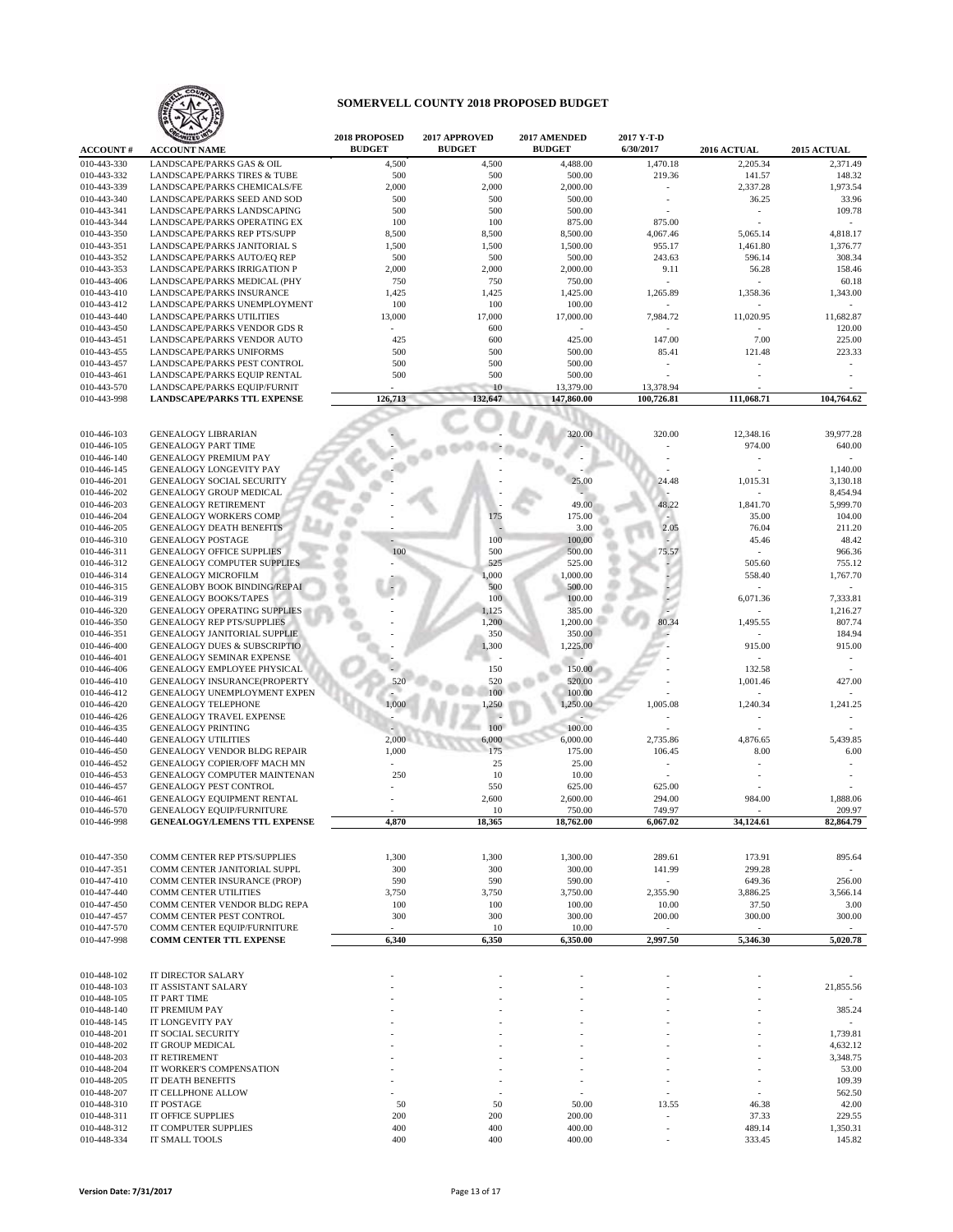

| <b>ACCOUNT#</b>            | <b>ACCOUNT NAME</b>                                       | 2018 PROPOSED<br><b>BUDGET</b> | 2017 APPROVED<br><b>BUDGET</b> | 2017 AMENDED<br><b>BUDGET</b> | 2017 Y-T-D<br>6/30/2017  | 2016 ACTUAL   | 2015 ACTUAL      |
|----------------------------|-----------------------------------------------------------|--------------------------------|--------------------------------|-------------------------------|--------------------------|---------------|------------------|
| 010-448-400                | IT DUES/SUBSCRIPTIONS                                     |                                | 10                             | 10.00                         |                          |               | 119.96           |
| 010-448-401                | <b>IT SEMINAR EXPENSE</b>                                 | 500                            | 1,000                          | 1,000.00                      |                          |               | 174.55           |
| 010-448-406                | IT MEDICAL (PHYSICAL)                                     |                                | 10                             | 10.00                         |                          |               | 1.00             |
| 010-448-414                | IT OUTSIDE SERVICES                                       | 105,000                        | 105,000                        | 105,000.00                    | 50,999.88                | 126,081.04    | 47,594.78        |
| 010-448-415                | IT DATA CENTER                                            | 14,400                         | 14,400                         | 14,400.00                     | 5,850.00                 |               |                  |
| 010-448-420                | <b>IT TELEPHONE</b>                                       | 750                            | 750                            | 750.00                        |                          | 386.68        | 808.59           |
| 010-448-421                | IT MOBILE PHONE/PAGER                                     | $\sim$                         |                                | $\sim$                        |                          |               |                  |
| 010-448-426<br>010-448-452 | IT TRAVEL EXPENSE<br>IT COPIER/OFF MACH MAINT             | 500                            | 500<br>10                      | 500.00<br>10.00               |                          |               | 173.65<br>$\sim$ |
| 010-448-453                | IT COMPUTER MAINTENANCE                                   | 42,000                         | 42,000                         | 35,861.00                     | 22,809.13                | 46,192.33     | 50,237.40        |
| 010-448-461                | IT EQUIPMENT RENTAL                                       | $\sim$                         | 100                            | 100.00                        |                          | 23.75         | 47.50            |
| 010-448-569                | IT SOFTWARE/EMAIL                                         | 11,000                         | 11,000                         | 11,000.00                     | 8,141.52                 | 8,054.36      |                  |
| 010-448-570                | IT EQUIPMENT/FURNITURE                                    | 46,758                         | 12,300                         | 12,300.00                     |                          | 14,710.69     | 13,649.18        |
| 010-448-998                | IT TTL EXPENSE                                            | 221,958                        | 188,130                        | 181,991.00                    | 87,814.08                | 196,355.15    | 147,260.66       |
|                            |                                                           |                                |                                |                               |                          |               |                  |
| 010-450-000                | CONTINGENCY ACCOUNT                                       | 350,545                        | 386,919                        | 392,071.90                    |                          | (86.00)       | (14, 495.96)     |
| 010-450-538                | <b>CAPITAL IMP SECURITY</b>                               | 25,000                         | 21,000                         | 21,000.00                     |                          |               |                  |
| 010-450-540                | <b>CAPITAL IMP PROJECT</b>                                |                                |                                | 400,000.00                    |                          |               |                  |
| 010-450-544                | CAPITAL IMP HERITAGE CENTER                               |                                |                                |                               |                          |               |                  |
| 010-450-545                | CAPITAL IMP C/H/ANNEX                                     | 100,000                        | 100,000                        | 100,000.00                    | 13,575.64                | 2,495.46      | 56,627.02        |
| 010-450-559                | CAPITAL IMP SR CIT CTR                                    |                                |                                |                               |                          |               |                  |
| 010-450-570                | CAP IMP EQ/FURN (FIBER OPTIC)                             |                                |                                |                               |                          |               |                  |
| 010-450-998                | <b>CAPITAL IMPROVEMENTS TTL EXP</b>                       | 475,545                        | 507,919                        | 913,071.90                    | 13,575.64                | 2,409.46      | 42,131.06        |
|                            |                                                           |                                |                                |                               |                          |               |                  |
| 010-950-000                | TRANSFER OUT-GOLF COURSE                                  | 250,000                        | 182,686                        | 201,130.00                    |                          | 274,167.00    | 388,538.00       |
| 010-950-100                | <b>TRANSFER OUT-EXPO</b>                                  | 250,000                        | 65,000                         | 92,295.00                     | 92,295.00                | 408,726.00    | 549,981.00       |
| 010-999-999                | <b>TOTAL EXPENDITURES</b>                                 | 12.390.372                     | 11,643,943                     | 12,838,337.05                 | 8,075,827.93             | 10,863,592.91 | 10,905,455.47    |
|                            | <b>Excess/(Deficit)</b>                                   | (0)                            |                                |                               |                          |               |                  |
|                            |                                                           |                                |                                |                               |                          |               |                  |
|                            |                                                           |                                | <b>LATERAL ROAD</b>            |                               |                          |               |                  |
|                            |                                                           |                                |                                |                               |                          |               |                  |
| 015-360-000                | <b>INTEREST INCOME</b>                                    | 50                             | 50                             | 50.00                         | 42.83                    | 26.33         | 22.86            |
| 015-367-300                | STATE LATERAL ROAD REVENUES                               | 10,000                         | 10,000                         | 10,000.00                     | 10,448.76                | 10,448.76     | 10,490.25        |
| 015-399-999                | <b>TOTAL REVENUES</b>                                     | 10,050                         | 10,050                         | 10,050.00                     | 10,491.59                | 10,475.09     | 10,513.11        |
| 015-431-331                | RD MATL-LAT RD PCT I                                      | 2,500                          | 2,500                          | 2,500.00                      |                          | 2,499.65      | 2,500.00         |
| 015-432-331                | RD MATL-LAT RD PCT II                                     | 2,500                          | 2,500                          | 2,500.00                      |                          | 2,499.64      | 2,500.00         |
| 015-433-331                | RD MATL-LAT RD PCT III                                    | 2,500                          | 2,500                          | 2,500.00                      |                          | 2,499.64      | 2,500.00         |
| 015-434-331                | RD MATL-LAT RD PCT IV                                     | 2,500                          | 2,500                          | 2,500.00                      |                          | 2,499.63      | 2,498.53         |
| 015-999-999                | <b>TOTAL EXPENDITURES</b>                                 | 10,000                         | 10,000                         | 10,000.00                     |                          | 9,998.56      | 9,998.53         |
|                            |                                                           |                                |                                |                               |                          |               |                  |
|                            |                                                           |                                | <b>SHERIFF FORFEITURE</b>      |                               |                          |               |                  |
| 018-340-910                | <b>FORFEITURE PROCEEDS</b>                                | 2,000                          | 20,000                         | 20,000.00                     |                          | 864.61        | (589.00)         |
| 018-360-000                | <b>INTEREST</b>                                           | 100                            | 100                            | 100.00                        | 87.40                    | 63.38         | 59.41            |
| 018-399-999                | <b>TOTAL REVENUES</b>                                     | 2,100                          | 20,100                         | 20,100.00                     | 87.40                    | 927.99        | (529.59)         |
|                            |                                                           |                                |                                |                               |                          |               |                  |
| 018-428-572<br>018-428-900 | <b>DEPT EQUIP</b><br>COURT ORDERED SETTLEMENTS            | 2,000<br>$\boldsymbol{0}$      | 20,000                         | 20,000.00                     |                          | 2,435.68      | 3,618.84         |
| 018-999-999                | <b>TOTAL EXPENDITURES</b>                                 | 2,000                          | 20,000                         | 20,000.00                     |                          | 2,435.68      | 3,618.84         |
|                            |                                                           |                                |                                |                               |                          |               |                  |
|                            |                                                           |                                | <b>JUVENILE GRANT</b>          |                               |                          |               |                  |
| 060-360-000                | <b>INTEREST INCOME</b>                                    | 50                             | 50                             | 50.00                         | 127.40                   | 93.30         | 103.83           |
| 060-368-300                | JUVENILE TJPC STATE AID                                   | 78,901                         | 78,901                         | 78,901.00                     | 52,600.00                | 78,902.00     | 64,313.00        |
| 060-368-600                | JUVENILE COMMITTMENT RED (C)                              | $\mathbf{0}$                   |                                | $\overline{\phantom{a}}$      | $\overline{\phantom{a}}$ |               |                  |
| 060-368-900                | JUVENILE IV-E/MISC STATE FUN                              | $\boldsymbol{0}$               |                                | $\overline{\phantom{a}}$      |                          |               |                  |
| 060-399-999                | <b>TOTAL REVENUES</b>                                     | 78,951                         | 78,951                         | 78,951.00                     | 52,727.40                | 78,995.30     | 64,416.83        |
|                            |                                                           |                                |                                |                               |                          |               |                  |
| 060-645-101                | <b>BASIC: SALARY/FRINGE</b>                               | 3,350                          | 3,350                          | 4,000.00                      | ÷.                       | 3,350.00      | 7,639.95         |
| 060-645-352                | <b>BASIC: TRAVEL &amp; TRAINING</b>                       | 3,311                          | 3,311                          | 2,500.00                      | 1,787.52                 | 646.65        | 1,800.00         |
| 060-645-401                | <b>BASIC: OPERATING EXPENSE</b>                           | 2,770                          | 2,770                          | 2,728.00                      | 712.28                   | 982.92        | 3,000.00         |
| 060-645-405                | COMM PROG: SALARY/FRINGE                                  | 3,350                          | 3,350                          | 4,000.00                      | ÷.                       | 3,350.00      | $\sim$           |
| 060-645-409                | COMM PROG: OPERATING EXPENSE                              | 3,500                          | 3,500                          | 4,000.00                      | 3,750.00                 | 3,650.00      | 3,500.00         |
| 060-645-426<br>060-645-430 | COMM PROG: EXTERNAL CONTRACTS<br>PNP AJDUD: SALARY/FRINGE | 5,105                          | 5,105                          | 3,500.00<br>4,000.00          | 60.00                    | 314.00        | 6,670.98         |
| 060-645-433                | PNP ADJUD: EXTERNAL CONTRACTS-RESI                        | 5,000                          | 5,000                          | $\sim$                        | $\bar{\phantom{a}}$      | $\sim$        | 14,599.00        |
| 060-645-434                | PNP ADJUD: EXTERNAL CONTRACTS                             | 34,700                         | 34,700                         | 30,699.00                     | $\sim$                   | 43,209.00     |                  |
| 060-645-436                | PNP ADJUD: DETENTION                                      |                                |                                | 5,000.00                      | 3,465.00                 | 4,655.00      |                  |
| 060-645-437                | COMM/DIVERS: SALARY/FRINGE                                | 3,350                          | 3,350                          | 4,000.00                      |                          | 3,350.00      | 19,640.00        |
| 060-645-438                | COMM/DIVERS: EXTERNAL CONTRACTS                           | 10,000                         | 10,000                         | 5,401.00                      | $\overline{a}$           | $\sim$        | 15,000.00        |
| 060-645-439                | MENTAL: SALARY/FRINGE                                     | 3,350                          | 3,350                          | 4,000.00                      | $\ddot{\phantom{1}}$     | 3,350.00      | 10,419.00        |
| 060-645-440                | MENTAL: EXTERNAL CONTRACTS                                | 1,115                          | 1,115                          | 1,000.00                      | ä,                       |               |                  |
| 060-645-441                | COMM/DIVERS:MENTAL EXT CONT                               |                                |                                | 4,073.00                      | $\overline{a}$           | ÷,            |                  |
| 060-645-487                | <b>MISCELLANEOUS</b>                                      | 50                             | 50                             | 50.00                         |                          |               |                  |
| 060-999-999                | <b>TOTAL EXPENDITURES</b>                                 | 78,951                         | 78,951                         | 78,951.00                     | 9,774.80                 | 66,857.57     | 82,268.93        |
|                            |                                                           |                                | <b>HOTEL/MOTEL TAX</b>         |                               |                          |               |                  |
|                            |                                                           |                                |                                |                               |                          |               |                  |
| 080-310-500                | HOTEL/MOTEL TAX                                           | 30,000                         | 30,000                         | 30,000.00                     | 30,389.39                | 37,359.76     | 34,415.54        |
| 080-360-000                | <b>INTEREST INCOME</b>                                    | 100                            | 100                            | 100.00                        | 153.24                   | 77.55         | 44.46            |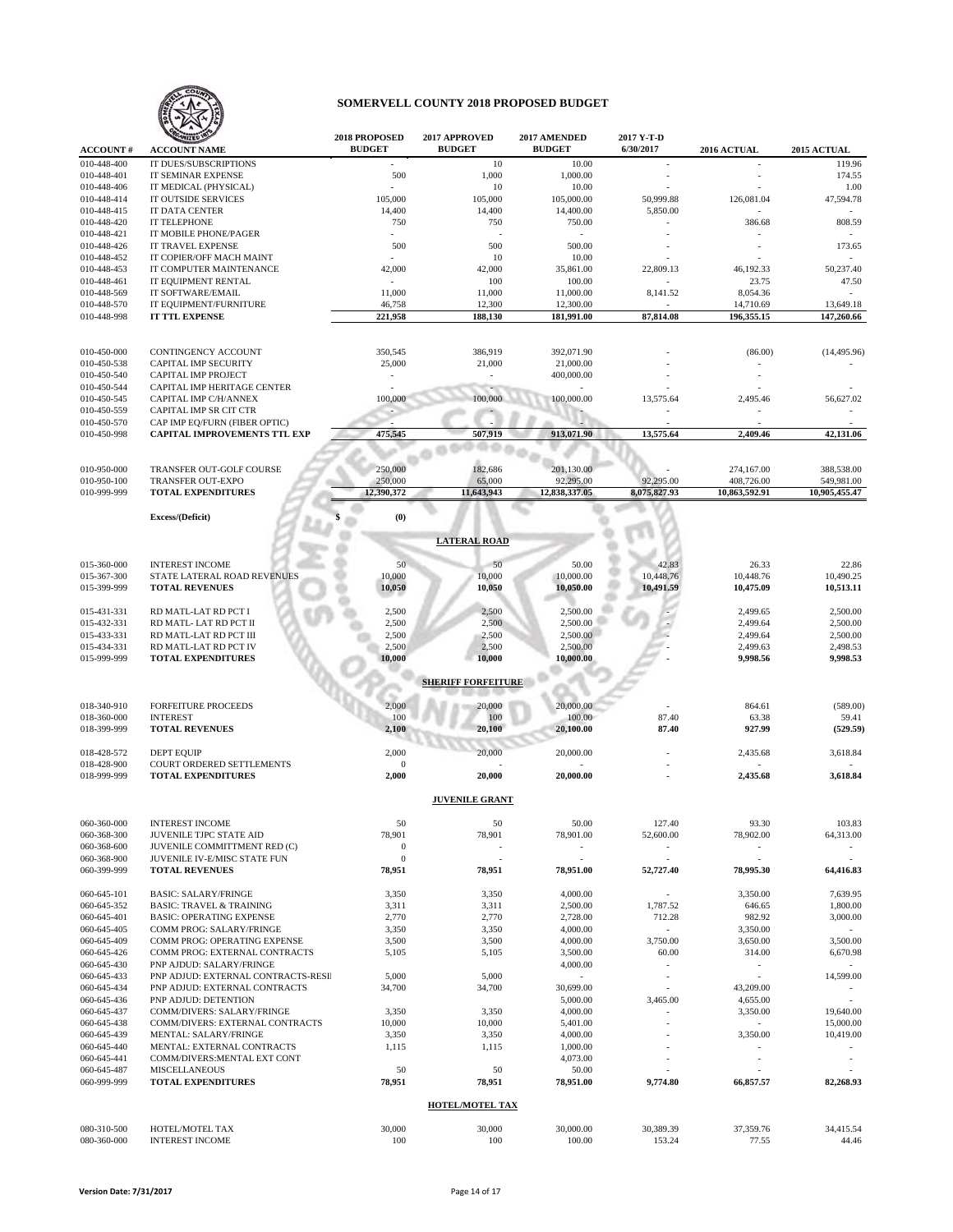

|                            | <b>NIZED</b>                                                  | 2018 PROPOSED     | 2017 APPROVED                      | 2017 AMENDED            | 2017 Y-T-D               |                          |                         |  |  |  |
|----------------------------|---------------------------------------------------------------|-------------------|------------------------------------|-------------------------|--------------------------|--------------------------|-------------------------|--|--|--|
| <b>ACCOUNT#</b>            | <b>ACCOUNT NAME</b>                                           | <b>BUDGET</b>     | <b>BUDGET</b>                      | <b>BUDGET</b>           | 6/30/2017                | 2016 ACTUAL              | 2015 ACTUAL             |  |  |  |
| 080-399-999                | <b>TOTAL REVENUE</b>                                          | 30,100            | 30,100                             | 30,100.00               | 30,542.63                | 37,437.31                | 34,460.00               |  |  |  |
| 080-440-430                | HOTEL TAX ADVERTISING                                         | 15,000            | 15,000                             | 15,000.00               | 3,395.00                 | 14,234.00                | 9,775.00                |  |  |  |
| 080-440-433                | HOTEL TAX PROCUREMENT EXPENS                                  | 15,000            | 15,000                             | 15,000.00               |                          | 10,967.51                | 15,000.00               |  |  |  |
| 080-999-999                | <b>TOTAL EXPENDITURES</b>                                     | 30,000            | 30,000                             | 30,000.00               | 3,395.00                 | 25,201.51                | 24,775.00               |  |  |  |
|                            |                                                               |                   |                                    |                         |                          |                          |                         |  |  |  |
|                            | <b>COUNTY LIBRARY</b>                                         |                   |                                    |                         |                          |                          |                         |  |  |  |
| 081-350-300                | <b>LIBRARY FINES &amp; FEES</b>                               | 5,000             | 5,000                              | 5,000.00                | 3,280.31                 | 4,168.30                 | 3,523.65                |  |  |  |
| 081-350-325                | <b>BOOK SALES</b>                                             | 200               |                                    |                         | 167.00                   | 76.55                    |                         |  |  |  |
| 081-350-350                | DONATIONS/MEMORIALS                                           | 1,000             | 1,000                              | 1,000.00                | 20.00                    | 105.00                   | 180.00                  |  |  |  |
| 081-360-000<br>081-399-999 | <b>INTEREST INCOME</b><br><b>TOTAL REVENUES</b>               | 150<br>6,350      | 100<br>6,100                       | 100.00<br>6,100.00      | 84.25<br>3,551.56        | 52.14<br>4,401.99        | 41.92<br>3,745.57       |  |  |  |
|                            |                                                               |                   |                                    |                         |                          |                          |                         |  |  |  |
| 081-401-320                | LIBRARY OPERATING EXPENSE                                     | 3,000             | 3,000                              | 3,000.00                | 400.00                   | 2,132.54                 | 2,056.54                |  |  |  |
| 081-401-487<br>081-401-570 | LIBRARY MISCELLANEOUS<br>LIBRARY EQUIP/FURNITURE              | 100<br>5,000      | 100<br>5,000                       | 100.00<br>5,000.00      |                          |                          |                         |  |  |  |
| 081-999-999                | <b>TOTAL EXPENDITURES</b>                                     | 8,100             | 8,100                              | 8,100.00                | 400.00                   | 2,132.54                 | 2,056.54                |  |  |  |
|                            |                                                               |                   |                                    |                         |                          |                          |                         |  |  |  |
| <b>SHERIFF COMMISSARY</b>  |                                                               |                   |                                    |                         |                          |                          |                         |  |  |  |
| 082-345-000                | <b>COMMISSARY REVENUE</b>                                     | 100,000           | 75,000                             | 75,000.00               |                          | 121,916.53               | 128,520.77              |  |  |  |
| 082-399-999                | <b>TOTAL REVENUES</b>                                         | 100,000           | 75,000                             | 75,000.00               |                          | 121,916.53               | 128,520.77              |  |  |  |
| 082-428-572                | <b>COMMISSARY EXPENSE</b>                                     | 95,000            | 70,000                             | 70,000.00               |                          | 108,451.94               | 121,412.17              |  |  |  |
| 082-999-999                | <b>TOTAL EXPENDITURES</b>                                     | 95,000            | 70,000                             | 70,000.00               |                          | 108,451.94               | 121,412.17              |  |  |  |
|                            |                                                               |                   |                                    |                         |                          |                          |                         |  |  |  |
|                            |                                                               |                   | <b>VOLUNTEER FIRE DEPARTMENT</b>   |                         |                          |                          |                         |  |  |  |
| 083-345-000                | <b>VFD REVENUE</b>                                            | 30,000            | 30,000                             | 30,000.00               |                          | 51,125.51                | 15,576.63               |  |  |  |
| 083-399-999                | <b>TOTAL REVENUES</b>                                         | 30,000            | 30,000                             | 30,000.00               |                          | 51,125.51                | 15,576.63               |  |  |  |
| 083-429-572                |                                                               |                   |                                    |                         |                          |                          | 25,438.03               |  |  |  |
| 083-999-999                | <b>VOL FIRE DEPT EXPENSE</b><br><b>TOTAL EXPENDITURES</b>     | 30,000<br>30,000  | 30,000<br>30,000                   | 30,000.00<br>30,000.00  |                          | 47,124.05<br>47,124.05   | 25,438.03               |  |  |  |
|                            |                                                               |                   |                                    |                         |                          |                          |                         |  |  |  |
|                            |                                                               |                   |                                    |                         |                          |                          |                         |  |  |  |
|                            |                                                               |                   | <b>GOLF COURSE ENTERPRISE FUND</b> |                         |                          |                          |                         |  |  |  |
| 084-376-100                | <b>GREEN FEES</b>                                             | 1,000,000         | 1,000,000                          | 1,000,000.00            | 692,414.57               | 985,260.82               | 923,848.59              |  |  |  |
| 084-376-200                | <b>CART FEES</b>                                              | 170,000           | 170,000                            | 170,000.00              | 122,937.94               | 156,873.79               | 155,808.38              |  |  |  |
| 084-376-300                | ANNUAL MEMBERSHIPS                                            | 140,000           | 140,000                            | 140,000.00              | 51,582.29                | 183,160.00               | 135,294.93              |  |  |  |
| 084-376-400<br>084-376-500 | MERCHANDISE<br><b>DRIVING RANGE</b>                           | 135,000<br>50,000 | 110,000<br>45,000                  | 110,000.00<br>45,000.00 | 94,419.58<br>43,785.78   | 128,487.42<br>54,242.00  | 123,949.40<br>38,975.38 |  |  |  |
| 084-376-600                | <b>FOOD &amp; BEVERAGE</b>                                    | 200,000           | 200,000                            | 200,000.00              | 115,090.04               | 206,767.87               | 178,357.00              |  |  |  |
| 084-376-625                | <b>GIFT CERTIFICATE SALES</b>                                 | 5,000             | 5,000                              | 5,000.00                | (5,951.39)               | (3,583.70)               | 4,212.31                |  |  |  |
| 084-376-900                | ADVERTISING & SPONSORSHIPS                                    | 15,000            | 15,000                             | 15,000.00               |                          | 6,380.00                 | 8,339.11                |  |  |  |
| 084-376-950<br>084-380-100 | MISCELLANEOUS INCOME<br><b>CASH OVER/SHORT</b>                |                   |                                    |                         | 1,419.52<br>(6,029.80)   | 1,084.21<br>(397.70)     | 177.99                  |  |  |  |
| 084-390-000                | <b>TRANSFER FROM GENERAL FUND</b>                             | 250,000           | 182,686                            | 201,130.00              |                          | 274,167.00               | 388,538.00              |  |  |  |
| 084-390-100                | <b>INTEREST INCOME</b>                                        | 1,500             | 75                                 | 75.00                   | 1,562.36                 | 465.84                   | 87.53                   |  |  |  |
| 084-399-999                | <b>TOTAL REVENUES</b>                                         | 1,966,500         | 1,867,761                          | 1,886,205.00            | 1,111,230.89             | 1,992,907.55             | 1,957,588.62            |  |  |  |
| 084-441-102                | <b>G/C SUPERINTENDENT</b>                                     | 67,500            | 67,500                             | 67,500.00               | 51,625.00                | 67,500.00                | 64,648.56               |  |  |  |
| 084-441-104                | G/C MAINTENANCE (8)                                           | 209,560           | 209,560                            | 209,560.00              | 163,978.58               | 200,656.41               | 206,551.56              |  |  |  |
| 084-441-105                | <b>G/C PART TIME</b>                                          | 125,000           | 100,000                            | 100,000.00              | 53,630.09                | 89,697.23                | 84,095.59               |  |  |  |
| 084-441-140                | <b>G/C PREMIUM PAY</b>                                        | 7,000             | 7,000                              | 7,000.00                | 2,063.38                 | 896.13                   | 1,823.57                |  |  |  |
| 084-441-145<br>084-441-201 | <b>G/C LONGEVITY PAY</b><br><b>G/C SOCIAL SECURITY</b>        | 4,140<br>31,618   | 3,300<br>29,641                    | 3,300.00<br>29,641.00   | 2,825.00<br>20,715.15    | 3,120.00<br>27,541.35    | 3,000.00<br>27,482.58   |  |  |  |
| 084-441-202                | <b>G/C GROUP MEDICAL</b>                                      | 96,390            | 96,390                             | 96,390.00               | 71,966.88                | 86,092.87                | 79,234.15               |  |  |  |
| 084-441-203                | <b>G/C RETIREMENT</b>                                         | 65,240            | 59,292                             | 59,292.00               | 40,893.93                | 49,749.50                | 48,140.21               |  |  |  |
| 084-441-204                | <b>G/C WORKERS COMP</b>                                       | 7,000             | 7,000                              | 7,000.00                | 2,177.00                 | 1,951.00                 | 2,302.00                |  |  |  |
| 084-441-205                | <b>G/C DEATH BENEFITS</b>                                     |                   | 620                                | 620.00                  | 546.02                   | 2,060.13                 | 1,694.77                |  |  |  |
| 084-441-207<br>084-441-310 | <b>G/C CELLPHONE ALLOW</b><br>G/C POSTAGE                     | 100<br>500        | 100<br>300                         | 100.00<br>300.00        | $\sim$<br>108.31         | $\sim$<br>223.15         | 945.00<br>484.46        |  |  |  |
| 084-441-311                | <b>G/C OFFICE SUPPLIES</b>                                    | 200               | 200                                | 200.00                  | 214.38                   | 23.60                    | 51.90                   |  |  |  |
| 084-441-312                | <b>G/C COMPUTER SUPPLIES</b>                                  | 400               | 400                                | 400.00                  | 284.95                   | 302.93                   | 271.78                  |  |  |  |
| 084-441-330                | G/C GAS AND OIL                                               | 40,000            | 40,000                             | 40,000.00               | 22,831.92                | 29,959.39                | 39,515.97               |  |  |  |
| 084-441-332<br>084-441-334 | <b>G/C TIRES AND TUBES</b><br><b>G/C SMALL TOOLS</b>          |                   | 3,000                              | 3,000.00                | $\bar{\phantom{a}}$      | $\sim$                   | 1,965.68                |  |  |  |
| 084-441-339                | G/C CHEMICALS/FERTILIZERS                                     | 1,500<br>100,000  | 1,500<br>100,000                   | 1,500.00<br>100,000.00  | 195.72<br>53,868.44      | 505.45<br>37,830.11      | 476.20<br>78,038.80     |  |  |  |
| 084-441-340                | G/C SEED AND SOD                                              | 3,000             | 3,000                              | 3,000.00                | $\blacksquare$           | 1,040.00                 | 944.54                  |  |  |  |
| 084-441-341                | <b>G/C LANDSCAPING</b>                                        | 2,000             | 2,000                              | 2,000.00                | $\sim$                   | 39.84                    | $\sim$                  |  |  |  |
| 084-441-342                | <b>G/C SAND AND GRAVEL</b>                                    | 25,000            | 25,000                             | 25,000.00               | 7,209.98                 | 10,811.55                | 21,361.35               |  |  |  |
| 084-441-343<br>084-441-344 | <b>G/C IRRIGATION RIGHTS</b><br><b>G/C OPERATING SUPPLIES</b> | 33,000<br>16,000  | 33,000<br>16,000                   | 33,343.00<br>15,657.00  | 37,155.76<br>11,801.01   | 33,889.79<br>14,070.17   | 26,505.92<br>13,880.71  |  |  |  |
| 084-441-350                | <b>G/C REPAIR PTS/SUPPLIES</b>                                | 9,500             | 9,500                              | 9,500.00                | 4,372.69                 | 5,987.31                 | 7,186.57                |  |  |  |
| 084-441-351                | <b>G/C JANITORIAL SUPPLIES</b>                                | 2,000             | 2,000                              | 2,000.00                | 962.79                   | 1,082.79                 | 716.68                  |  |  |  |
| 084-441-352                | G/C PU/TRK REP PTS/SUPPLIES                                   | 1,500             | 1,500                              | 1,500.00                | 50.97                    | 516.46                   | 69.32                   |  |  |  |
| 084-441-353<br>084-441-400 | <b>G/C IRRIGATION PTS</b><br><b>G/C DUES/SUBSCRIPTIONS</b>    | 62,500<br>2,000   | 62,500<br>1,500                    | 62,500.00               | 6,002.19                 | 20,720.55                | 36,363.22<br>1,881.00   |  |  |  |
| 084-441-401                | <b>G/C SEMINAR EXPENSE</b>                                    | 2,000             | 2,000                              | 1,500.00<br>2,000.00    | 2,148.13<br>1,290.37     | 1,595.00<br>1,218.87     | 869.73                  |  |  |  |
| 084-441-403                | <b>G/C TRAINING</b>                                           | 2,000             | 2,000                              | 2,000.00                | $\overline{\phantom{a}}$ | 90.00                    | 130.00                  |  |  |  |
| 084-441-404                | G/C CONSULTING FEES                                           | 100               | 100                                | 100.00                  | $\overline{\phantom{a}}$ | $\overline{\phantom{a}}$ |                         |  |  |  |
| 084-441-406                | G/C MEDICAL (PHYSICAL)                                        | 4,000             | 4,000                              | 4,000.00                | 795.48                   | 1,988.70                 | 2,947.66                |  |  |  |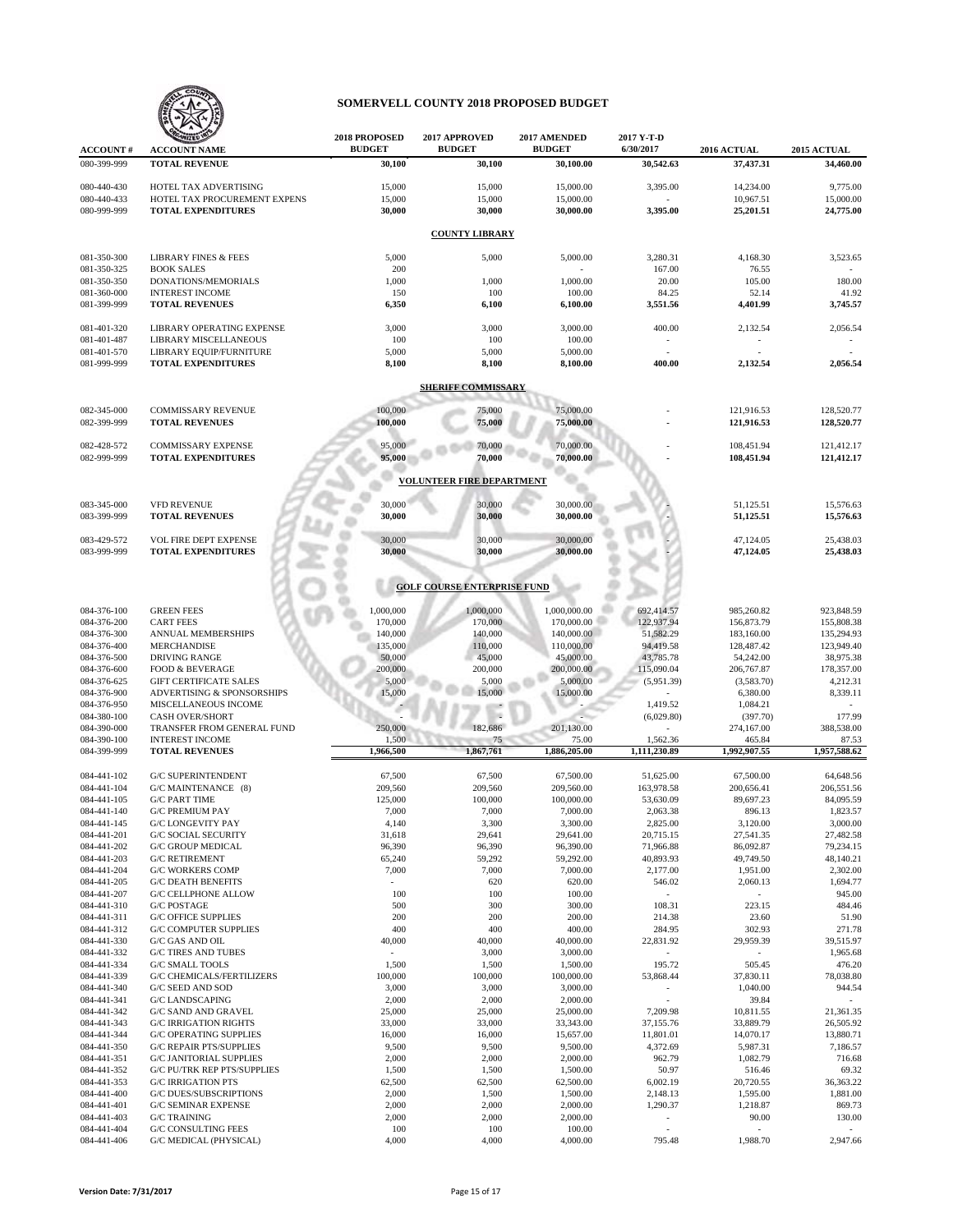

| <b>ACCOUNT#</b>            | ANIZED 10                                                             | 2018 PROPOSED<br><b>BUDGET</b> | <b>2017 APPROVED</b><br><b>BUDGET</b> | 2017 AMENDED<br><b>BUDGET</b> | 2017 Y-T-D<br>6/30/2017              | 2016 ACTUAL                | 2015 ACTUAL                |
|----------------------------|-----------------------------------------------------------------------|--------------------------------|---------------------------------------|-------------------------------|--------------------------------------|----------------------------|----------------------------|
| 084-441-410                | <b>ACCOUNT NAME</b><br><b>G/C INSURANCE(PROPERTY/LIAB)</b>            | 7,000                          | 7,000                                 | 7,000.00                      | 184.00                               | 8,262.70                   | 4,140.00                   |
| 084-441-412                | <b>G/C UNEMPLOYMENT EXPENSE</b>                                       | 100                            | 100                                   | 100.00                        | 4.43                                 | 370.72                     | 1,092.54                   |
| 084-441-420                | <b>G/C MAINT TELEPHONE</b>                                            | 1,600                          | 1,600                                 | 1,600.00                      | 1,440.40                             | 1,935.36                   | 1,838.00                   |
| 084-441-426                | <b>G/C TRAVEL EXPENSE</b>                                             | 100                            | 100                                   | 100.00                        |                                      |                            |                            |
| 084-441-430                | G/C ADVERTISING (EMPLOYEES)                                           | 100                            | 100                                   | 100.00                        |                                      |                            |                            |
| 084-441-440                | <b>G/C UTILITIES</b>                                                  | 75,000                         | 75,000                                | 75,000.00                     | 40,307.46                            | 64,371.47                  | 65,051.20                  |
| 084-441-450<br>084-441-451 | <b>G/C VENDOR BLDG/GDS REPAIR</b><br><b>G/C VENDOR AUTO/EQ REPAIR</b> | 8,000<br>200                   | 8,000<br>200                          | 8,000.00<br>200.00            | 22,548.00                            |                            | 15.00<br>104.00            |
| 084-441-453                | <b>G/C COMPUTER MAINTENANCE</b>                                       | 450                            | 450                                   | 450.00                        |                                      |                            |                            |
| 084-441-455                | <b>G/C UNIFORMS</b>                                                   | 3,000                          | 3,000                                 | 3,000.00                      | 1,287.90                             | 3,094.60                   | 3,229.93                   |
| 084-441-457                | <b>G/C PEST CONTROL</b>                                               | 500                            | 500                                   | 500.00                        |                                      |                            |                            |
| 084-441-459                | <b>G/C RADIO REPAIRS</b>                                              | 1,000                          | 1,000                                 | 1,000.00                      |                                      |                            |                            |
| 084-441-461                | <b>G/C EQUIPMENT RENTAL</b>                                           | 3,000                          | 3,000                                 | 3,000.00                      | 1,485.00                             | 1,485.00                   | 1,485.00                   |
| 084-441-570                | <b>G/C EQUIP/FURNITURE</b><br><b>GOLF COURSE OPERATIONS TTL</b>       | 251,000                        | 23,584                                | 23,584.00                     | 19,973.08                            | 262,349.73                 | 11,056.91                  |
| 084-441-998                |                                                                       | 1,271,798                      | 1,013,537                             | 1,013,537.00                  | 646,944.39                           | 1,033,029.86               | 841,592.06                 |
| 084-442-102                | PRO SHOP MANAGEMENT (3)                                               | 140,770                        | 140,770                               | 140,770.00                    | 107,968.52                           | 140,049.92                 | 140,199.92                 |
| 084-442-105                | PRO SHOP SUPPORT STAFF                                                | 67,000                         | 67,000                                | 67,000.00                     | 72,206.37                            | 98,985.17                  | 92,592.30                  |
| 084-442-106                | PRO SHOP FOOD & BEVERAGE STA                                          | 15,000                         | 15,000                                | 15,000.00                     | 1,254.12                             | 1,540.43                   | 2,025.85                   |
| 084-442-140                | PRO SHOP PREMIUM PAY                                                  | 1,000                          | 1,000                                 | 1,000.00                      | 2,036.50                             | 193.11                     | 713.93                     |
| 084-442-145<br>084-442-201 | PRO SHOP LONGEVITY PAY<br>PRO SHOP SOCIAL SECURITY                    | 17,119                         | 17,120                                | 10.00<br>17,120.00            | 12,842.40                            | 16,850.46                  | 16,788.95                  |
| 084-442-202                | PRO SHOP GROUP MEDICAL                                                | 53,550                         | 53,550                                | 53,550.00                     | 40,257.60                            | 49,170.65                  | 42,966.15                  |
| 084-442-203                | PRO SHOP RETIREMENT                                                   | 35,323                         | 34,244                                | 34,244.00                     | 28,639.24                            | 36,685.79                  | 34,993.74                  |
| 084-442-204                | PRO SHOP WORKERS COMP                                                 | 1,556                          | 1,556                                 | 1,556.00                      | 1,423.00                             | 1,183.00                   | 1,538.00                   |
| 084-442-205                | PRO SHOP DEATH BENEFITS                                               |                                | 359                                   | 385.00                        | 384.46                               | 1,520.73                   | 1,235.79                   |
| 084-442-310                | PRO SHOP POSTAGE                                                      |                                |                                       |                               |                                      |                            |                            |
| 084-442-311                | PRO SHOP OFFICE SUPPLIES                                              | 400                            | 400                                   | 400.00                        | 213.76                               | 308.60                     | 221.11                     |
| 084-442-312                | PRO SHOP COMPUTER SUPPLIES                                            | 1,200                          | 1,200                                 | 1,200.00                      | 269.98                               | 340.51                     | 532.38                     |
| 084-442-344<br>084-442-345 | PRO SHOP OPERATING SUPPLIES<br>PRO SHOP DRIVING RANGE SUPPLIES        | 3,500<br>1,000                 | 3,500<br>900                          | 3,474.00<br>900.00            | 419.96<br>906.01                     | 538.22<br>628.27           | 1,915.78<br>1,268.41       |
| 084-442-350                | PRO SHOP REPAIR PTS/SUPPLIES                                          | 3,400                          | 3,400                                 | 3,400.00                      | 4,026.07                             | 2,931.79                   | 1,799.48                   |
| 084-442-352                | PRO SHOP CART REP PTS/SUPPLI                                          | 17,000                         | 10,000                                | 10,000.00                     | 3,863.19                             | 6,327.27                   | 2,467.60                   |
| 084-442-400                | PRO SHOP DUES/LICENSES                                                | 525                            | 525                                   | 525.00                        | 204.56                               | 110.00                     |                            |
| 084-442-401                | PRO SHOP SEMINAR EXPENSE                                              | 1,000                          | 1,000                                 | 1,000.00                      |                                      |                            | 158.14                     |
| 084-442-404                | PRO SHOP CONSULTING                                                   |                                |                                       |                               |                                      |                            |                            |
| 084-442-410                | PRO SHOP INSURANCE (PROPERTY)                                         | 3,900                          | 3,900                                 | 3,900.00                      | 3,198.76                             | 3,496.75                   | 3,887.52                   |
| 084-442-420<br>084-442-426 | PRO SHOP TELEPHONE<br>PRO SHOP TRAVEL EXPENSE                         | 4,000<br>500                   | 4,000<br>500                          | 4,000.00<br>500.00            | 2,548.90                             | 3,621.40                   | 2,956.58                   |
| 084-442-430                | PRO SHOP/G/C ADVERTISING                                              | 7,000                          | 7,000                                 | 7,000.00                      | 2,673.00                             | 6,046.00                   | 4,805.70                   |
| 084-442-434                | PRO SHOP CR/CD FEES                                                   | 23,000                         | 23,000                                | 23,000.00                     | 17,663.77                            | 23,864.17                  | 23,715.68                  |
| 084-442-435                | PRO SHOP PRINTING                                                     | 3,000                          | 3,000                                 | 3,000.00                      | 2,484.43                             | 409.00                     | 2,844.75                   |
| 084-442-440                | PRO SHOP UTILITIES                                                    | 30,000                         | 30,000                                | 30,000.00                     | 16,748.96                            | 14,958.12                  | 20,200.57                  |
| 084-442-450                | PRO SHOP VENDOR BLDG/GDS REP                                          | 4,700                          | 4,700                                 | 4,700.00                      | 14,545.32                            | 1,323.43                   | 1,289.02                   |
| 084-442-452                | PRO SHOP COPIER/MISC MAINT                                            | 10                             | 10                                    | 10.00                         |                                      |                            |                            |
| 084-442-453                | PRO SHOP COMPUTER MAINTENANC                                          | 3,500                          | 3,500                                 | 3,500.00                      | 337.50                               | 69.36                      | 155.40                     |
| 084-442-457<br>084-442-461 | PRO SHOP PEST CONTROL<br>PRO SHOP EQUIPMENT RENTAL                    | 1,000<br>5,000                 | 1,000<br>5,000                        | 1,000.00<br>5,000.00          | 375.00<br>1,680.00                   | 630.00<br>2,785.00         | 120.00<br>2,880.00         |
| 084-442-570                | PRO SHOP EQUIPMENT/FURNITURE                                          | 95,327                         | 95,327                                | 95,327.00                     | 95,327.00                            | 95,327.00                  | 102,473.64                 |
| 084-442-600                | PRO SHOP MERCHANDISE                                                  | 89,000                         | 75,000                                | 75,000.00                     | 76,388.36                            | 83,428.90                  | 81,446.82                  |
| 084-442-610                | PRO SHOP FOOD & BEVERAGE                                              | 75,000                         | 60,000                                | 60,000.00                     | 52,483.38                            | 69,793.86                  | 54,135.14                  |
| 084-442-630                | PRO SHOP TOURNAMENT EXPENSE                                           | 15,000                         | 15,000                                | 15,000.00                     |                                      | 15,930.55                  | 12,458.48                  |
| 084-442-640                | PRO SHOP SALES TAX EXPENSE                                            | 30,000                         | 30,000                                | 30,000.00                     | 22,860.63                            | 30,526.59                  | 27,362.14                  |
| 084-442-649                | PRO SHOP CONTRACT TERM FEE                                            |                                |                                       |                               |                                      |                            | 74,225.80                  |
| 084-442-998                | PRO SHOP TTL EXPENSE                                                  | 749,280                        | 712,471                               | 712,471.00                    | 586,230.75                           | 709,574.05                 | 756,374.77                 |
| 084-444-104                | <b>G/C MAINT EQUIP MECHANIC</b>                                       | 33,144                         | 33,144                                | 33,144.00                     | 25,857.28                            | 33,143.04                  | 32,777.52                  |
| 084-444-105                | G/C MAINT EQUIP PART TIME (1)                                         | 15,000                         | 15,000                                | 15,000.00                     | 8,619.75                             | 9,740.25                   | 11,817.00                  |
| 084-444-140                | G/C MAINT EQUIP PREMIUM PAY                                           | 2,000                          | 2,000                                 | 2,000.00                      | 807.49                               | 1,916.73                   | 587.00                     |
| 084-444-145                | G/C MAINT EQUIP LONGEVITY PA                                          | 720                            | 660                                   | 660.00                        | 495.00                               | 150.00                     | $\sim$                     |
| 084-444-201                | G/C MAINT EQUIP SOCIAL SECUR                                          | 3,892                          | 3,887                                 | 3,887.00                      | 2,740.15                             | 3,471.93                   | 3,485.21                   |
| 084-444-202<br>084-444-203 | G/C MAINT EQUIP GROUP MEDICA<br><b>G/C MAINT EQUIP RETIREMENT</b>     | 10,710<br>8,029                | 10,710<br>7,775                       | 10,710.00<br>7,775.00         | 7,960.32<br>5,466.81                 | 9,708.13<br>6,772.59       | 9,353.37<br>6,637.53       |
| 084-444-204                | G/C MAINT EQUIP WORKER'S COM                                          | 1,100                          | 1,100                                 | 1,100.00                      | 445.00                               | 448.00                     | 227.00                     |
| 084-444-205                | G/C MAINT EQUIP DEATH BENEFI                                          |                                | 82                                    | 82.00                         | 74.59                                | 280.81                     | 235.56                     |
| 084-444-330                | <b>G/C MAINT EQUIP GAS/OIL</b>                                        | 100                            | 100                                   | 100.00                        |                                      | 85.00                      | 390.15                     |
| 084-444-332                | <b>G/C MAINT EQUIP TIRES/TUBES</b>                                    | 600                            | 600                                   | 600.00                        | 2,538.29                             | 1,073.50                   | 751.08                     |
| 084-444-334                | <b>G/C MAINT EQUIP SMALL TOOLS</b>                                    | 2,300                          | 2,300                                 | 2,300.00                      | 599.28                               | 436.68                     | 1,546.89                   |
| 084-444-350                | G/C MAINT EQUIP REP PTS/SUPP                                          | 57,000                         | 57,000                                | 56,916.00                     | 28,063.18                            | 45,367.82                  | 42,527.32                  |
| 084-444-351                | <b>G/C MAINT EQUIP JANITORIAL S</b>                                   | 1,000                          | 1,000                                 | 1,000.00                      | 568.96                               | 731.26                     | 1,163.80                   |
| 084-444-352<br>084-444-403 | G/C MAINT EQUIP VEH REP PTS<br><b>G/C MAINT EQUIP TRAINING</b>        | 1,200<br>100                   | 1,200<br>100                          | 1,284.00<br>100.00            | 1,551.71<br>$\overline{\phantom{a}}$ | 2,581.43                   | 1,058.38                   |
| 084-444-406                | <b>G/C MAINT EQUIP MEDICAL (PHY</b>                                   | 150                            | 150                                   | 150.00                        | $\bar{\phantom{a}}$                  | $\frac{1}{2}$              | $\sim$                     |
| 084-444-410                | <b>G/C MAINT EQUIP INSURANCE</b>                                      | 145                            | 145                                   | 145.00                        | 49.00                                | 133.00                     | 145.00                     |
| 084-444-412                | G/C MAINT EQUIP UNEMPLOYMENT                                          | 100                            | 100                                   | 100.00                        |                                      |                            |                            |
| 084-444-451                | G/C MAINT EQUIP VENDOR EQ RE                                          | 2,500                          | 2,500                                 | 2,500.00                      | 162.83                               | 1,644.03                   | 171.00                     |
| 084-444-455                | <b>G/C MAINT EQUIP UNIFORMS</b>                                       | 1,200                          | 1,200                                 | 1,200.00                      | 205.41                               | 525.53                     | 499.00                     |
| 084-444-570                | <b>G/C MAINT EQUIP FURNITURE/EQ</b>                                   | 15,000                         | 1,000                                 | 1,000.00                      |                                      |                            | 59.99                      |
| 084-444-998<br>084-999-999 | <b>G/C MAINT EQUIP TTL EXPENSE</b><br><b>TOTAL EXPENDITURES</b>       | 155,990<br>2,177,068           | 141,753<br>1,867,761                  | 141,753.00<br>1,867,761.00    | 86,205.05<br>1,319,380.19            | 118,209.73<br>1,860,813.64 | 113,432.80<br>1,711,399.63 |
|                            |                                                                       |                                |                                       |                               |                                      |                            |                            |

#### **Excess/(Deficit) (210,568)** -

### **PUBLIC EVENTS ENTERPRISE FUND**